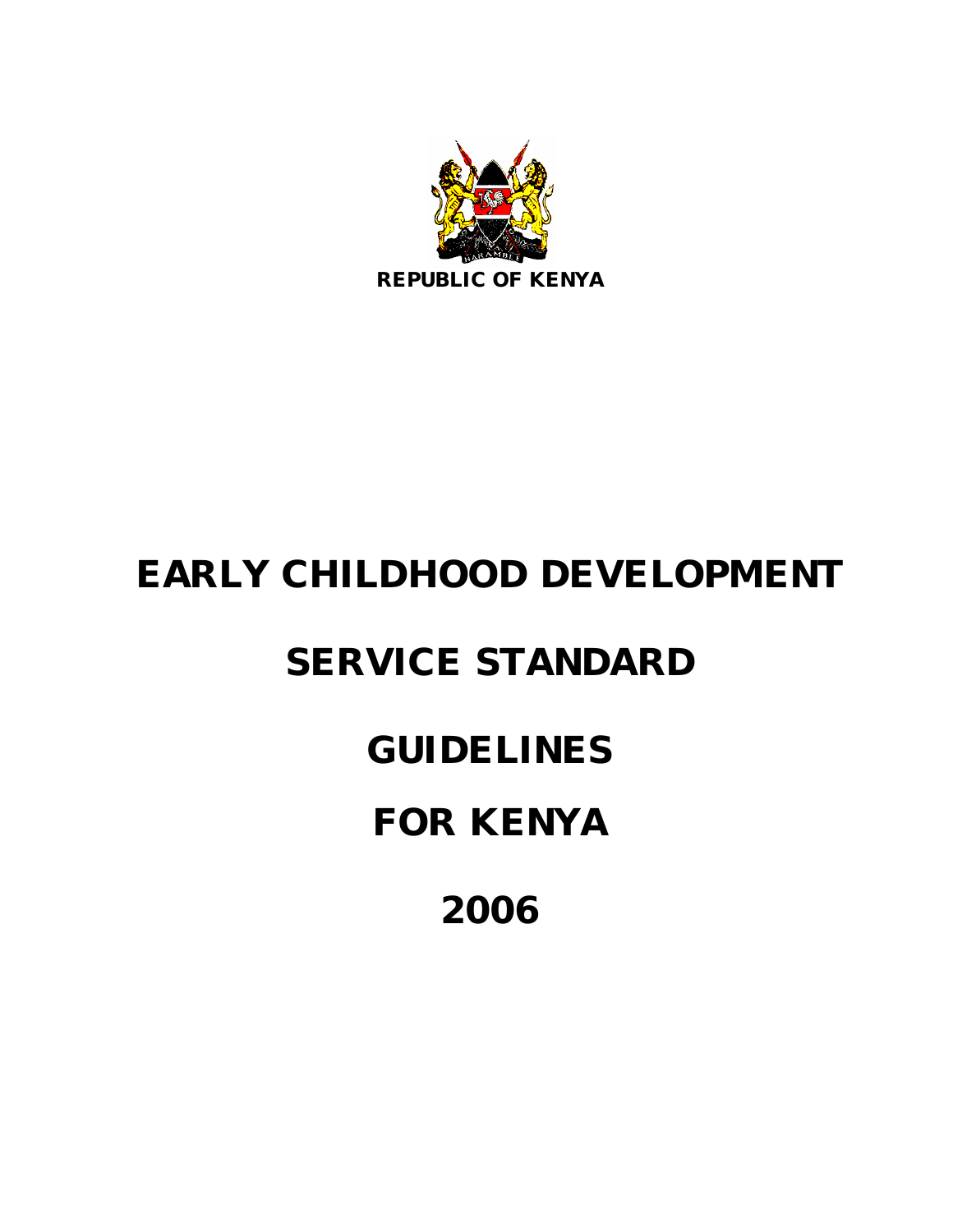## **TABLE OF CONTENTS**

|                                        | MEMBERS OF THE TECHNICAL COMMITTEE ON ECD POLICY  viii                                                                                                                                                                                                                                                            |  |
|----------------------------------------|-------------------------------------------------------------------------------------------------------------------------------------------------------------------------------------------------------------------------------------------------------------------------------------------------------------------|--|
| 1.0                                    |                                                                                                                                                                                                                                                                                                                   |  |
|                                        |                                                                                                                                                                                                                                                                                                                   |  |
| 2.1<br>2.2<br>2.3<br>2.4               |                                                                                                                                                                                                                                                                                                                   |  |
| 3.0                                    | STANDARDS FOR QUALITY & INCLUSIVE ECD SERVICES 3                                                                                                                                                                                                                                                                  |  |
| 3.1<br>3.2<br>3.3<br>3.4<br>3.5<br>3.6 | STANDARDS FOR QUALITY SERVICES FOR CONCEPTION TO 3 YEARS 3<br>STANDARDS FOR QUALITY SERVICES FOR CHILDREN WITH SPECIAL NEEDS  4<br>STANDARDS FOR ESTABLISHMENT AND REGISTRATION OF ECD CENTRES AND<br>STANDARDS FOR ECD CURRICULUM AND PEDAGOGY  14<br>STANDARDS TO ENSURE EFFECTIVE PARTNERSHIP AND NETWORKING16 |  |
| 4.0                                    | MANAGEMENT, SUPERVISION AND ACCOUNTABILITY OF                                                                                                                                                                                                                                                                     |  |
| 4.1<br>4.2<br>4.3<br>4.4<br>4.5        | DIRECTORATE OF BASIC EDUCATION (ECD DIVISION)  18                                                                                                                                                                                                                                                                 |  |
|                                        |                                                                                                                                                                                                                                                                                                                   |  |
|                                        |                                                                                                                                                                                                                                                                                                                   |  |
| 6.1<br>6.2<br>6.3<br>6.4<br>6.5        | MINISTRY OF GENDER, SPORTS, CULTURE & SOCIAL SERVICES)22                                                                                                                                                                                                                                                          |  |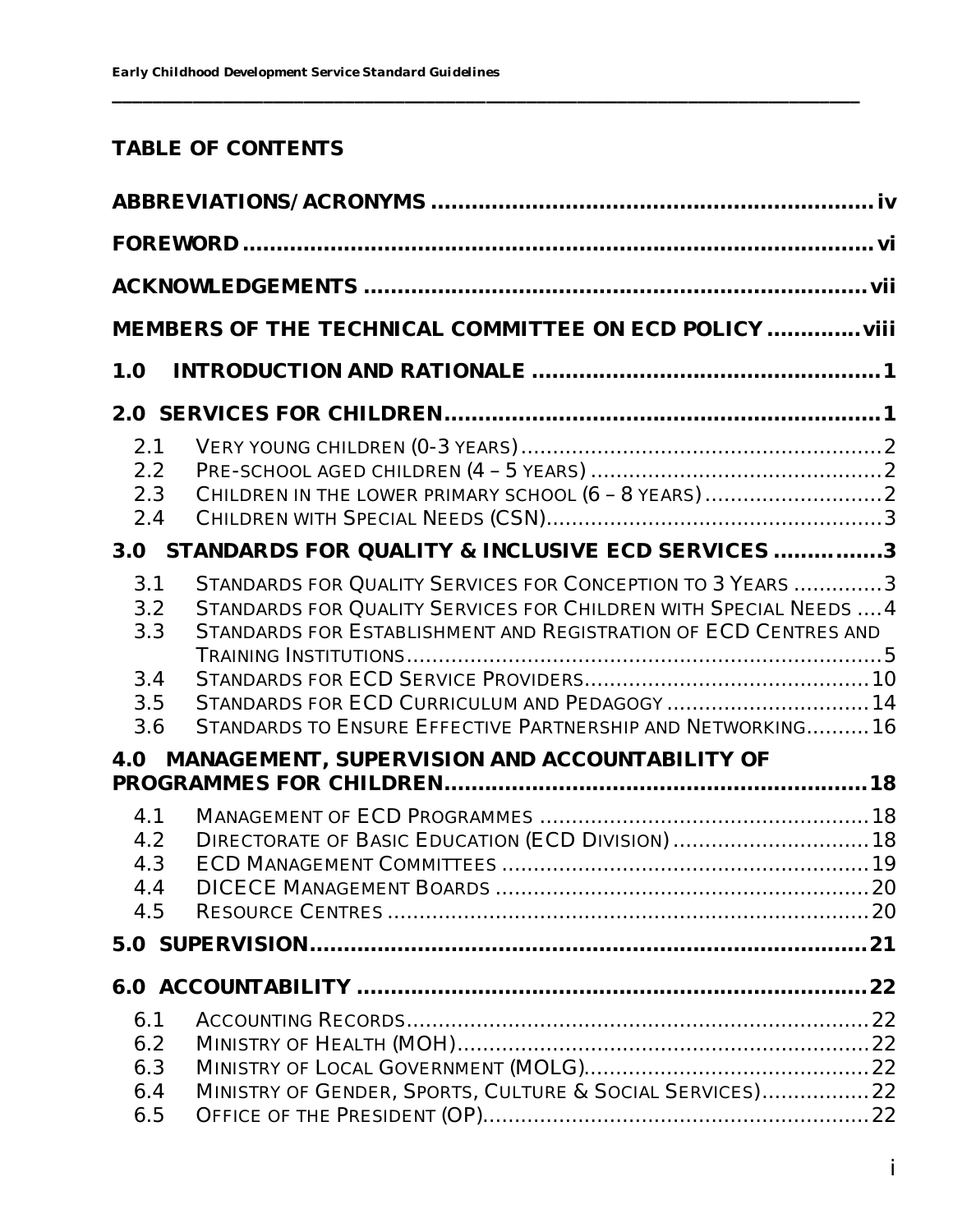| 7.1<br>7.2                                                                  |  |
|-----------------------------------------------------------------------------|--|
| 8.0 MONITORING AND EVALUATION OF ECD PROGRAMMES  24                         |  |
|                                                                             |  |
|                                                                             |  |
|                                                                             |  |
| PROCEDURE FOR ESTABLISHING EDUCATIONAL AND TRAINING INSTITUTIONS27          |  |
|                                                                             |  |
|                                                                             |  |
|                                                                             |  |
| ECDE APPLICATION FOR REGISTRATION OF EDUCATIONAL AND TRAINING INSTITUTION30 |  |
|                                                                             |  |
| <b>REGISTRATION FORM FOR COMMUNITY DEVELOPMENT PROJECTS/ SELF HELP</b>      |  |
|                                                                             |  |
| FORM OF APPLICATION FOR REGISTRATION OF A CHARITABLE CHILDREN'S             |  |
|                                                                             |  |
| APPLICATION FOR APPROVAL AS MANAGER OF PRIVATE EDUCATIONAL INSTITUTION. 36  |  |
|                                                                             |  |
| MONITORING TOOL FOR QUALITY AND STANDARDS ASSURANCE CURRICULUM IN ECD       |  |
|                                                                             |  |
|                                                                             |  |
|                                                                             |  |
|                                                                             |  |
|                                                                             |  |
|                                                                             |  |
|                                                                             |  |
|                                                                             |  |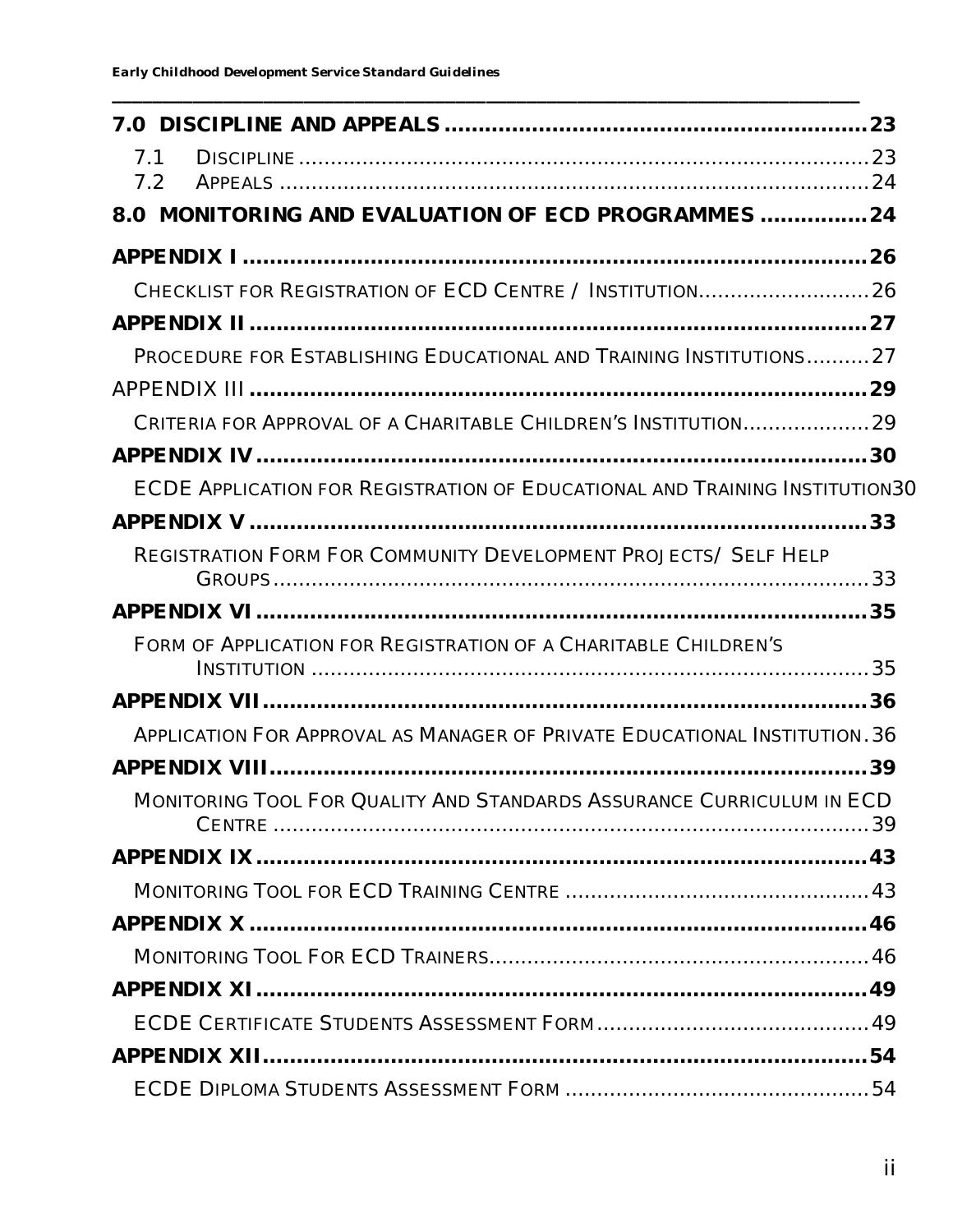| MONITORING TOOLS FOR CHILDREN WITH SPECIAL NEEDS IN ECD CENTRES56               |  |
|---------------------------------------------------------------------------------|--|
|                                                                                 |  |
| <b>GENERAL SCREENING TOOLS FOR CHILDREN WITH SPECIAL NEEDS IN ECD CENTRES58</b> |  |
|                                                                                 |  |
| FORM FOR APPEAL AGAINST REJECTION OF APPLICATION FOR REGISTRATION OF A          |  |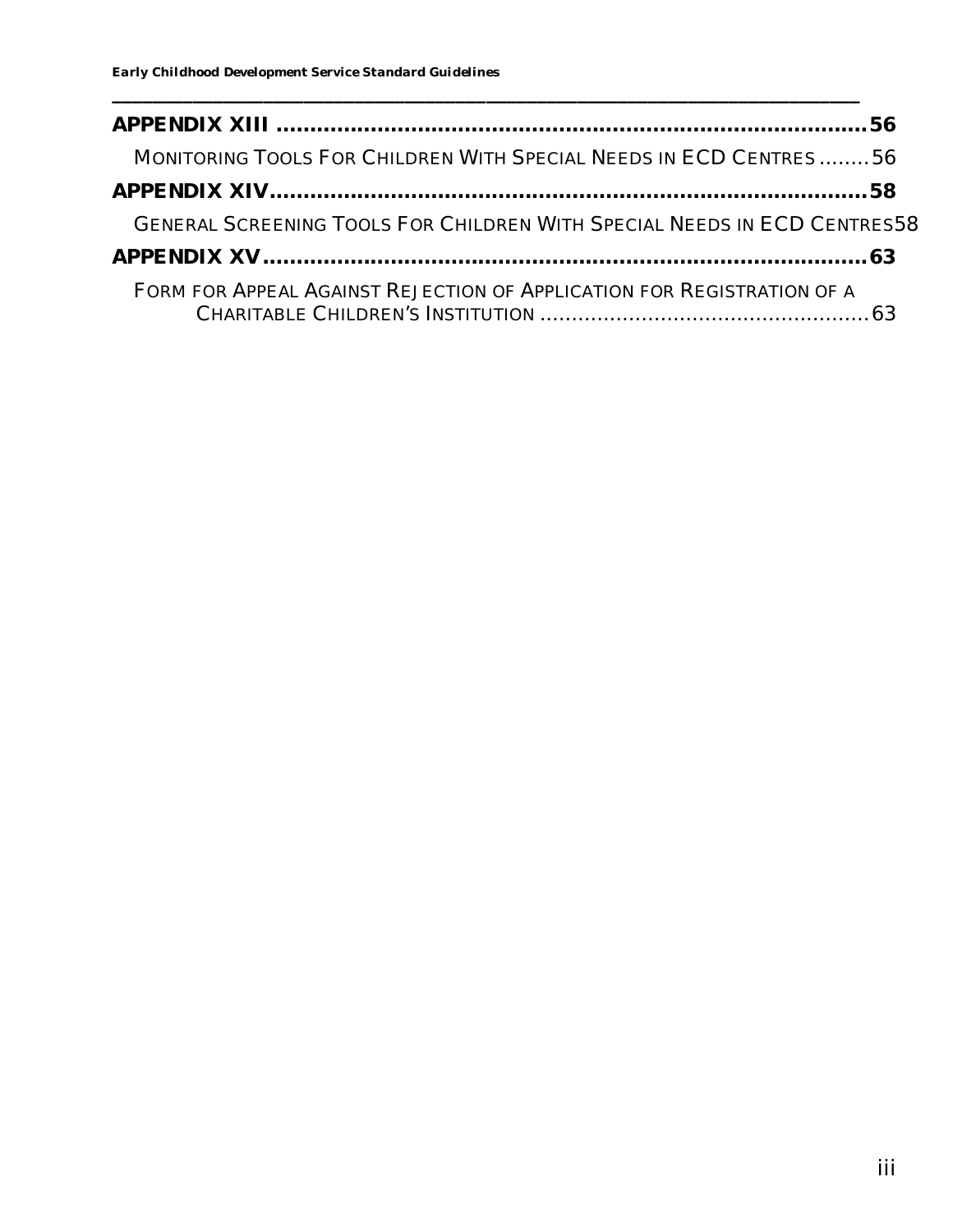## ABBREVIATIONS/ACRONYMS

| B. Ed         | $\blacksquare$               | Bachelor of Education (degree)                         |
|---------------|------------------------------|--------------------------------------------------------|
| CBOs          |                              | <b>Community Based Organizations</b>                   |
| <b>CIMCI</b>  | $\blacksquare$               | Community Integrated Management of Childhood Illnesses |
| <b>CSN</b>    | $\blacksquare$               | <b>Children with Special Needs</b>                     |
| <b>DBE</b>    | $\sim$                       | <b>Director Basic Education</b>                        |
| <b>DCS</b>    |                              | <b>Director Children Services</b>                      |
| <b>DEB</b>    | $\blacksquare$               | <b>District Education Board</b>                        |
| <b>DEO</b>    | $\blacksquare$               | <b>District Education Officer</b>                      |
| <b>DFID</b>   | $\blacksquare$               | Department for International Development               |
| <b>DICECE</b> | $\blacksquare$               | District Centre for Early Childhood Education          |
| <b>DKIE</b>   | $\blacksquare$               | Director, Kenya Institute of Education                 |
| <b>DKISE</b>  | $\blacksquare$               | Director, Kenya Institute of Special Education         |
| <b>DMS</b>    | $\blacksquare$               | <b>Director of Medical Services</b>                    |
| <b>DPP</b>    | $\blacksquare$               | Director Policy & Planning                             |
| <b>DSDO</b>   | $\equiv$                     | District Social Development Officer                    |
| <b>DTE</b>    | $\blacksquare$               | <b>Director Technical Education</b>                    |
| <b>DOAS</b>   | $\blacksquare$               | Director Quality Assurance and Standards               |
| <b>EARS</b>   | $\blacksquare$               | <b>Educational Assessment and Resource Services</b>    |
| <b>ECD</b>    | $\equiv$                     | Early Childhood Development                            |
| <b>ECDC</b>   | $\blacksquare$               | Early Childhood Development Centre                     |
| <b>ECDE</b>   |                              | Early Childhood Development and Education              |
| <b>FBOs</b>   |                              | <b>Faith Based Organizations</b>                       |
| <b>GMP</b>    |                              | Growth Monitoring & Promotion                          |
| <b>GOK</b>    | $\qquad \qquad \blacksquare$ | Government of Kenya                                    |
| <b>HEP</b>    |                              | Hindu Education Programme                              |
| <b>ICT</b>    | $\blacksquare$               | Information, Communication & Technology                |
| <b>IIEP</b>   |                              | Islamic Integrated Education Programme                 |
| <b>IMCI</b>   |                              | Integrated Management of Childhood Illnesses           |
| KIE           |                              | Kenya Institute of Education                           |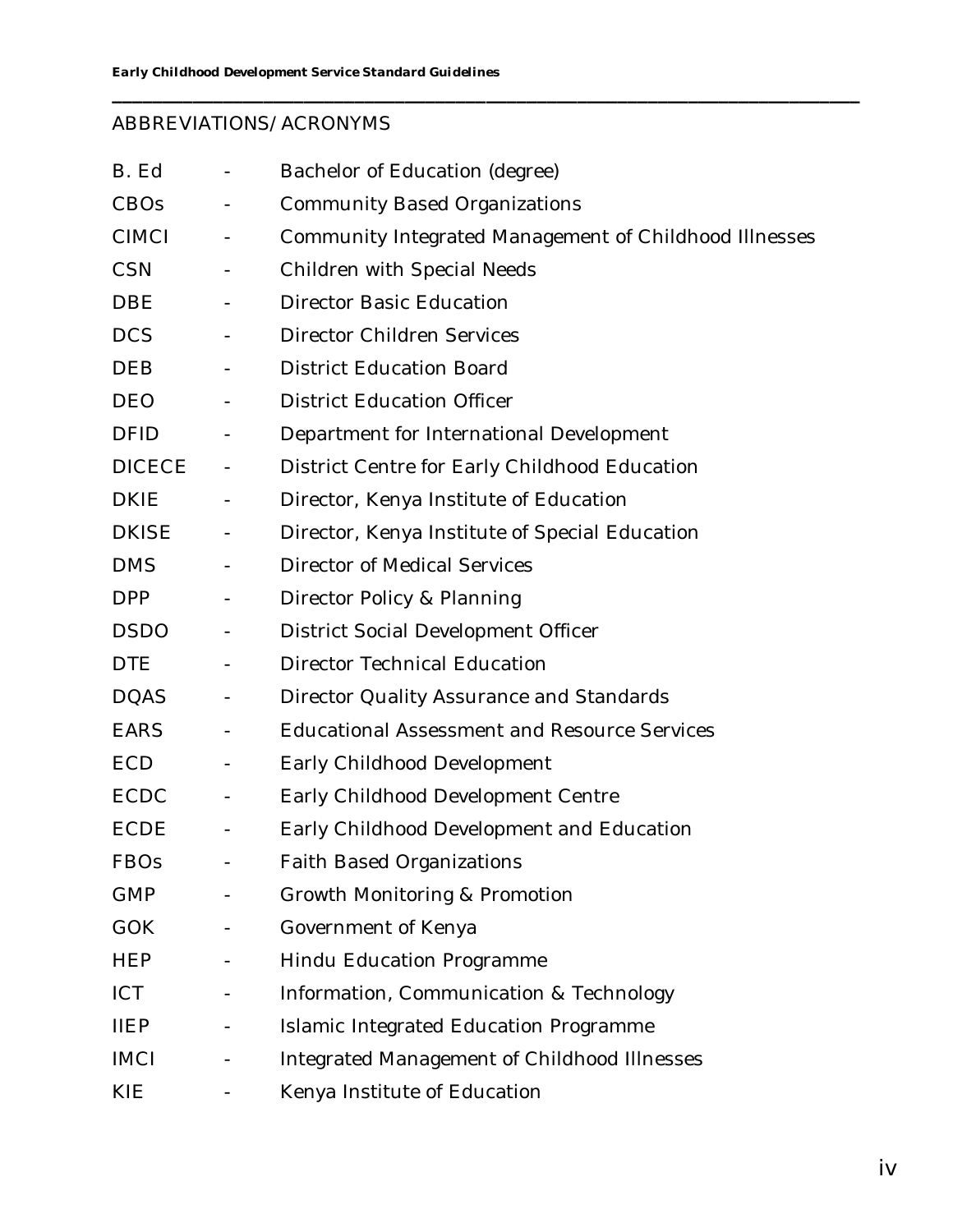| <b>KNEC</b> | $\overline{\phantom{a}}$ | Kenya National Examinations Council                   |
|-------------|--------------------------|-------------------------------------------------------|
| <b>KNUT</b> | $\blacksquare$           | Kenya National Union of Teachers                      |
| M. Ed       | $\blacksquare$           | Masters of Education (degree)                         |
| <b>MOE</b>  | $\blacksquare$           | Ministry of Education                                 |
| MGSC&SS -   |                          | Ministry of Gender, Culture, Sports & Social Services |
| <b>MOH</b>  | $\blacksquare$           | Ministry of Health                                    |
| MOHA        | $\blacksquare$           | Ministry of Home Affairs                              |
| <b>MOL</b>  | $\blacksquare$           | Ministry of Labour                                    |
| <b>MOLG</b> | $\blacksquare$           | Ministry of Local Government                          |
| NACECE      | $\blacksquare$           | National Centre for Early Childhood Education         |
| <b>NFE</b>  |                          | Non-Formal Education                                  |
| <b>NGOs</b> | $\blacksquare$           | Non-Governmental Organizations                        |
| <b>NSSF</b> | $\blacksquare$           | National Social Security Fund                         |
| <b>PDE</b>  | $\sim 100$               | Provincial Director of Education                      |
| <b>PSC</b>  | $\blacksquare$           | <b>Public Service Commission</b>                      |
| QASOs       | $\blacksquare$           | <b>Quality Assurance &amp; Standards Officers</b>     |
| <b>SDAs</b> | $\blacksquare$           | Social Development Assistants                         |
| <b>SSG</b>  | $\blacksquare$           | <b>Service Standard Guidelines</b>                    |
| <b>TSC</b>  |                          | <b>Teachers Service CommiOssion</b>                   |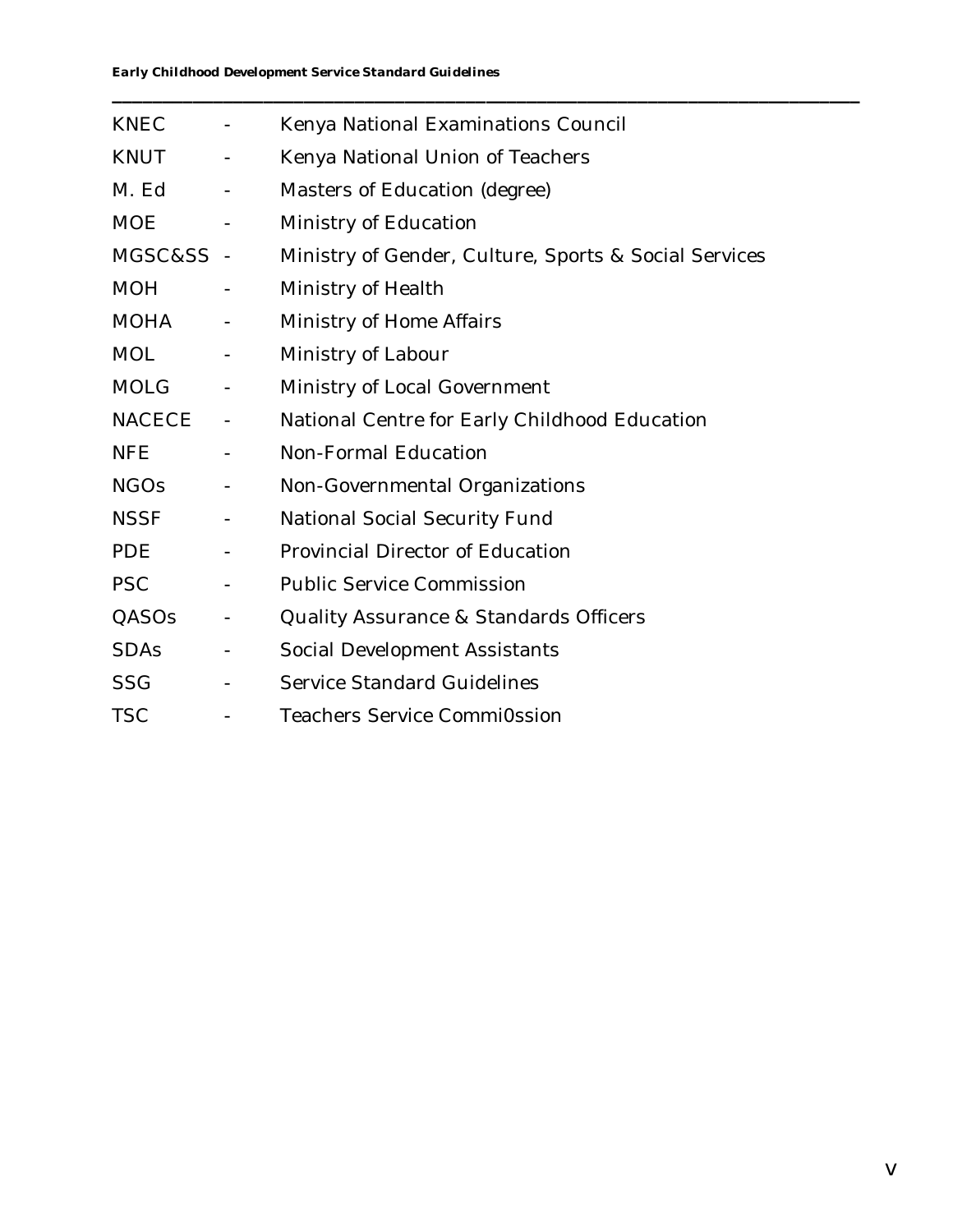#### **FOREWORD**

The Government of the Republic of Kenya (GOK) has demonstrated its commitment to the well being of young children by signing various global policy frameworks such as 1989 United Nations Convention on the Rights of the Child (CRC), the 1990 Jomtien World Conference on EFA, the 2000 World Education Forum (Dakar, Senegal) and 2000 Millennium Development Goals (MDGs). These forums underscored the importance of ECD and identified challenges facing ECD sub sector.

**\_\_\_\_\_\_\_\_\_\_\_\_\_\_\_\_\_\_\_\_\_\_\_\_\_\_\_\_\_\_\_\_\_\_\_\_\_\_\_\_\_\_\_\_\_\_\_\_\_\_\_\_\_\_\_\_\_\_\_\_\_\_\_\_\_\_\_\_\_\_\_\_\_\_**

To address these challenges the GOK has developed the Sessional Paper No.1 of 2005 on a Policy Framework for Education, Training and Research, which recommended the development of a comprehensive ECD Policy Framework and Service Standard Guidelines.

The Service Standard Guidelines operationalizes the National ECD Policy Framework and the Children Act (2001) by providing specific Service Standard Guidelines, which will ensure that all ECD service providers including parents, communities, CBOs, FBOs, Government Ministries, Multi-lateral and Bi-Literal partners, universities and private sector provide quality accessible and equitable ECD services for young children.

The Service Standard Guidelines recognizes the National Council for Children's services as a co-ordinating body, the MOE as the lead Ministry and other key ministries such as Ministry of Health (MOH), Ministry of Home Affairs (MOHA), Ministry of Gender, Sports, Culture and Social Services (MGSC&SS), Ministry of Local Government (MOLG), Ministry of Finance (MOF) and Office of the President (OP) among others as providers of direct and indirect services for young children.

Strict adherence to the guidelines by all ECD service providers is expected to guarantee the survival, care and holistic development of children from conception to 8 years old.

**HON. DR. NOAH M. WEKESA, M.P. MINISTER FOR EDUCATION**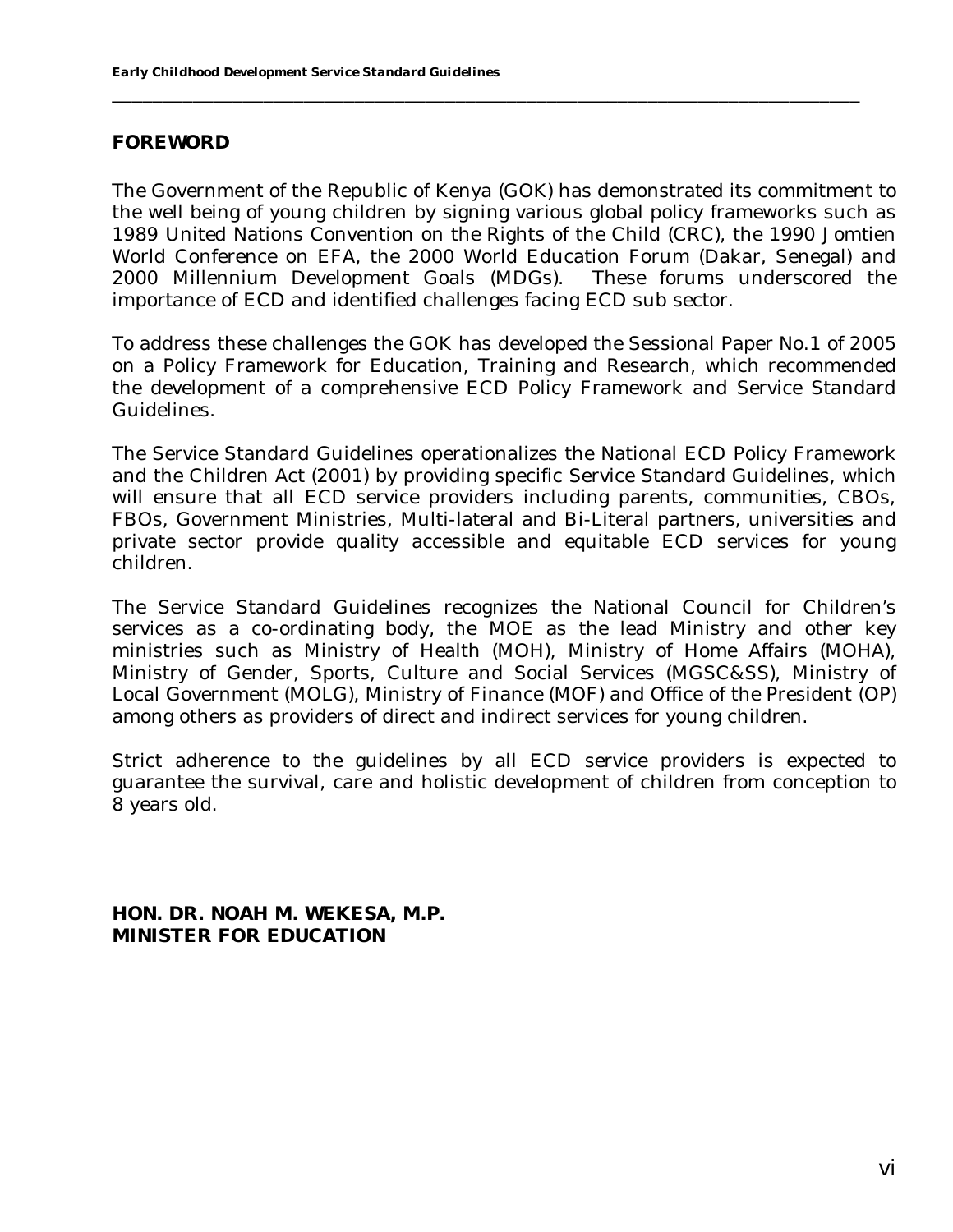## **ACKNOWLEDGEMENTS**

The ECD Service Standard Guidelines was a product of the experiences, practice and wisdom of various ECD stakeholders at district, provincial and national level.

**\_\_\_\_\_\_\_\_\_\_\_\_\_\_\_\_\_\_\_\_\_\_\_\_\_\_\_\_\_\_\_\_\_\_\_\_\_\_\_\_\_\_\_\_\_\_\_\_\_\_\_\_\_\_\_\_\_\_\_\_\_\_\_\_\_\_\_\_\_\_\_\_\_\_**

Participants in stakeholders meetings included representatives of various Government ministries, NGOs, CBOs, FBOs, development partners, ECD teachers and parents. The Ministry of Education, in liaison with other key ministries, institutions and development partners, appointed an Inter-sectoral Technical Committee on ECD Policy to develop and review a comprehensive ECD Policy Framework and Service Standard Guidelines.

Although the Ministry of Education provided funding for the development of the Service Standard Guidelines, UNICEF supported the process. Connie Nyatta of Education Section, UNICEF was constantly available for consultation, financial and technical assistance.

Special thanks go to: Prof. George Godia, who provided professional advice, Director Basic Education Mrs. Mary W. Njoroge, who closely supervised the process, and senior managers of all key Ministries/partners who provided much needed comments. Last but not least I sincerely appreciate the work done by the Technical Committee on ECD policy to produce and edit the document. The Service Standard Guidelines will ensure provision of equitable and accessible quality ECD services in Kenya.

**PROF. KAREGA MUTAHI PERMANENT SECRETARY MINISTRY OF EDUCATION**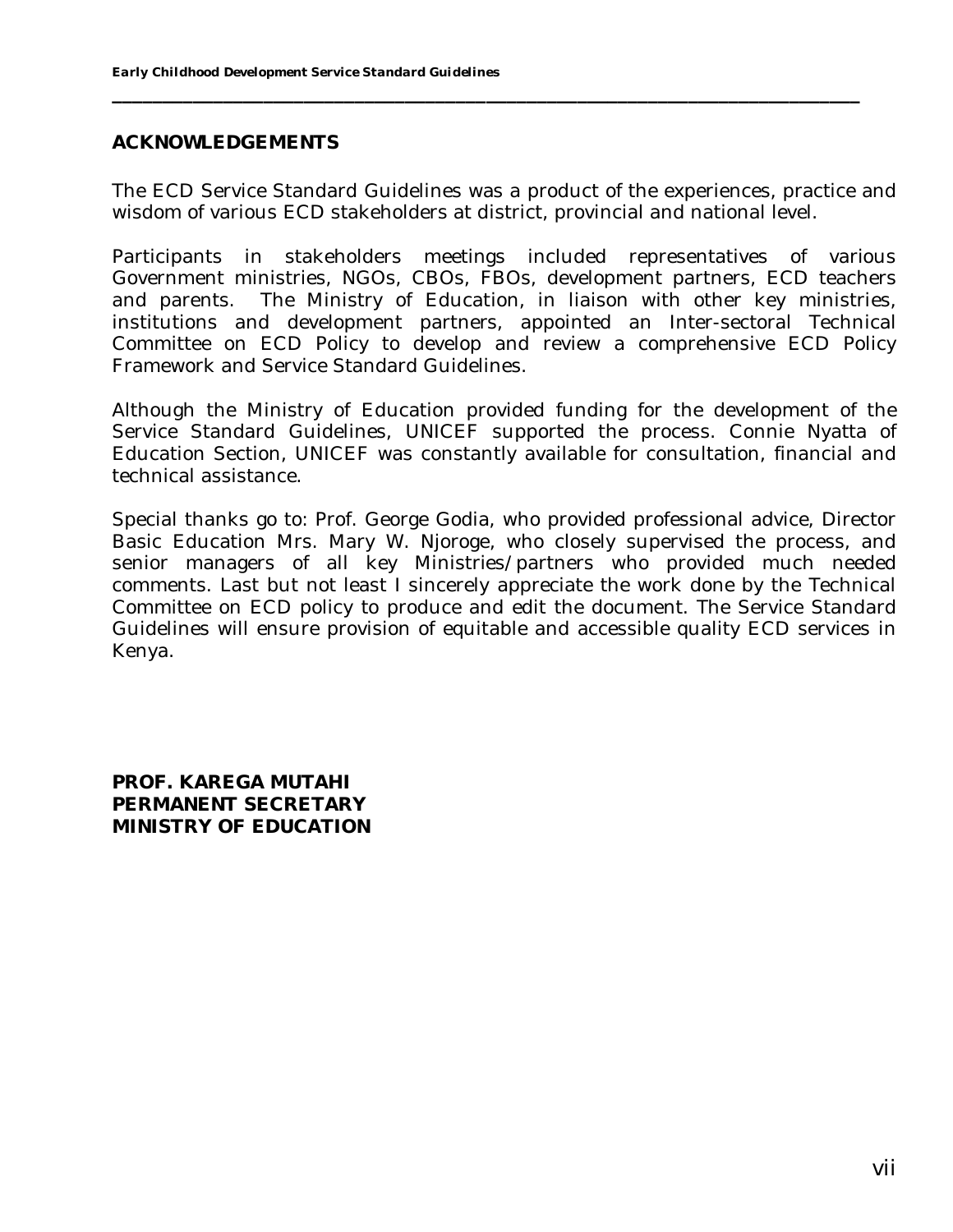## **MEMBERS OF THE TECHNICAL COMMITTEE ON ECD POLICY**

| 1. Leah Rotich        |                | MOE-ECD                                |
|-----------------------|----------------|----------------------------------------|
| 2. Samuel Ngaruiya    |                | MOE-ECD                                |
| 3. Hellen Kimathi     | $\blacksquare$ | KIE-NACECE                             |
| 4. King'ara Kiragu    | $\blacksquare$ | MOE-CICECE                             |
| 5. Anne Njenga        | $\blacksquare$ | Mwana Mwende Education Dev. Trust      |
| 6. Dr. Barbara Koech  | $\equiv$       | Kenyatta University/Department of ECD  |
| 7. Livingstone Oruuko | $\sim$         | MOHA/Department of Children's Services |
| 8. Susan Mutungi      | $\sim$ $-$     | MGSC&SS/Department of Social Services  |
| 9.<br>Anne Njenga     |                | MOE/DQAS                               |
| 10. Dr. Anne Wamae    | $\blacksquare$ | MOH/Department of Child Health         |
| 11. Anne Muto         | ۰              | <b>MOH</b>                             |
| 12. Jane Omogi        | $\blacksquare$ | MOE/KNATCOM                            |
| 13. Susan Mburu       | $\blacksquare$ | MOE/ECD                                |
| 14. Lorna Adida       |                | MOE/ECD                                |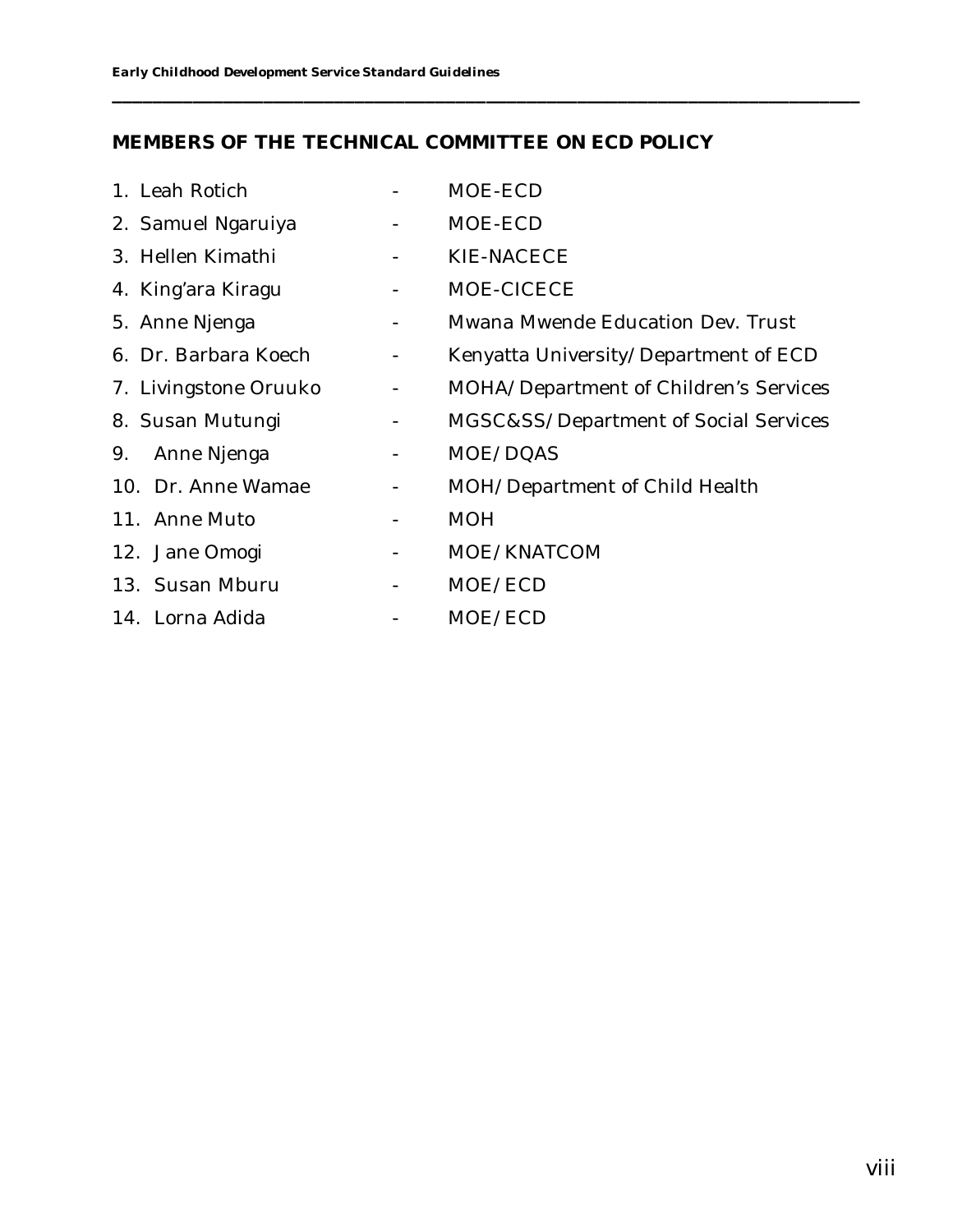## **1.0 INTRODUCTION AND RATIONALE**

Pursuant to the Government of Kenya's Sessional Paper No.1 of 2005 on A Policy Framework on Education, Training and Research, a Comprehensive Early Childhood Development (ECD) Policy Framework and Service Standard Guidelines have been developed. The Service Standard Guidelines have been developed to ensure that quality services are delivered efficiently and effectively at all times in ECD centers/institutions in Kenya.

**\_\_\_\_\_\_\_\_\_\_\_\_\_\_\_\_\_\_\_\_\_\_\_\_\_\_\_\_\_\_\_\_\_\_\_\_\_\_\_\_\_\_\_\_\_\_\_\_\_\_\_\_\_\_\_\_\_\_\_\_\_\_\_\_\_\_\_\_\_\_\_\_\_\_**

These guidelines provide the required standards on establishment, registration, management and supervision of ECD services. These will ensure effective implementation of ECD programmes

For the purpose of these guidelines, an ECD child is a human being from conception to eight years. Every child shall have a right to life, survival and development, parental care, name and nationality, registration at birth, nondiscrimination, protection from all forms of abuse1, education, privacy, leisure and recreation, early stimulation, shelter, proper and adequate nutrition, health care and parental spiritual guidance.

Some young children need extra help and assistance. Special needs education targets vulnerable and disadvantaged children. These children include children with disabilities and children in exceptionally difficult circumstances, such as those living in the streets, child labourers, abused children, those undergoing correctional services, children of nomadic/pastoral communities and displaced/refugee children.

Children are valuable members of society because they are the present and future of our nationhood. Investing in the early years of child growth and development will enhance productivity in social economic status of the child and our country.

*In all actions concerning children whether undertaken by public or private social welfare institutions2, courts of law, administrative authorities or legislative bodies, the best interest of the child shall be a primary consideration. (Children Act Section 4 (2) No. 8 of 2001).*

## **2.0 SERVICES FOR CHILDREN**

Quality antenatal, delivery and postnatal care have a profound impact on the growth and development of the infant. Most of the brain's pathways for learning

<sup>1</sup> Forms of abuse include drugs, domestic violence, sexual harassment and exploitation, child labour, battering, armed conflict, harmful cultural practices, corporal punishment and segregation <sup>2</sup>Social Welfare Institutions Include all centres where children are gathered to receive a service such as education, health, care, play, protection and rehabilitation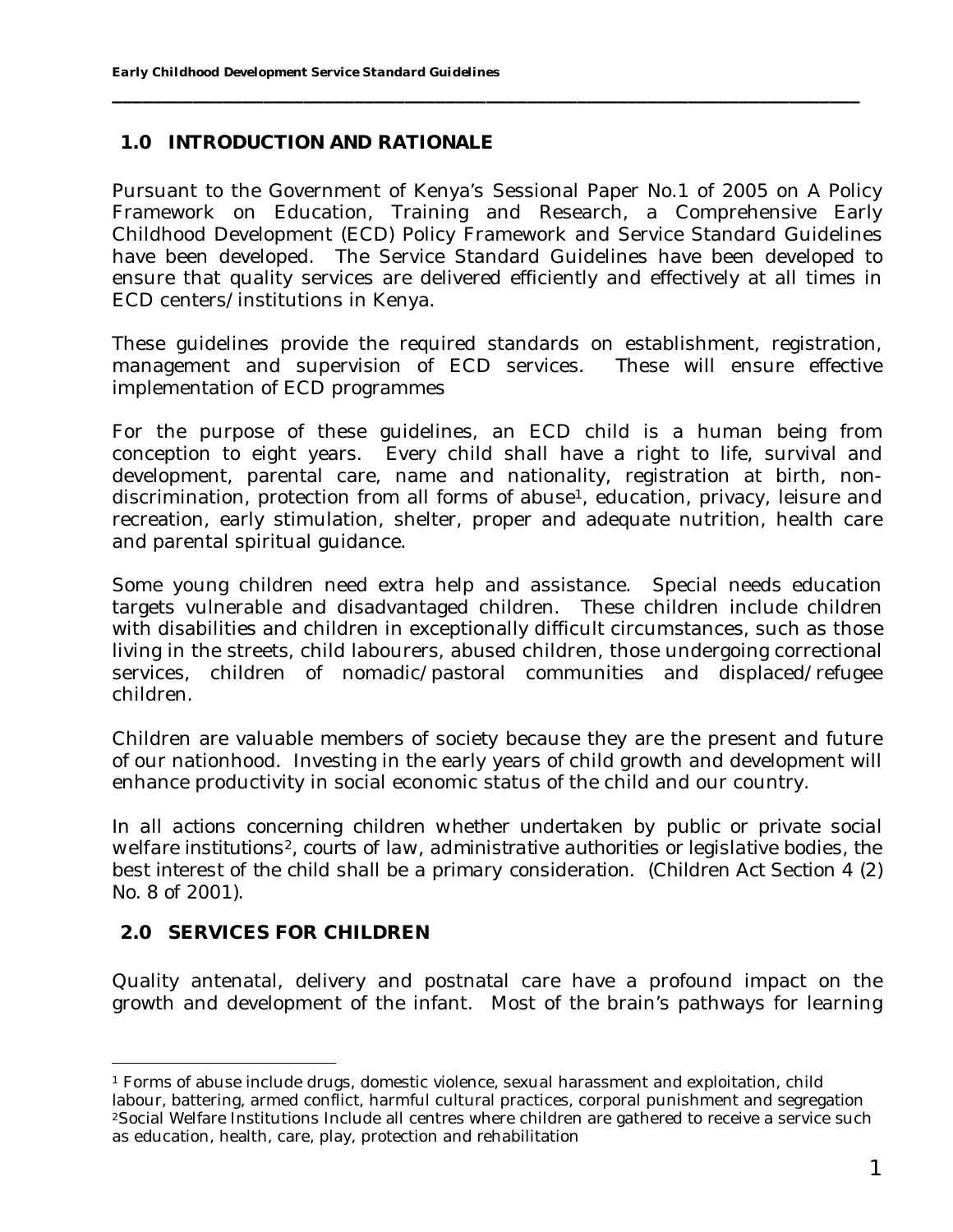and balanced social and emotional functioning are developed during the critical period from pregnancy to age three.

**\_\_\_\_\_\_\_\_\_\_\_\_\_\_\_\_\_\_\_\_\_\_\_\_\_\_\_\_\_\_\_\_\_\_\_\_\_\_\_\_\_\_\_\_\_\_\_\_\_\_\_\_\_\_\_\_\_\_\_\_\_\_\_\_\_\_\_\_\_\_\_\_\_\_**

In education, children shall be grouped as follows:

| Age   | $1/2 - 2$ |       |                        | ∽    |        |         |          |
|-------|-----------|-------|------------------------|------|--------|---------|----------|
| (yrs) |           |       |                        |      |        |         |          |
| Group | Play      | Baby  | I Pre-                 | Pre- | Std. I | Std. II | Std. III |
|       | group     | class | primary I   primary II |      |        |         |          |

The following are services for the holistic development of ECD children.

- **2.1 Very young children (0-3 years)**
- a) Protection from physical danger.
- b) Adequate nutrition and health care.
- c) Appropriate immunizations.
- d) An adult with whom to form an attachment.
- e) An adult who can understand and respond to their signals.
- f) Things to look at, touch, hear, smell, taste.
- g) Opportunities to explore their world.
- h) Appropriate language stimulation.
- i) Support in acquiring new motor, language and thinking skills
- j) A chance to develop some independence.
- k) Help in learning how to control their own behaviour.
- l) Opportunities to begin to learn to care for themselves.
- m) Daily opportunities to play with a variety of objects.
- **2.2 Pre-school aged children (4 5 years)**

All of the above, plus;

- a) Opportunities to develop fine motor skills.
- b) Encouragement of language through talking, being read to, singing.
- c) Activities that will develop a sense of mastery.
- d) Opportunities to learn co-operation, helping, sharing.
- e) Experimentation with pre-writing and pre-reading skills.
- f) Hands-on exploration for learning through action.
- g) Opportunities for taking responsibility and making choices.
- h) Encouragement to develop self-control, cooperation and persistence in completing projects.
- i) Support for their sense of self worth.
- j) Opportunities for self-expression.
- k) Encouragement of creativity.

## **2.3 Children in the lower primary school (6 – 8 years)**

All of the above, plus;

- a) Support in acquiring additional motor, language and thinking skills.
- b) Additional opportunities to develop independence.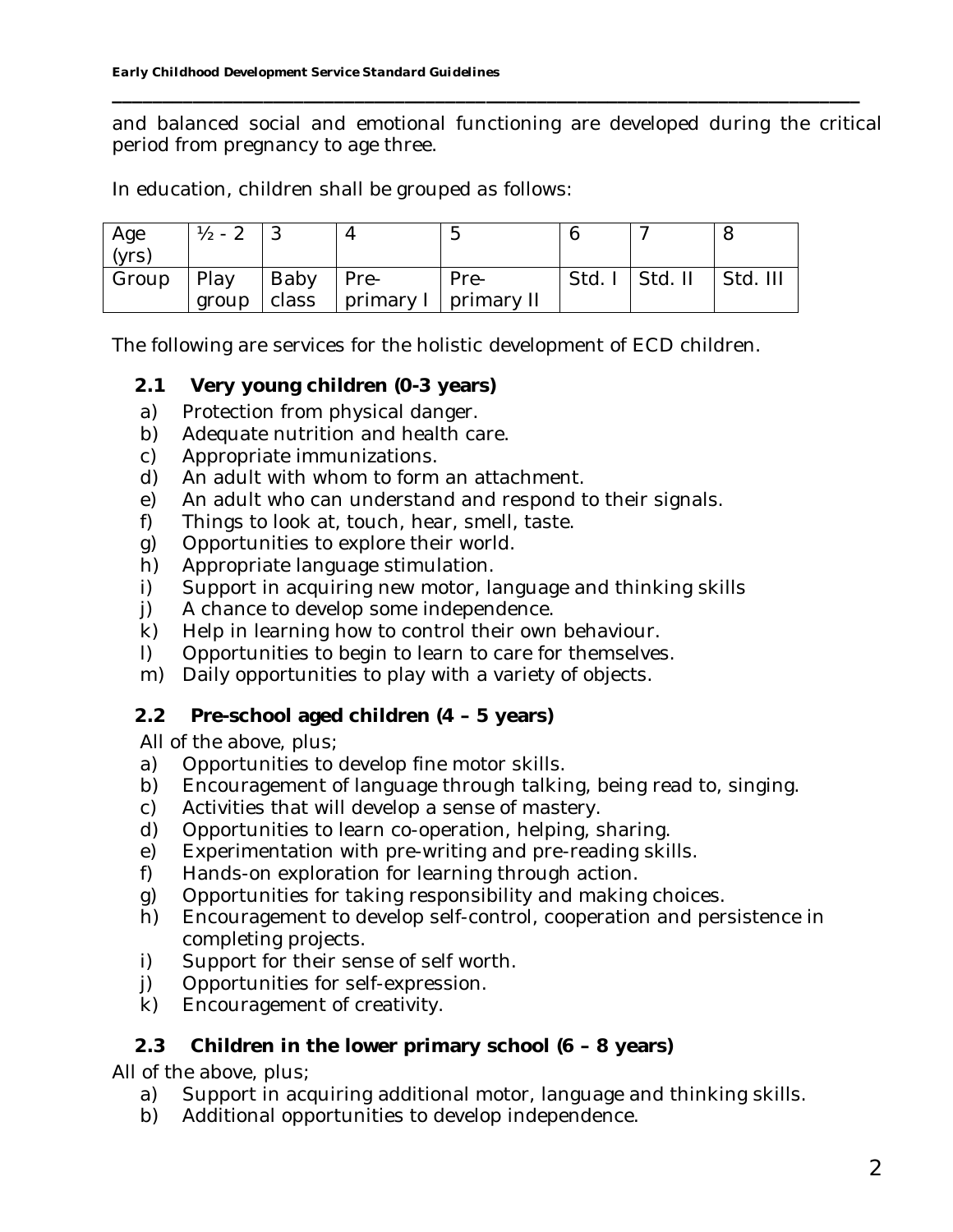- c) Opportunities to become self-reliant in personal care.
- d) Opportunities to develop a wide variety of skills.
- e) Support for further development of language through talking, reading, singing.

**\_\_\_\_\_\_\_\_\_\_\_\_\_\_\_\_\_\_\_\_\_\_\_\_\_\_\_\_\_\_\_\_\_\_\_\_\_\_\_\_\_\_\_\_\_\_\_\_\_\_\_\_\_\_\_\_\_\_\_\_\_\_\_\_\_\_\_\_\_\_\_\_\_\_**

- f) Activities that will further develop a sense of mastery of a variety of skills and concepts.
- g) Opportunities to learn cooperation and to help others.
- h) Hands on manipulation of objects that support learning.
- i) Support in the development of self-control and persistence in completing projects.
- j) Support for their pride in their accomplishments.
- k) Motivation for the reinforcement of academic achievement.

## **2.4 Children with Special Needs (CSN)**

All of the above, plus;

- a) Access to rehabilitation services such as counseling, physiotherapy, sign language within the ECD centres and those outside.
- b) Equipment and materials that are adaptive to suit the needs of special needs children as recommended in the disability Act, 2003.
- c) Indoor and outdoor facilities that are adapted to suit the special needs child.
- d) ECD facilities which are friendly to the special needs child.
- e) ECDE centres designed to conform to the provisions in the disability Act 2003.
- f) Curriculum that suits the needs of the special needs child.

## **3.0 STANDARDS FOR QUALITY & INCLUSIVE ECD SERVICES**

- **3.1 Standards for Quality Services for Conception to 3 Years**
- a) Every expectant mother shall access ante- and post-natal services as early as possible.
- b) Men shall actively participate in childcare, including care of the mother in provision of necessary support – financially, emotionally and psychologically.
- c) MOH in collaboration with other ministries shall ensure provision of quality ante- and post-natal services to the mothers and fathers.
- d) MOH shall strengthen programmes for early detection of disabilities of infants and young children.
- e) Maternity leave regulations shall ensure mothers have enough time (**90 days** without forfeiting their annual leave), to nurture and bond well with their newborns. The PSC, TSC and all the other employment codes of regulations shall be reviewed to allow paternity leave of at least **20 days.**
- f) Deliberate efforts shall be put in place to educate men on their important roles in caring for their expectant wives and nurturing for their children by relevant authorities<sup>3</sup>.

<sup>3</sup>Relevant Authorities, e.g., Office of the President, MGSC&SS, MOH, MOE, MOHA, MOLG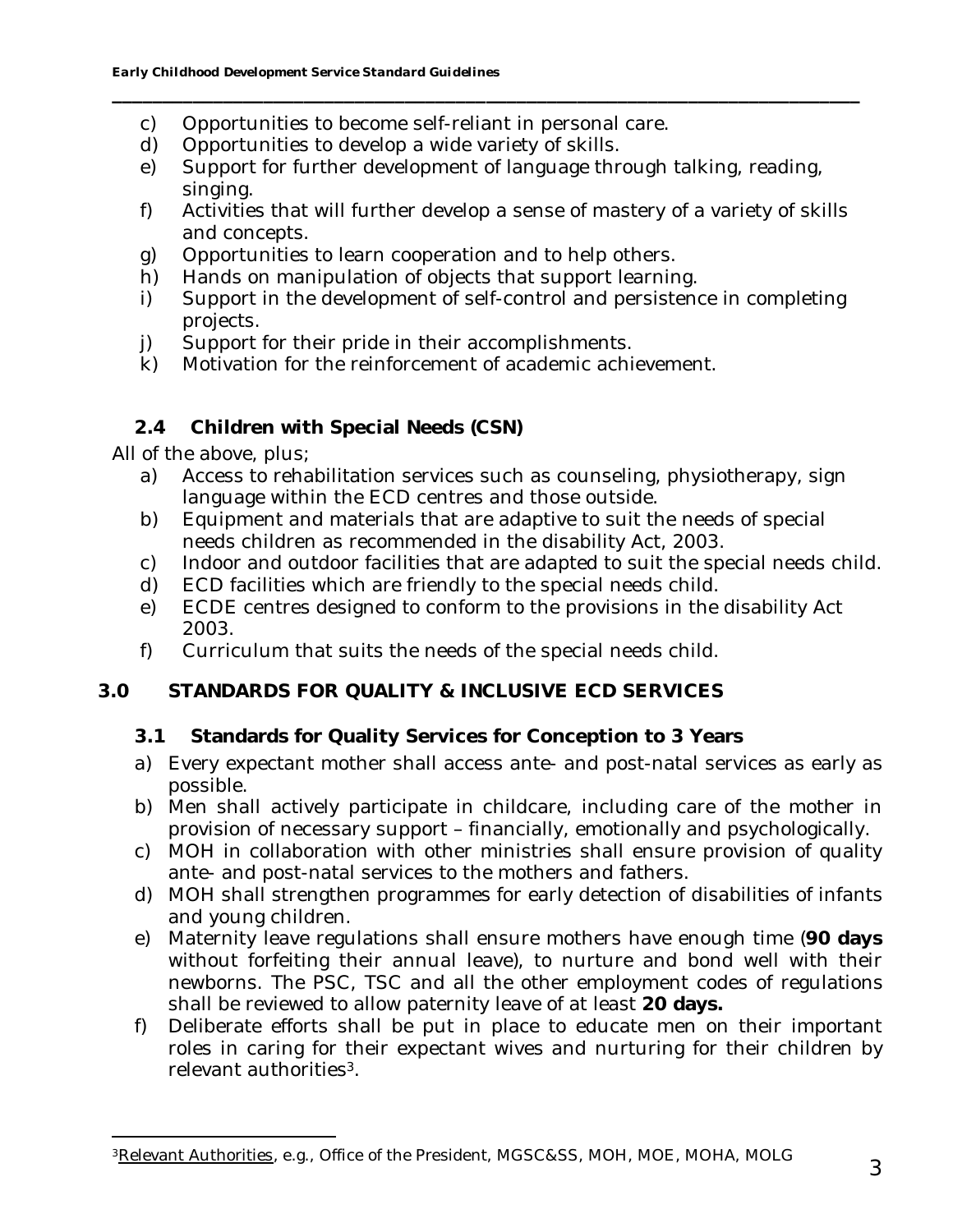g) The Government, parents, community and all institutions dealing with children shall safeguard the rights and welfare of the child.

**\_\_\_\_\_\_\_\_\_\_\_\_\_\_\_\_\_\_\_\_\_\_\_\_\_\_\_\_\_\_\_\_\_\_\_\_\_\_\_\_\_\_\_\_\_\_\_\_\_\_\_\_\_\_\_\_\_\_\_\_\_\_\_\_\_\_\_\_\_\_\_\_\_\_**

**3.2 Standards for Quality Services for Children with Special Needs**

All of the above, plus;

- a) DKIE, DMS, DKISE shall ensure that screening tools for early identification of children with disabilities are developed and distributed for use.
- b) DQAS shall ensure training of personnel working with children with special needs on use of screening tools for identification of children with special needs.
- c) DQAS shall ensure that the children with special needs are given the appropriate intervention as early as possible.
- d) DBE, DMS, DQAS, parents and community shall ensure provision of a conducive environment (both physical and human) to ensure optimum growth and development of children with special needs.
- e) The Government of Kenya (GOK) through MOE shall ensure that there are adequate learning institutions and facilities for children with severe disabilities.
- f) DBE and DQAS shall facilitate development of programmes for training and retraining of all ECD providers and personnel in SNE.
- g) DQAS and Director of Sports shall ensure that CSN have access to recreational facilities and equal access to sporting activities within and outside ECD programmes.
- h) KIE-NACECE, National Children's Council, EARS shall involve parents, service providers and ECD personnel in decision-making, planning, delivery and assessment of children with special needs in ECD centres.
- i) DBE, DQAS, DCS, Commissioner for Social Services and provincial administration shall provide funds for awareness creation and inclusion of all children with special needs.
- j) DQAS shall ensure that teachers and other staff in ECD centres where there are children with special needs maintain individualized education programme for purpose of monitoring the progress of individual child with special needs.
- k) Staff in ECD centres where there are children with special needs shall establish and maintain relationships with families, service providers, policy makers and CBOs to meet the needs of children with special needs.
- l) ECD centres shall have at least one teacher aide to assist children with special needs.
- m) The GOK through DTE shall support parents, communities, and civil societies to ensure production of cheap/affordable assistive aids and devices and make them accessible to the children with special needs throughout the country.
- n) DBE shall undertake to promote expanded use of ICT as a tool for effective learning, management, research and training in ECDE institutions.
- o) MOF shall provide funding to MOE for provision of ICT to institutions dealing with special needs education.
- p) DPM shall ensure that persons with special needs who have relevant qualifications and education shall be given first priority while hiring staff in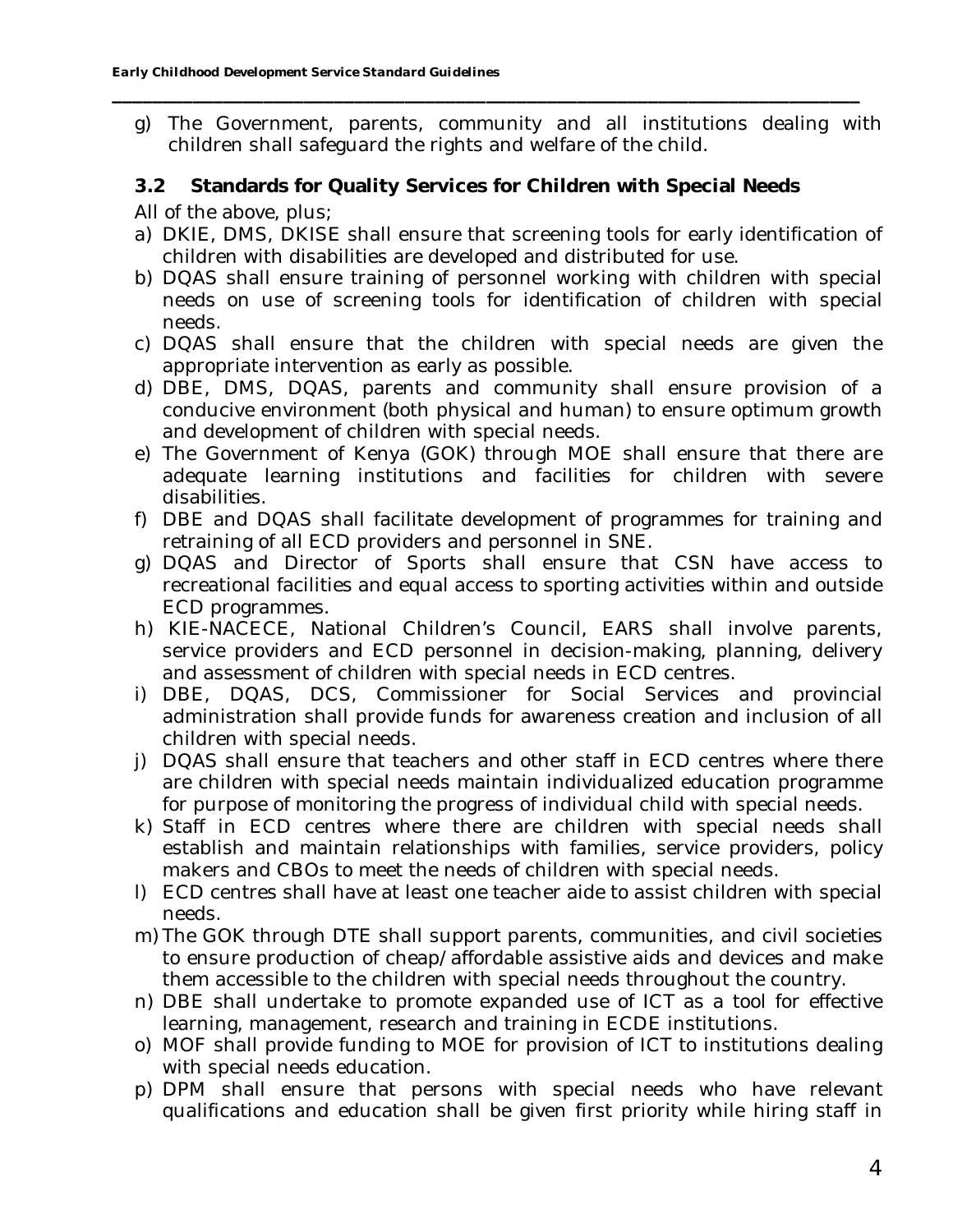special needs institutions, since they will act as role models.

**3.3 Standards for Establishment and Registration of ECD Centres and Training Institutions**

**\_\_\_\_\_\_\_\_\_\_\_\_\_\_\_\_\_\_\_\_\_\_\_\_\_\_\_\_\_\_\_\_\_\_\_\_\_\_\_\_\_\_\_\_\_\_\_\_\_\_\_\_\_\_\_\_\_\_\_\_\_\_\_\_\_\_\_\_\_\_\_\_\_\_**

## **1. Registration**

- a) All institutions offering early childhood services (ECDE, ECD, ECDC, children's homes, day care centres, etc) must be duly registered with the relevant Government authorities.
- b) NFE centres offering services for children 8 years and below shall be registered by MOE.
- c) No registration shall be done for boarding ECD centres for children of 8 years and below.

**(Checklist for registration of ECD institution – Appendix I)**

## **2. Procedure for Registration**

- a) Guidelines for establishment of an institution and the procedures set by the various Government authorities (MOE, MOHA, MOH, MOGCS&SS, etc) shall be adhered to **(See Appendices II, III).**
- b) Existing primary schools (public/community or private) wishing to incorporate ECD education in their institutions will be required to re-register and the fee for re-registration shall apply.
- c) DEB to process application for the registration of an ECD institution within 4 months from date of application and provide a provisional registration certificate.
- d) MOE to process application for full registration within 3 months of receipt of application from DEB if all documents are in order.

## **3. Registration forms**

Samples of registration forms from various departments are attached as Appendices IV, V & VI.

## **4. Registration fees**

Those applying for registration of ECDE institutions will pay to the Ministry of Education a non-refundable fee as follows:

- **(i) Public /community ECD Centres/NFE Institutions**
	- (a) Provisional registration: 500.00
	- (b) Full registration: Kshs: 500.00
	- (c) Re-registration: Kshs. Nil

## **(ii) Private ECD Colleges**

- (a) Provisional registration: Kshs. 10,000.00
- (b) Full registration: Kshs: 5000.00
- (c) Re-registration: Kshs. 5000.00
- **(iii) Private ECD centres**
	- (a) Provisional registration: Kshs. 5000.00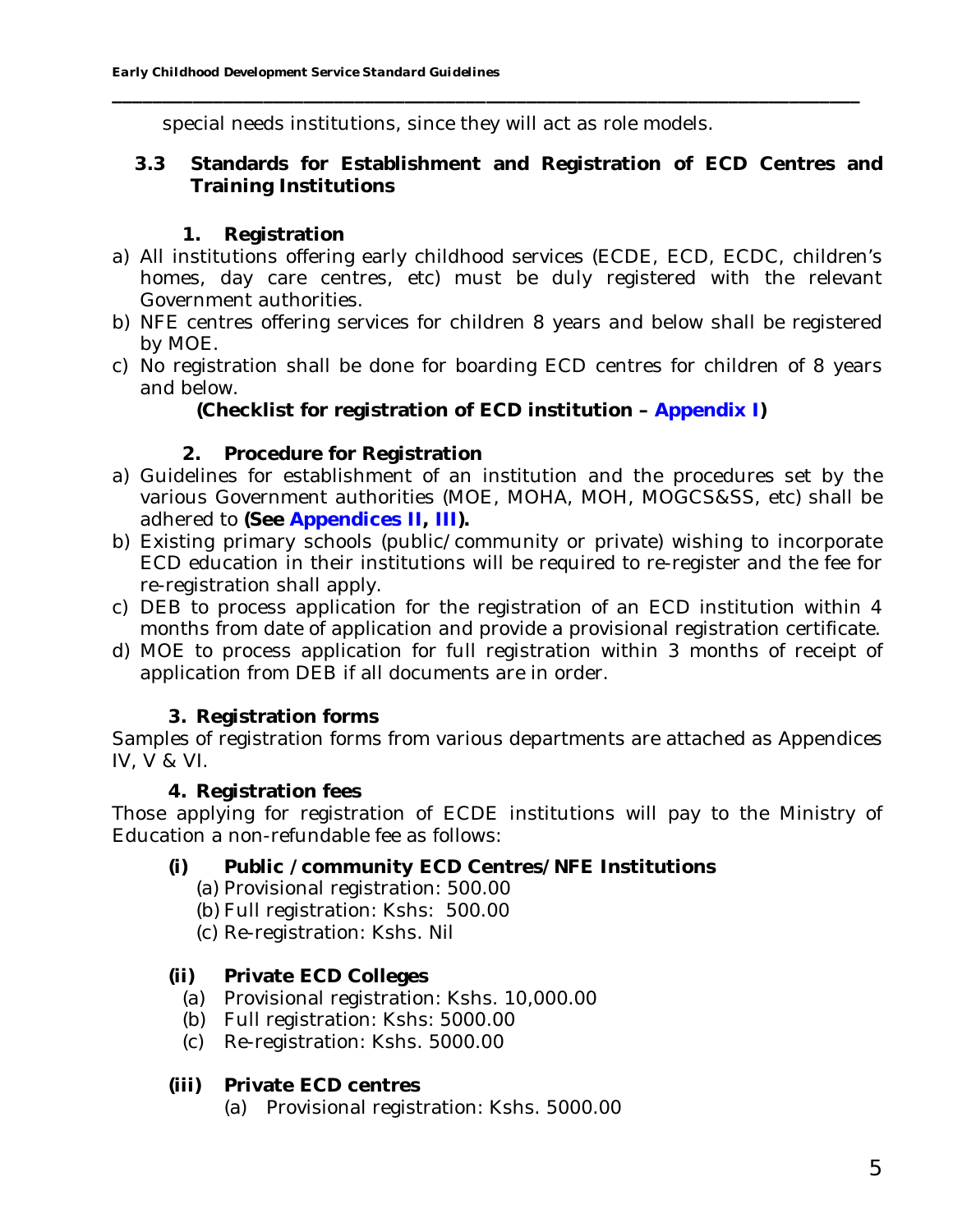- (b) Full registration: Kshs. 5000.00
- (c) Re-registration: Kshs. 5000.00
- **(iv) Faith-based Organization ECDE centres (Non-profit making)**

**\_\_\_\_\_\_\_\_\_\_\_\_\_\_\_\_\_\_\_\_\_\_\_\_\_\_\_\_\_\_\_\_\_\_\_\_\_\_\_\_\_\_\_\_\_\_\_\_\_\_\_\_\_\_\_\_\_\_\_\_\_\_\_\_\_\_\_\_\_\_\_\_\_\_**

- (a) Provisional registration: Kshs. 2000.00
- (b) Full registration: Kshs. 2000.00
- (c) Re-registration: Kshs. 2000.00
- **(v) Registration of NFEs** The registration of NFE schools/centres will be done by Ministry of Education.
- **(vi) Re-registration**

Application for re-registration will be required when: -

- (i) Providing an additional class.
- (ii) Introducing a new curriculum or course other than the one originally registered for.
- (iii) Transferring the school to a new site.
- (iv) Re-opening a school that has been closed.
- (v) Changing ownership or management of the school.
- (vi) Name of the institution changes.
- **5. ECD Centres**
	- (a) There shall be no boarding ECDE centres except in cases of children's homes and special needs schools.
	- (b) There shall be an adequately trained health teacher (trained in CIMCI) in each ECD centre.
	- (c) The minimum acreage for an ECDE centre compound shall be:
		- i. Urban area 0.125 acre
		- ii. Rural high density 0.25 acre
		- iii. Rural low density 0.5 acre

**NB: Urban slums could be less than 0.125 acre provided they meet basic conditions of sanitation and health**

- **6. Classroom**
- (a) The standard size of an ECD classroom shall be 8 x 6 metres to accommodate a maximum of 25 children. It shall be well ventilated and well lit. It should have proper roofing, windows, doors and flooring (provision of mats where necessary) to protect children from harsh weather.
- (b) Children size chairs and tables should be provided.
- (c) Classrooms shall be accessible for use by children with special needs, and shall have ramps, rails and lower door handles.
- (d) A teacher's chair, table and cupboard shall be available in the ECD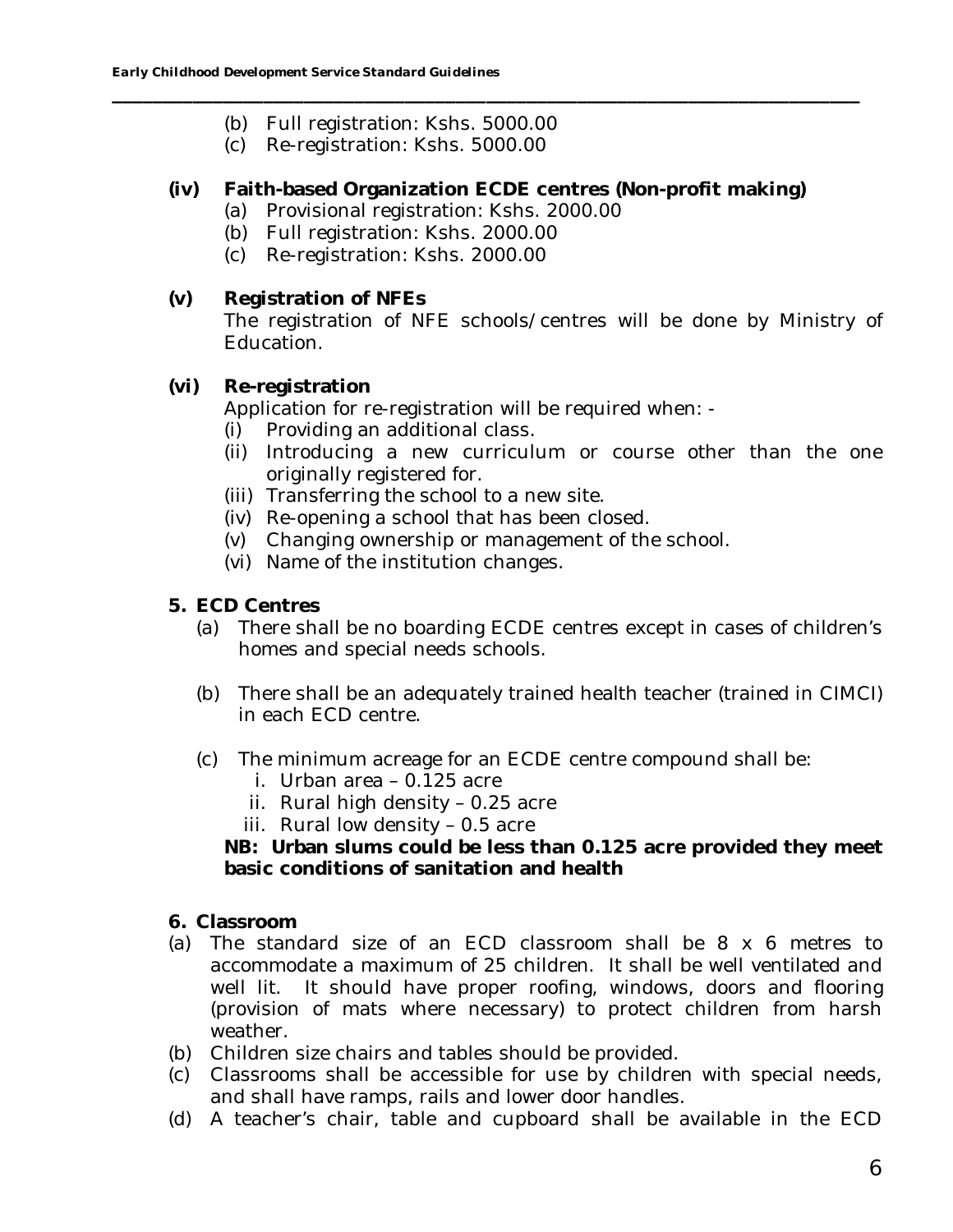classroom.

- **7. Toilets/Latrines**
- (a) An ECD centre shall have toilets/latrine for boys, girls and teachers, [Toilet-child ratio =1: 25), specially designed for young children.

**\_\_\_\_\_\_\_\_\_\_\_\_\_\_\_\_\_\_\_\_\_\_\_\_\_\_\_\_\_\_\_\_\_\_\_\_\_\_\_\_\_\_\_\_\_\_\_\_\_\_\_\_\_\_\_\_\_\_\_\_\_\_\_\_\_\_\_\_\_\_\_\_\_\_**

- (b) There shall be toilet for children with special needs.
- (c) One toilet shall be provided for 12 teachers.
- (d) Pit latrines shall not be less than 6 metres or 20 feet deep and shall be 15 metres (50 feet) away from borehole.
- **8. Water**

ECD centre/institution shall provide safe drinking water to be used in the kitchen, for play activities, drinking and washing hands.

**9. Play & Learning equipment**

The play and learning equipment shall be age and developmentally appropriate (child size, brightly coloured), adequate, safe and securely fixed to protect children from injury. The materials shall be serviced and maintained once in a term.

- **10. Outdoor play space**
- (a) Outdoor play area must be large enough for the number of children in the centre to play and run around safely.
- (b) Surface of outdoor play area shall be free of sharp objects, harmful plants and discarded materials and equipments. The compound should be regularly cleared and maintained.
- (c) The playground and materials should be adapted for children with special needs.
- (d) The compound shall be fenced off and have lockable gate for the security of the children.
- (e) A compost pit shall be provided and located at furthest corner of the compound and shall be enclosed for the safety of children.
- (f) Where water body is in the compound i.e. swimming pools or bore holes they shall be fenced off and have lockable gate for security of children.
- **11. Feeding programme**
- (a) ECDE centres shall provide children with a snack, preferably enriched porridge at break time. Where the centre is full day, in addition to the snack, lunch comprising balanced diet shall be provided. (Half day: 8.00 a.m. – 12 noon, full day: 8.00 a.m. - 3.00 p.m.).
- (b) The cook and food handlers must have a valid medical certificate from a recognized Government hospital (according to MOH regulations), cover their hair and put on an apron/uniform.
- **12. Safety and protection of ECD children**
- (i) Every ECD centre shall have a list of emergency contacts readily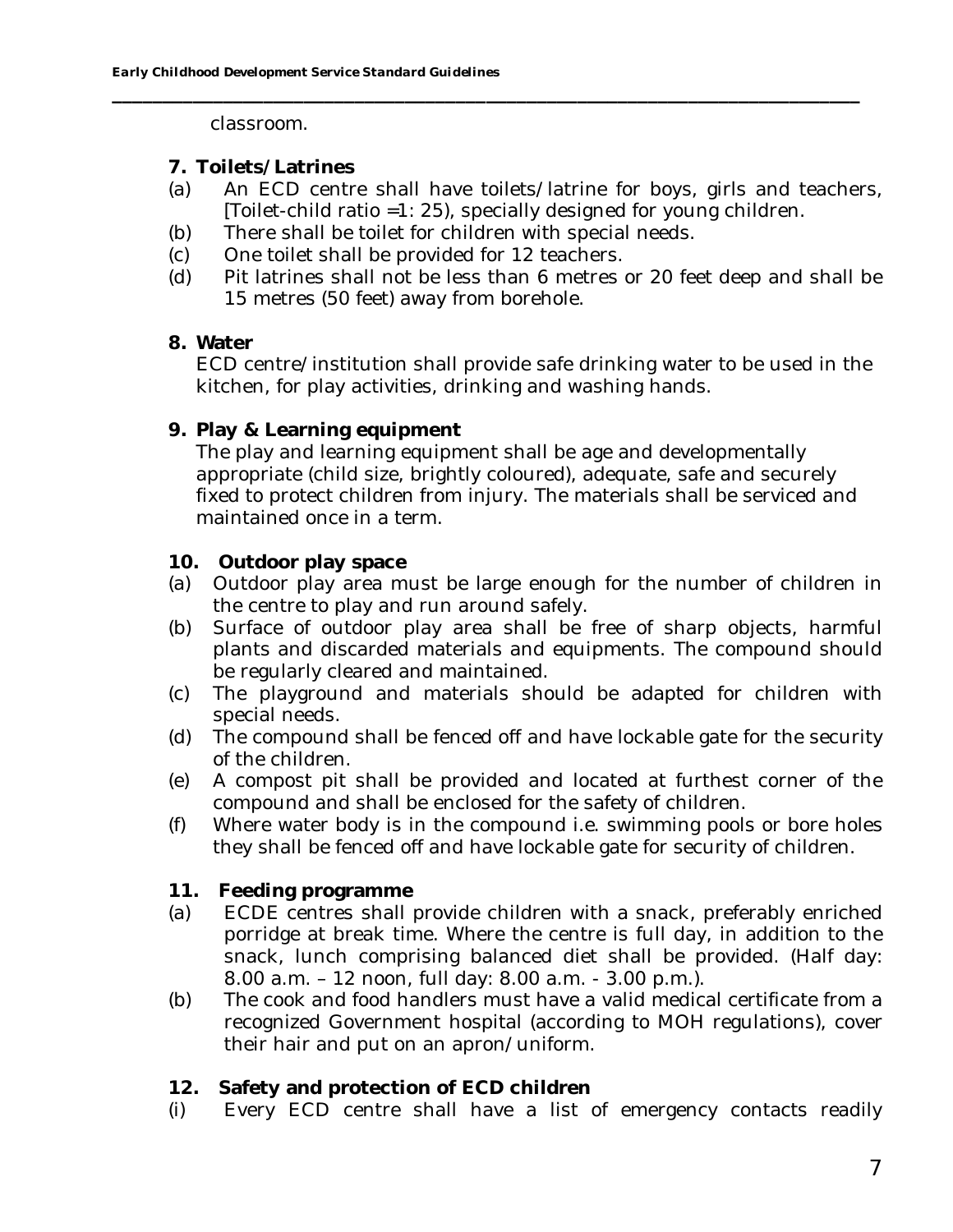available to the staff. It should include telephone numbers of: parent/guardian, fire service department, clinic/hospital and police department.

(ii) Every ECD centre shall have fire-fighting equipment readily available e.g. fire extinguishers, buckets full of sand, blankets or water.

- (iii) Every ECD centre shall have a first aid kit with safe drugs. Only teachers trained on first aid shall administer drugs in the First Aid Kit. No other medicines shall be administered to children apart from what is contained in the Kit.
- (iv) All medicines shall be kept out of children's reach.
- (v) The ECD centre shall be fenced, have a lockable gate and there shall be no footpath across the centres.
- (vi) Children shall be escorted to and from the ECD centre by an adult, older sibling 12 years and above.
- (vii) Parents and teachers shall ensure and adhere to the scheduled arrival and departure times. However, if the parent is not able to collect the child on time, a teacher shall be left to take care of the child until the parent arrives. If the parent does not come the teacher shall try to contact the parent on phone.
- (viii) Parents shall provide the photographs, names and identification documents of the persons who shall collect/pick the child and nobody else shall be allowed to pick the child from the centre. The parent/guardian shall inform the school/centre in case of changes.
- (ix) Where transport is provided, the school bus shall have adequate and comfortable seats fitted with child appropriate safety belts for each child.
- (x) No open vehicle shall be used to transport ECD children. Windows of school transport vehicle shall be fixed above child level.
- (xi) Vehicle shall be comprehensively insured and regularly serviced and maintained as per manufacturer's guide.
- (xii) The driver and assistant must have certificate of good conduct.
- (xiii) The assistant must sit with the children to man the door, escort and ensure children cross the road safely.
- (xiv) The telephone numbers of the parents and the school shall be displayed inside the bus.
- (xv) The bus shall display on the outside the name, address and telephone number of the ECD centre/school.
- (xvi) The school bus or any other vehicle used for school transport shall not exceed speed limit of 60 km/hr.
- (xvii) The vehicle shall not expose the children to any pornographic material either verbal, audio-visual or print media.
- (xviii) For all school/ECD centre trips/visits, parents shall give consent and bus shall conform to transport regulations for children. Some parents shall accompany the children.
- (xix) Any visit outside the country, shall require approval of the District Children's Officer, DEO, DC and parents' consents with attached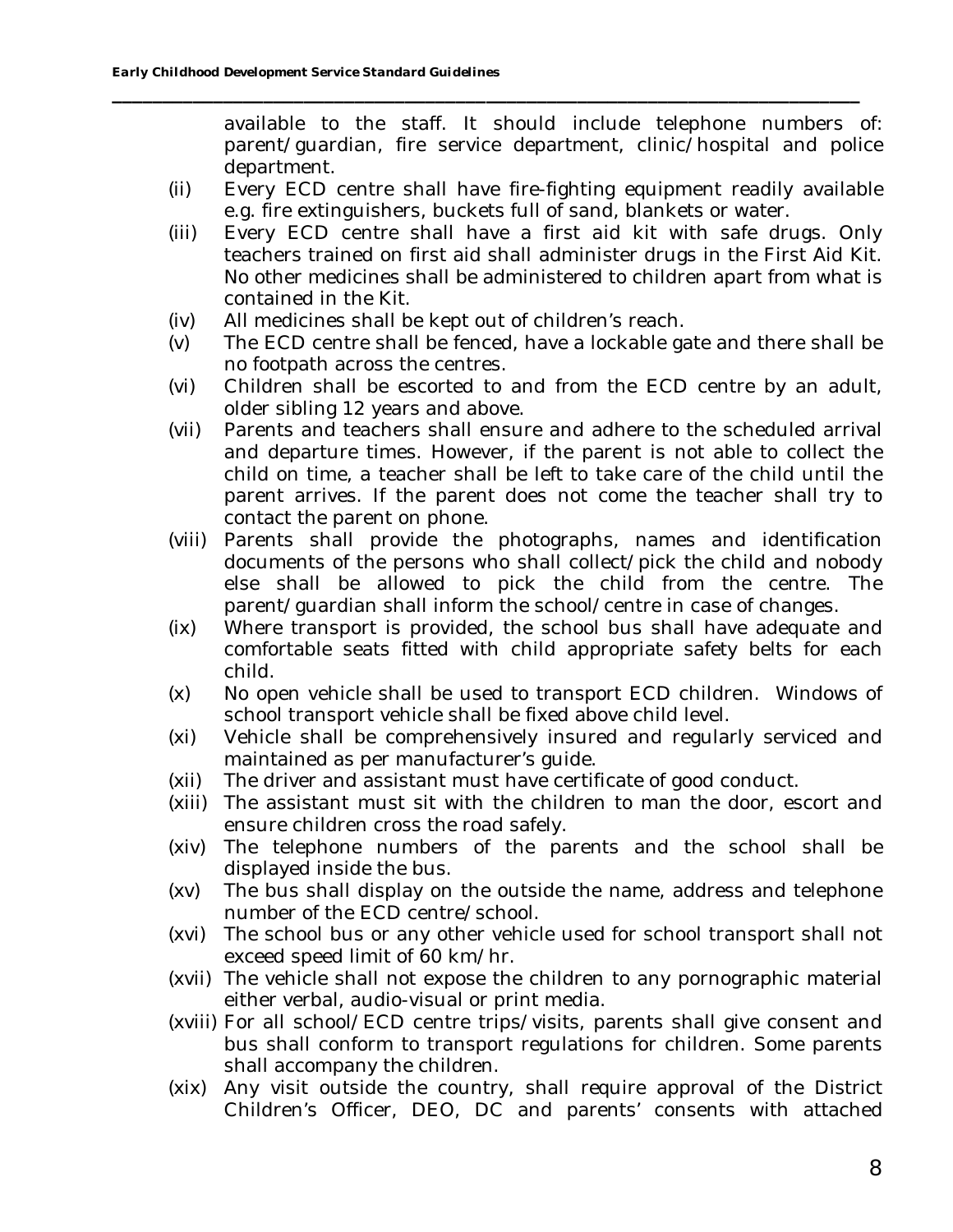signatures. The applicants shall attach name of all the children, passport numbers, places and date of visit and particulars of accompanying parents and teachers and also the provide information on telephone, name and place of proposed accommodation and duration of stay.

(xx) There shall be clear explanation of purpose and reasons for the trip and how what is desired cannot be attained in a local trip.

- (xxi) Where parents are driving there must be a waiting place supervised by an adult. Driving speed inside the centre shall be a maximum of 5 km/hr.
- (xxii) Anybody driving a vehicle to take or pick/collect a child from the ECD centre shall be above 18 years and have a valid driving license and must not abuse alcohol.
- (xxiii) Where the ECD centre has electricity, all the sockets shall be blocked to protect the children from electric shock. No electric cables shall be left loose.
- (xxiv) In case of sickness or serious accidents in the ECD centre, the teacher shall contact the parent/guardian immediately. The centre shall make arrangements with the nearest health facility to provide emergency health care. Details of the arrangement shall be communicated to the parent..
- (xxv) A centre shall be required to close when there is a threat of outbreak of an epidemic through the advice of a health facility.
- (xxvi) A child who contracts or is suspected to have contracted a contagious disease (e.g. mumps, measles, chickenpox, ringworms, tuberculosis) shall be expected to stay at home until medical care is given.
- (xxvii) Caregiver or teacher who contracts a contagious disease shall stay at home until certified healthy by a medical practitioner.
- (xxviii) When a caregiver/teacher is sick/ill an alternative arrangement must be made to provide care for the children.
- (xxix) If a teacher/caregiver has been sick for a long time or has a disease that may endanger children, the contract shall be terminated in accordance to existing labour laws.
- (xxx) Children shall be trained not to touch anybody else's blood, share cutting objects or use any sharp objects.
- (xxxi) Children shall be trained not to accept food items such as soda, sweets or any gift from anybody without the parent's or teacher's permission.
- (xxxii)There shall be no smoking, drinking alcohol or use of any illicit drugs in the ECD centre.
- (xxxiii) No corporal punishment, emotional/psychological abuse shall be applied to children in the centre.
- (xxxiv) Strangers, idlers, drug peddlers shall not be allowed in the vicinity of the ECD centre compound and environs.
- **13. Teacher/child ratio**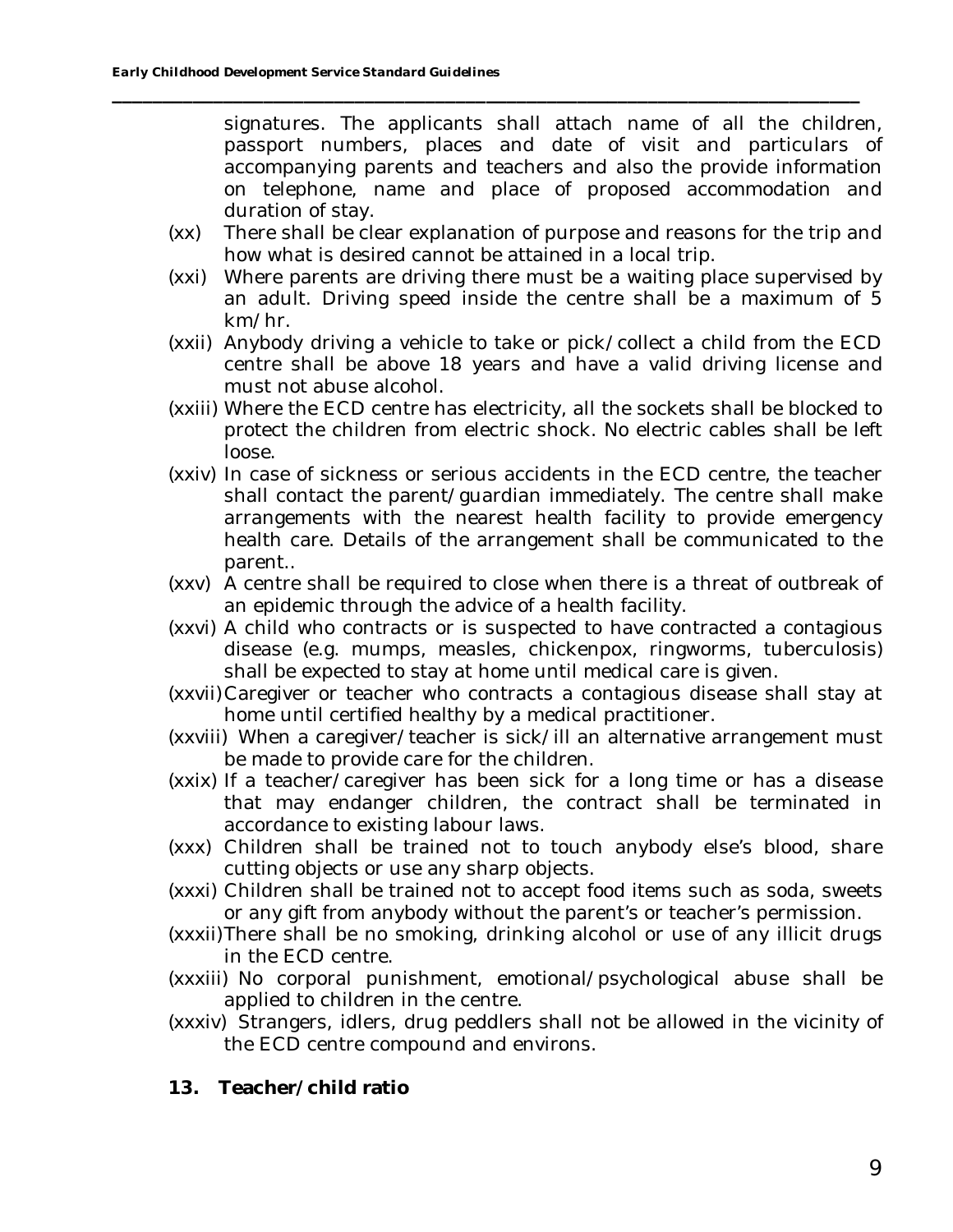(a) The teacher-child ratio in ECDE centres/lower primary shall be as indicated below: -

**\_\_\_\_\_\_\_\_\_\_\_\_\_\_\_\_\_\_\_\_\_\_\_\_\_\_\_\_\_\_\_\_\_\_\_\_\_\_\_\_\_\_\_\_\_\_\_\_\_\_\_\_\_\_\_\_\_\_\_\_\_\_\_\_\_\_\_\_\_\_\_\_\_\_**

- (i) Below 2 years  $-1:4$
- (ii)  $2 3$  years  $1:10$
- (iii)  $3 4$  years  $1:15$
- (iv) 4 5 years 1:25
- (v)  $5 6$  years  $1:30$
- (vi)  $6 8$  years  $1:40$

An assistant teacher shall be required for each of the above groups.

- (b) Teacher : child ratio for ECD special needs children:
	- (i) Autism: 1:1
	- (ii) Deaf blind: 1:1
	- (iii) Cerebral palsy: 1:1
	- (iv) Severely/multiple disabilities: 1:1
	- (v) Visually impaired: 1:15
	- (vi) Physically handicapped: 1:15
	- (vii) Mild mental disability: 1:10
	- (viii) Deaf: 1:12
- **3.4 Standards for ECD Service Providers**
	- **I. The ECD Teachers/Caregivers**
	- (a) Shall be above 18 years.
	- (b) Shall possess at least a certificate in ECD offered by the Government or other institutions authorized by the Government.
	- (c) Shall be registered by the Teachers Service Commission
	- (d) Shall be a person who has genuine concern for the well-being of young children.
	- (e) Shall use Development Progress Assessment tool and Primary School Readiness Assessment tool to monitor the progress of individual child and for transition to Std. 1, respectively.
	- (f) Shall be a person with good communication skills to children, parents and other members of society.
	- (g) Shall be of sound mind and must have valid medical records renewable annually, both professional and support staff.
	- (h) Shall possess a certificate of good conduct and should not have a criminal record.
	- (i) Shall dress decently and be a good role model to the young children.
	- (j) Shall respect the role of parents in bringing up children.
	- (k) Shall respect the culture of people in her/his working environment.
	- (l) Caregivers and other adults shall appreciate that children are born with an inherent ability to learn hence they should be provided with an opportunity to do so at all times and in all situations.
	- (m) Caregivers other than teachers shall undertake a short course on child care by authorised government institutions.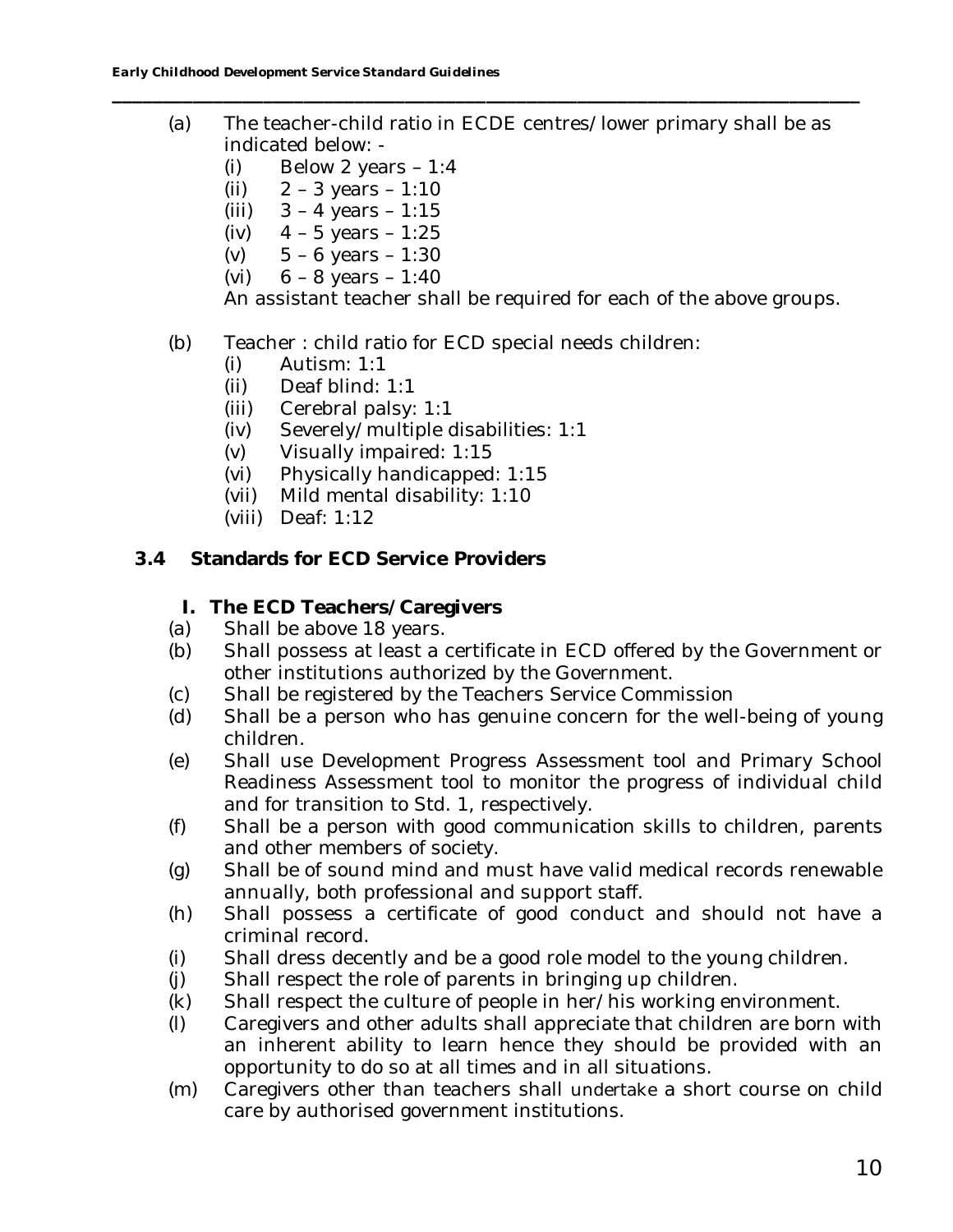(n) Untrained ECDE teachers should only act as teacher assistants and should have undergone the five-weeks ECD short-course.

**\_\_\_\_\_\_\_\_\_\_\_\_\_\_\_\_\_\_\_\_\_\_\_\_\_\_\_\_\_\_\_\_\_\_\_\_\_\_\_\_\_\_\_\_\_\_\_\_\_\_\_\_\_\_\_\_\_\_\_\_\_\_\_\_\_\_\_\_\_\_\_\_\_\_**

- (o) The Government shall undertake to remunerate at least two teachers in every public ECDE centre.
- (p) The Government shall develop and regularly review a scheme of service for ECDE teachers.
- (q) The Government, through the relevant ministry, shall co-ordinate the training of ECD personnel.
- **II. The Head teacher**
- (a) Minimum academic qualification shall be KCSE D+ or its equivalent.
- (b) Professional qualification: Relevant pre-school certificate, preferably Diploma in ECDE.
- (c) Shall be in charge of day to day running of the institution.
- **III. The Manager**
- (a) Shall be appointed by the Minister for Education. (See application form at Appendix VII).
- (b) Minimum academic qualification of KCSE D+ or equivalent. In cases where the manager is not a qualified teacher, a qualified teacher should be hired to oversee day to day running of the centre.
- (c) Shall be a professionally trained teacher (minimum ECD Certificate).
- (d) Where the owner is not a professionally trained teacher; she/he should hire a manager who is a professionally trained teacher.
- **IV. Support staff and other caregivers**

The ECD centre/teacher training institution management shall:

- (a) Carry out orientation of all newly employed staff focusing on procedures, rules and regulations of the institution, including these Service Standard Guidelines.
- (b) Avail to the employee all relevant documents including Children Act No.8 of 2001, Public Health Act Cap. 242, Public Code of Ethics and other codes of conduct as per relevant ministries.
- (c) Develop terms and conditions of service that stipulate the behaviour expected of the employees, the role and disciplinary action to be taken in case of misconduct. These should comply with the laid down relevant code of regulations including labour regulations.
- (d) State the benefits of the teachers/ caregivers, e.g., remittance of deductions to NSSF, cooperatives, unions, etc.
- (e) Shall strictly follow Regulations from Ministry of Labour (MOL) on temporary and permanent employment of staff.
- (f) The employee shall be expected to read, understand and sign these regulations upon employment.
- **V. Trainers of ECD caregivers**
- (a) Minimum qualification shall be B. Ed and above, preferably in ECD.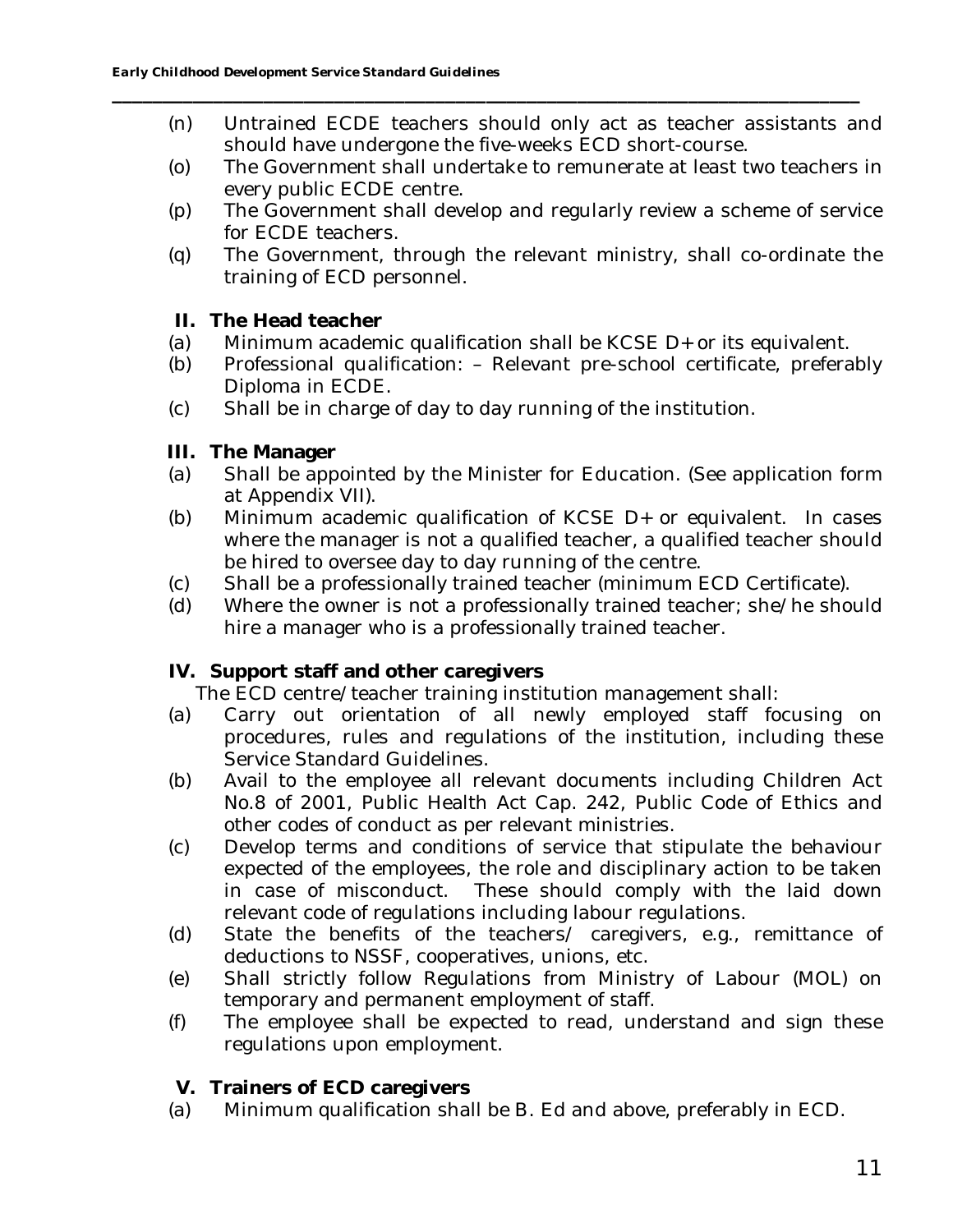(b) Must be one level higher in academic and professional qualification than the level he/she is training at (See table below).

**\_\_\_\_\_\_\_\_\_\_\_\_\_\_\_\_\_\_\_\_\_\_\_\_\_\_\_\_\_\_\_\_\_\_\_\_\_\_\_\_\_\_\_\_\_\_\_\_\_\_\_\_\_\_\_\_\_\_\_\_\_\_\_\_\_\_\_\_\_\_\_\_\_\_**

| Course                  | Minimum Qualification of Trainer                                                                                               |
|-------------------------|--------------------------------------------------------------------------------------------------------------------------------|
| <b>ECDE</b> certificate | ECDE Diploma and above preferably KIE induction<br>certificate                                                                 |
| <b>ECDE Diploma</b>     | - B.ED ECDE and above preferably with KIE<br>induction.<br>- B.ED and above preferably with ECDE/KIE<br>induction certificate. |

- **VI. Ministry of Education (DBE-ECDE) officers shall:**
- (a) Have minimum qualification of M. Ed preferably in Early Childhood Education.
- (b) Be registered as a teacher.
- (c) Have taught for at least 3 years.
- (d) Be gender sensitive.

**VII. Ministry of Education (DQAS/ECDE) officers shall:**

- (a) Have minimum qualification of M. Ed in Early Childhood Development and Education or related field.
- (b) Be registered teachers.
- (c) Have taught for at least 3 years.
- (d) Be gender sensitive.
- (e) On recruitment be members of all panels of NACECE Division of KIE.

**VIII. Provincial Director of Education's office**

- (a) An officer shall be appointed to be in charge of ECD at provincial level.
- (b) The officer shall be the link between the district and the MOE Headquarter.
- (c) The officer shall be a graduate preferably B.Ed (ECD).
- **IX. Kenya Institute of Education (NACECE) Officers shall:**
- (a) Have minimum qualification of Bachelor's degree in education preferably with Masters in curriculum development.
- (b) Be below 45 years on recruitment.
- (c) Be Gender sensitivity.
- (d) Be Computer literate.
- (e) Have taught for at least five years.
- (f) Be registered as a teacher.
- **X. DICECE Officers shall:**
- (a) Have a minimum qualification of B. Ed and above preferably in ECD.
- (b) Be recruited through interviews by TSC and their posts shall be advertised by TSC nationally.
- (c) On recruitment be 45 years or below.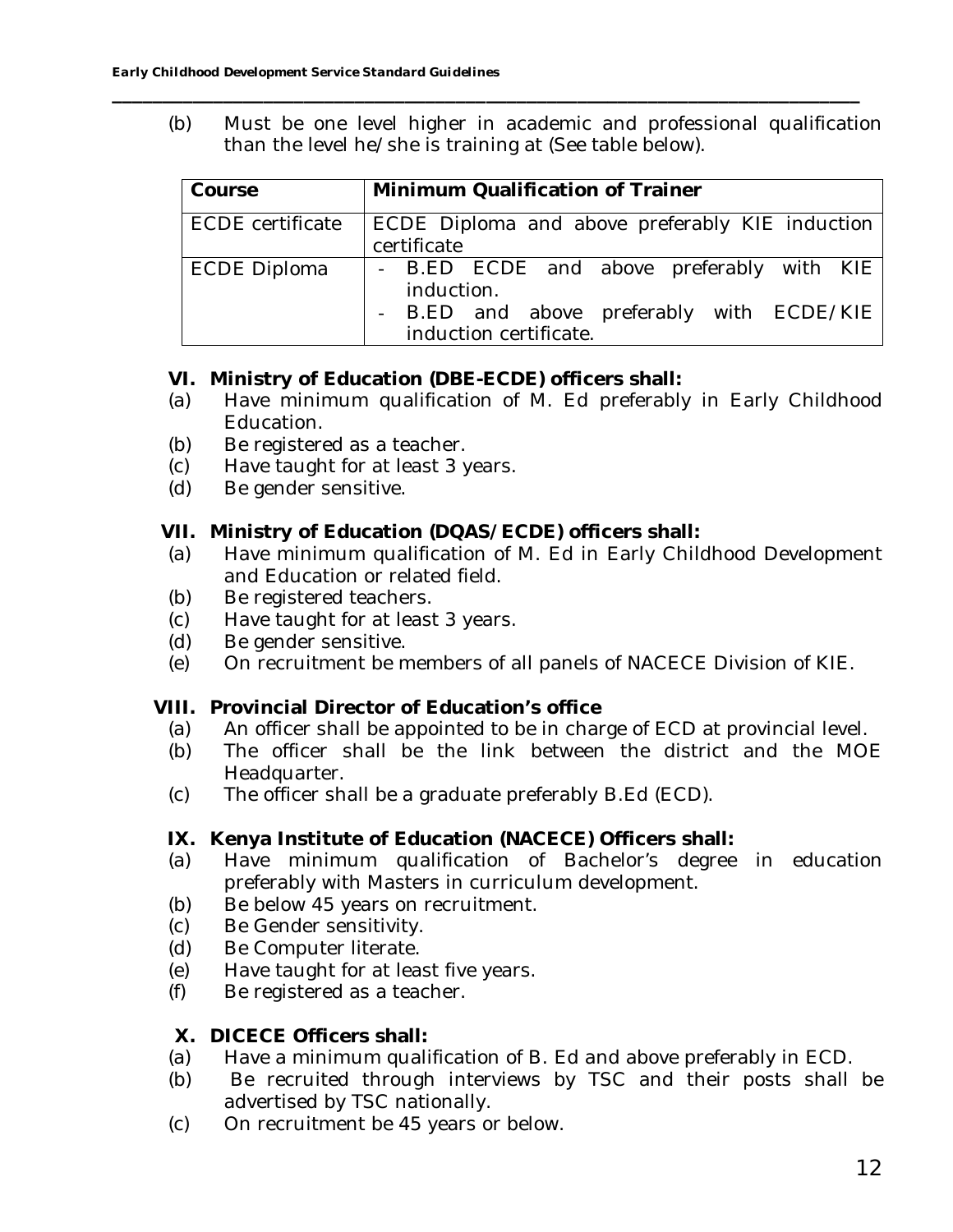- (d) Upon recruitment be registered by TSC.
- (e) Upon recruitment undergo a 9-months induction course offered by KIE/NACECE.

**\_\_\_\_\_\_\_\_\_\_\_\_\_\_\_\_\_\_\_\_\_\_\_\_\_\_\_\_\_\_\_\_\_\_\_\_\_\_\_\_\_\_\_\_\_\_\_\_\_\_\_\_\_\_\_\_\_\_\_\_\_\_\_\_\_\_\_\_\_\_\_\_\_\_**

- **XI. Health Service Providers:**
- (a) Shall be Degree and Diploma holders (stationed at MOH headquarters, provincial and district hospitals).
- (b) Shall take charge in different departments.
- (c) Shall have minimum qualification of Diploma with C+ or equivalent.
- $\overrightarrow{a}$  Enrolled Nurses shall be holders of Certificate and must have a minimum academic qualification of D+ or equivalent.
- (e) Must be trained according to the MOH laid down guidelines. NB: *MOH shall undertake to train all health workers on Community Integrated Management of Childhood Illnesses (CIMCI).*
- (f) Nurses– In-charge of a health centres.
- (g) They are the trainers of health workers.
- (h) Dispensaries Mainly manned by Enrolled Nurses.
- (i) Integrated Management of Childhood Illnesses (IMCI) Training:



- **XII. Qualification of CORPS**
- (a) Respected opinion leaders.
- (b) Settled in the community.
- (c) Good communicator.
- (d) Positive role models.
- (e) A good link between health workers and community.
- (f) Must be willing to give voluntary services.
- (g) One-week training on primary health care with emphasis on community MCI or IMCI.

## **XIII. Voluntary Children's officers**

- (a) Must be good role models to children.
- (b) Must have high moral integrity.
- (c) Are given two weeks training on children's rights.
- (d) Must adhere to National Standards for children.
- (e) Must be able to read and write.
- (f) Must be able to interact with the community on issues concerning children.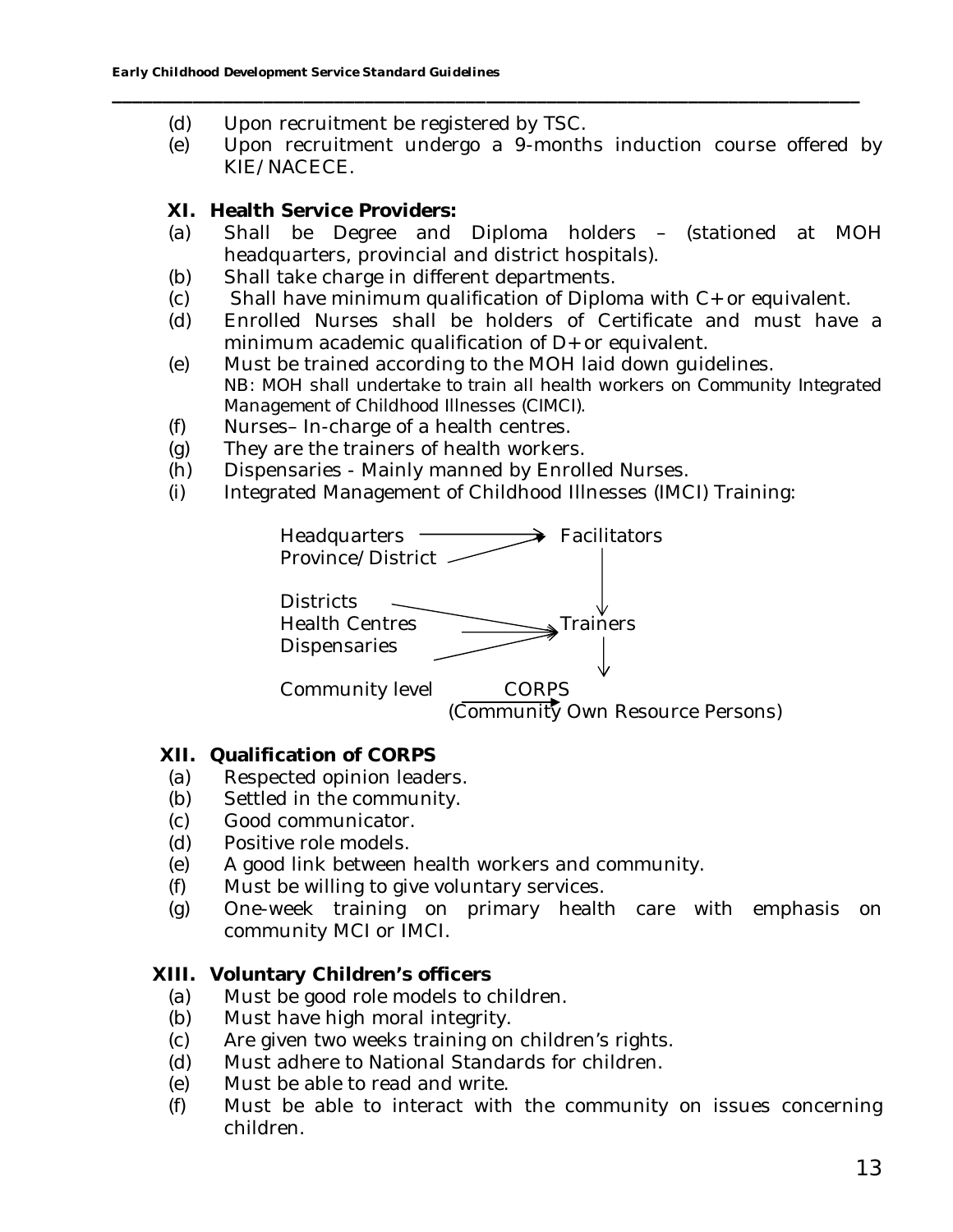- (g) Are selected through the Area Advisory Council.
- (h) Are issued with identification cards.
- (i) Must have certificate of good conduct.
- (j) Shall have no record on child abuse.

**XIV. District Social Development officers**

(a) District social development officers (DSDOS) are at the district level – employees of MGCSS&S.

**\_\_\_\_\_\_\_\_\_\_\_\_\_\_\_\_\_\_\_\_\_\_\_\_\_\_\_\_\_\_\_\_\_\_\_\_\_\_\_\_\_\_\_\_\_\_\_\_\_\_\_\_\_\_\_\_\_\_\_\_\_\_\_\_\_\_\_\_\_\_\_\_\_\_**

(b) DSDO are graduates trained in sociology/social work.

**XV. Social Development Assistants (SDAs)**

- (a) They should have D+ or equivalent.
- (b) They are diploma/certificate holders in social work.
- (c) They are based at the location or division level.
- (d) They are county council employees seconded to the department of social services.
- (e) They should be people who are acceptable to the community.
- (f) Shall have good communication skills.
- (g) They should be positive role models.
- (h) They should have high level of integrity.
- **3.5 Standards for ECD Curriculum and Pedagogy**
	- **(i) ECD Centre Curriculum**
	- (a) ECD children shall **not** be subjected to written examinations and interviews for the purpose of admission to class one.
	- (b) Only the approved ECD syllabus shall be used in ECD centres.
	- (c) Primary I & II syllabuses shall **not** be used in ECD centres in the country.
	- (d) Learning in ECD shall be holistic in nature.
	- (e) Child centred teaching/learning methodology shall be used in ECD centres
	- (f) ECD curriculum shall inculcate basic life skills among the children.
	- (g) There shall be half day (8.00 a.m. to 12 noon) and full day (8.00 a.m. to 3 p.m.) programmes for children in ECD centres. In full day programme children shall be given adequate time to rest in the afternoon.
	- (h) There shall be no holiday tuition for ECD children.
	- (i) ECD children shall be grouped according to age, interest and ability for learning purposes.
	- (j) Learning in ECD centres shall be activity based hence no subjects will be taught in ECD centres
	- (k) Learning in ECD centers shall be through play.
	- (l) ECD teachers/caregivers shall develop supportive learning environment.
	- (m) ECD teachers/caregivers shall be creative and develop strategies and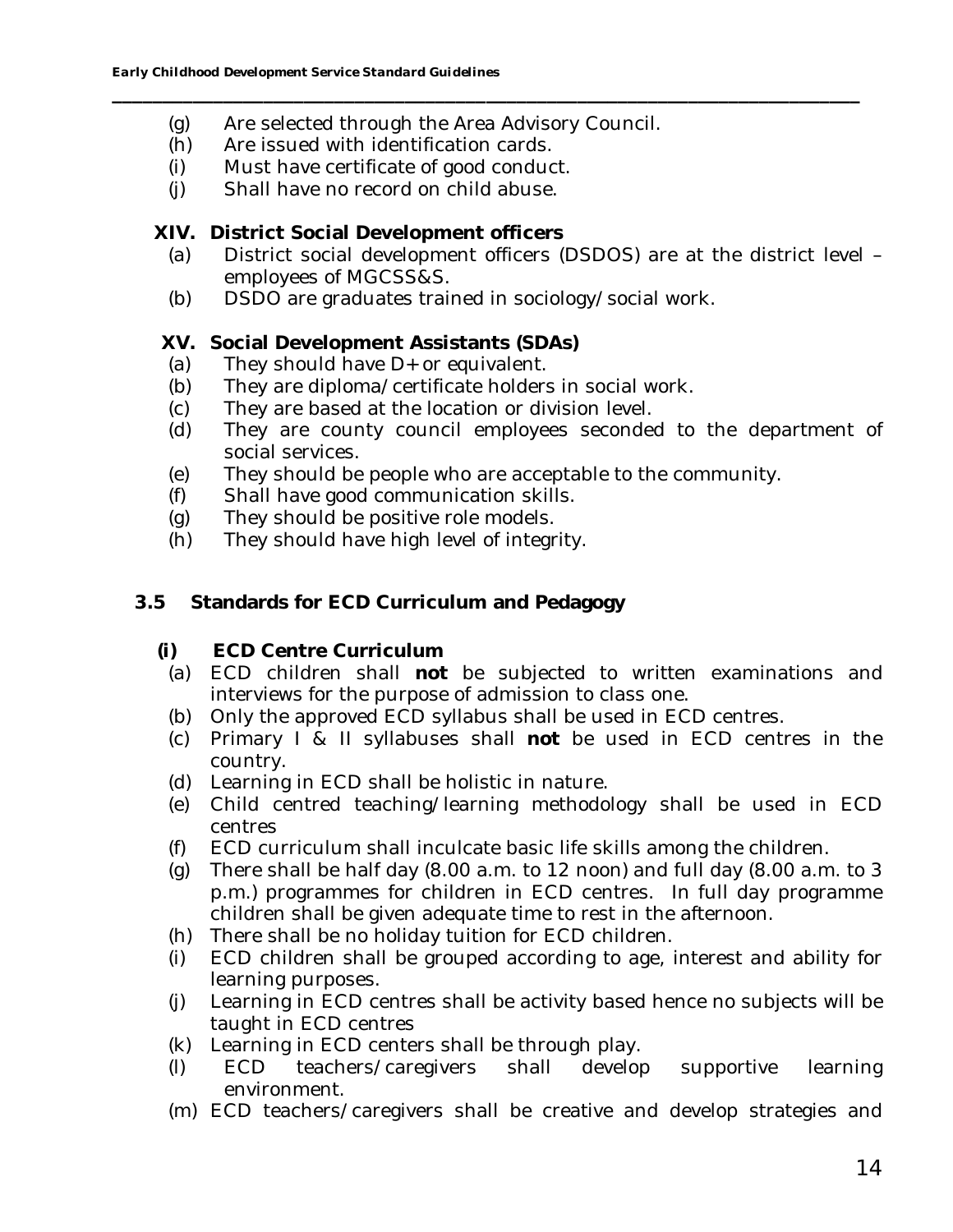support the learning of every individual child.

(n) ECD teachers/caregivers shall provide appropriate and adequate learning materials.

- (o) ECD children shall be given opportunities to manipulate learning materials.
- (p) ECD teachers/caregivers shall assess individual child's development and progress.
- (q) The language of the catchment area shall be used in all ECD centres with gradual introduction of other languages.
- (r) ECD teachers/parents shall give children opportunities for free choice activities and rest.
- (s) KIE-NACECE shall develop the curriculum/syllabus to be used in all ECD centres in Kenya.
- (t) KIE-NACECE in collaboration with DQAS shall approve any other ECD curriculum to be used in ECD centres in the country.
- **(ii) Teachers'/Trainers' Curriculum**
- (a) The MOE, in partnership with approved private teachers colleges, shall offer the following courses through inservice and pre-service modes: -
	- Diploma
	- Certificate
	- Proficiency course
- (b) The curriculum used in these colleges shall be developed/ reviewed by KIE and certification shall be done by KNEC.
- (c) NACECE and DICECEs shall continue to offer short course or refresher courses for skill improvement of ECD teachers and trainers.
- (d) KIE shall develop teacher/trainer curriculum/syllabus for ECD certificate course; syllabus for ECD Diploma course; syllabus for short course for the ECD teachers/trainers.
- (e) KIE-NACECE shall organize an induction course to familiarize the DICECE trainers with the ECD programme in Kenya. The induction course shall be a 9-months course with residential and field experience components
- (f) KIE-NACECE shall orientate DICECE officers, ECD teachers and other consumers of any newly developed curricula
- (g) KIE-NACECE shall facilitate the training of trainers and teachers in the IIEP and HEP.
- (h) KIE-NACECE shall co-ordinate networking and collaboration among ECD stakeholders in Kenya and the region.
- (i) KIE-NACECE shall develop an ECD newsletter depicting unique experiences, activities and issues in the ECD programmes.
- **(iii) Other Curricula**
- (a) KIE-NACECE shall develop curricula for training parents, communities, ECD management committees and education field officers.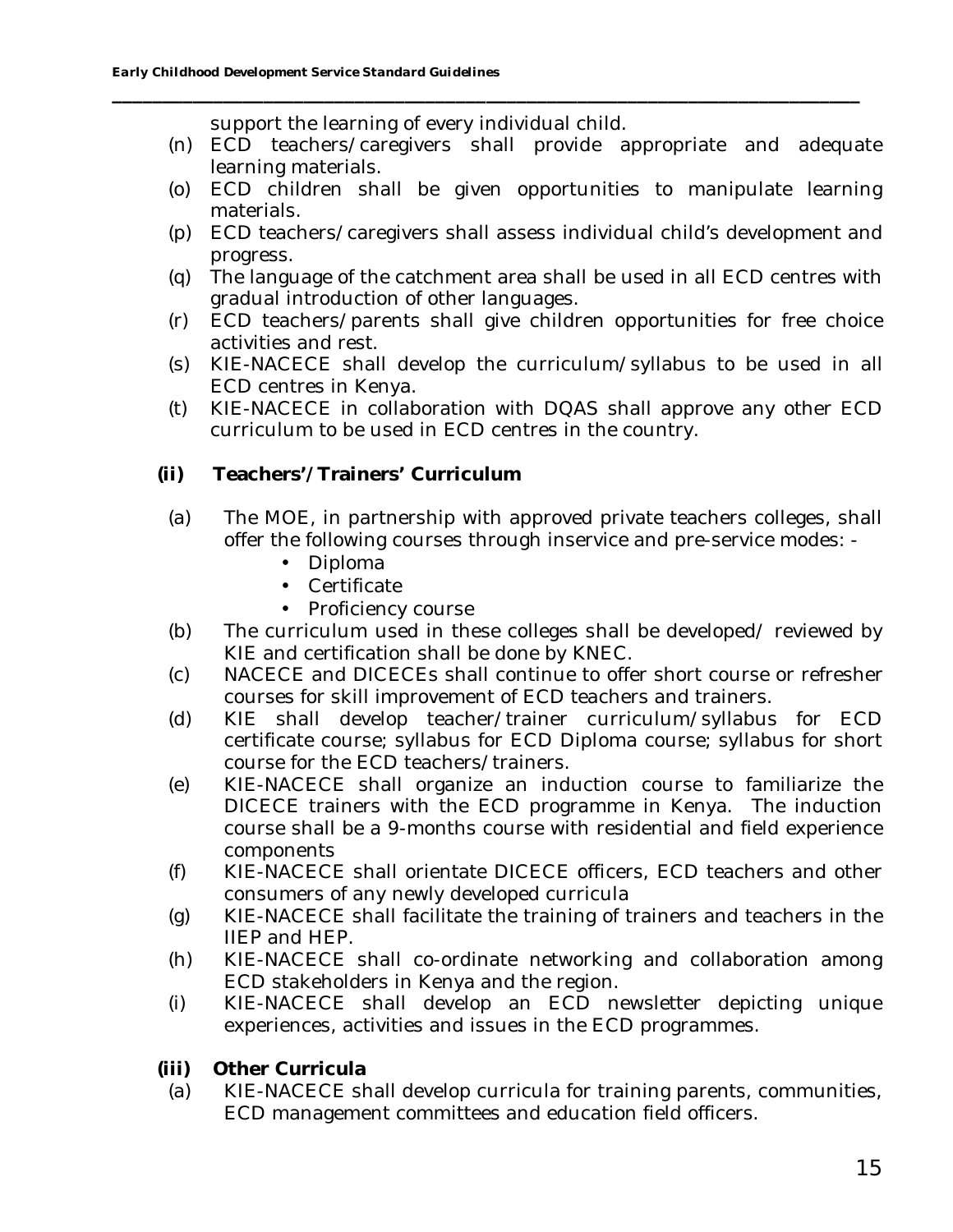(b) Exam shall be administered by Kenya National Examination Council (KNEC). Certification shall be done by KNEC.

**\_\_\_\_\_\_\_\_\_\_\_\_\_\_\_\_\_\_\_\_\_\_\_\_\_\_\_\_\_\_\_\_\_\_\_\_\_\_\_\_\_\_\_\_\_\_\_\_\_\_\_\_\_\_\_\_\_\_\_\_\_\_\_\_\_\_\_\_\_\_\_\_\_\_**

- (c) KIE-NACECE shall develop programmes and conduct short courses on childcare for house helpers and other child minders.
- **(iv) Language of Instruction and Communication** The language of catchment area (mother tongue) shall be used in all ECD centres for communication and instruction, with gradual introduction of English and Kiswahili.
- **(v) Methodology**
- (a) Methodology to be used in ECD centres shall be child-centered emphasizing play, participatory, thematic, use of concrete manipulative materials, early stimulation, holistic learning, and adapted for children with special needs
- (b) Primary 1 & 2 syllabuses shall not be used in ECD centres because the children are not developmentally ready for these syllabuses
- **(vi) Admission and Enrolment in ECD Centres**
	- (a) All children shall be eligible for admission to Std. 1 after their sixth birthday, or if their birthday falls within the first semester (January to March).
	- (b) No interviews shall be conducted for purpose of admission to class one/primary school.
	- (c) Headteacher shall use the child immunization cards/birth certificates for enrolment of ECD children.
	- (d) Entry into Std. I shall be done using the KIE Assessment Tools.
- **3.6 Standards to Ensure Effective Partnership and Networking**

**3.6.1 Partnership with Families and Communities**

- a) The parents and the local communities shall be responsible for provision of physical facilities, provision of play and learning materials, establishment and learning materials, establishment and sustainability of feeding programmes and GMP (Growth Monitoring Promotion).
- b) The parents and local communities through the ECD management committee shall manage ECD programmes at the grassroots level
- c) At the grassroots level, communities CBOs, FBOs, NGOs shall support community initiatives in the provision of ECD services
- d) Bi-lateral and Multi-lateral partners shall mobilize partners' resources preferably to a common pool, advocate for ECD issues provide funding, technical and material support, build the capacity of ECD personnel and strengthen linkages and collaborations.
- e) Universities shall link with relevant ministries, institutions and private sector for identification of ECD areas in need of research.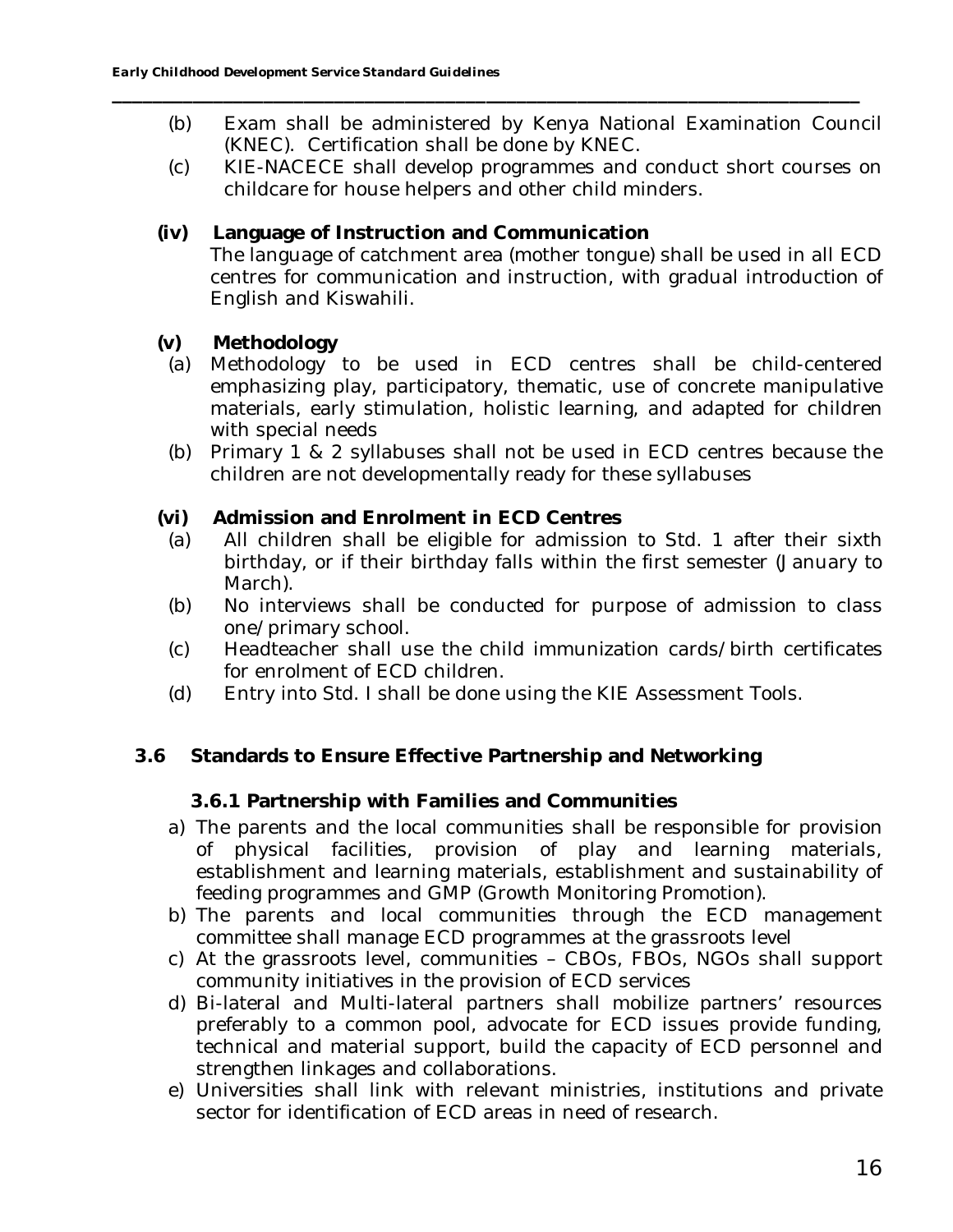**3.6.2 Policy Enforcement**

a) The National Council for Children's Services shall be the overall body to coordinate the implementation of ECD policy

- b) The National Council for Children's services shall appoint a national committee on ECD to oversee the implementation of the ECD policy as per Section 34 of Children's Act (2001) whose membership shall include: Director Basic Education, Director Medical Services, Director Children's services, Commissioner Social Services, Director Department of Sports, Director Kenya Institute of Education, Director Quality Assurance and Standards, representative of private sector, 3 FBOs and NGO Council.
- c) The Government, through the MOHA and MOLG, shall ensure that there are no children of tender ages living in the streets.
- d) Area Advisory Council shall oversee implementation of the policy at district level and may appoint other committees to assist it such as at zonal level to include – DICECE officer, Social Development Assistants, CORPS and Voluntary Children's Officers
- e) The MOE in collaboration with other line ministries and ECD stakeholders shall establish an ECD network, which will enhance sharing of ideas and experiences and maximize resource utilization.
- f) The Ministry of Health shall provide maternal and childcare health services advocacy and primary health care services to families and local communities.
- g) The State Law Office, MOHA and Office of the President shall provide legal services, promote child protection, create awareness on children rights and provide alternative care approaches.
- h) The Ministry of Gender, Sports, Culture and Social Services shall promote traditional cultural values and practices that promote healthy growth and development of children, shall establish and promote community initiatives and advocate for children issues at community level.
- i) The Ministry of Planning and National Development shall mobilize local and international resources to support ECD programmes, ensure sufficient budgetary allocation for ECD, maintain the necessary data on ECD policy formulation and for planning purposes.
- j) The Ministry of Finance shall allocate funds to the ministries for ECD related activities. This Ministry will also provide guidance in the creation of alternative funding.
- k) The Ministry of Local Government shall support the ECD program in their areas by giving finances to be used to buy furniture and equipment for the ECD centres, pay for the salaries and the training of pre-school teachers.
- l) The Ministry of Water and Irrigation shall provide safe and clean drinking water for the ECD centres and families and shall also build capacity in water management and conservation at community level.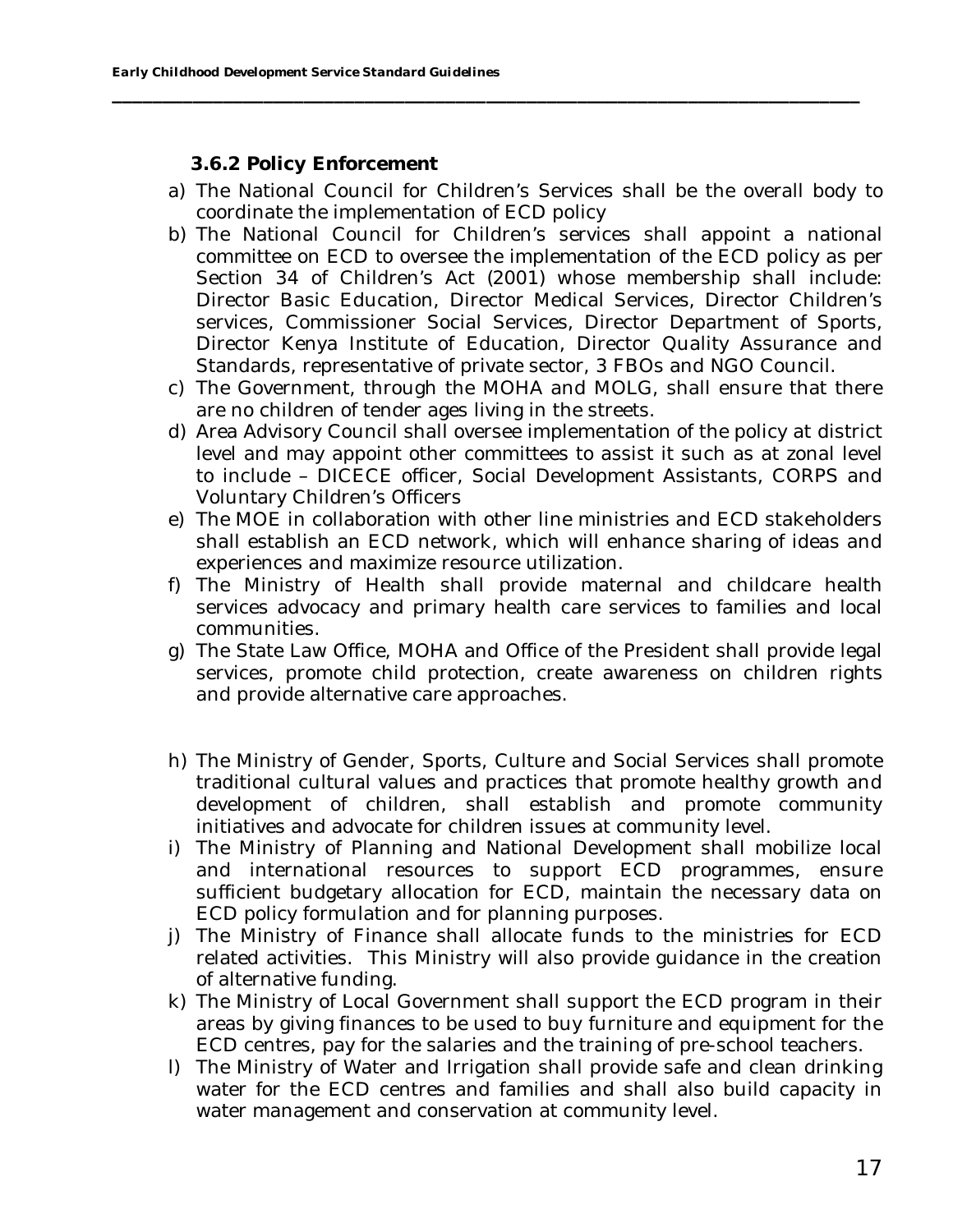- m) Office of the President shall provide security, advocate for ECD issues and register births. This Ministry shall work in collaboration with the Ministry of Agriculture to also ensure food security in the country.
- n) The Ministry of Agriculture shall provide technical services to communities on food production and ensure food security.
- **4.0 MANAGEMENT, SUPERVISION AND ACCOUNTABILITY OF PROGRAMMES FOR CHILDREN**

**\_\_\_\_\_\_\_\_\_\_\_\_\_\_\_\_\_\_\_\_\_\_\_\_\_\_\_\_\_\_\_\_\_\_\_\_\_\_\_\_\_\_\_\_\_\_\_\_\_\_\_\_\_\_\_\_\_\_\_\_\_\_\_\_\_\_\_\_\_\_\_\_\_\_**

## **4.1 Management of ECD Programmes**

- a) Every child in pre-primary I & II shall be integrated to basic education by 2010.
- b) Every public and private primary school shall establish a reception class for children aged 4-5 years.
- c) Every child aged 4-5 years shall have access to /attend a reception class in primary school by 2010.
- d) Every child aged 5 years and below shall receive free medical and health care in public health facilities.
- e) The Government shall establish a pre-service ECDE Diploma Course in one of the existing public diploma colleges by 2010 or in one of the existing DICECE Diploma centres.
- f) The Government shall establish an ECD certificate pre-service course in at least one primary teachers college per province by 2010.

## **4.2 Directorate of Basic Education (ECD Division)**

- Shall:
- a) Be strengthened in terms of personnel, office equipment and transport in order to ensure efficiency and effectiveness of the ECD programmes at national, district and zonal levels
- b) Be strengthened as a national secretariat for the coordination of ECD programmes.
- c) Ensure timely allocation and disbursement of funds to the districts and other partners as the case may be.
- d) Put mechanisms to ensure networking and advocacy for ECD service providers.
- e) Carry out regular and timely review, development and update ECD policies
- f) Formulate staffing norms for DICECE institutions by December 2007 and review the same every five years.
- g) Ensure timely advertisement, recruitment and selection of ECDE teachers for training
- h) Address administrative issues emanating from the field for better program implementation. Issues shall be addressed within 30 days after receipt.
- i) Provide registration guidelines and register ECDE centres and ECDE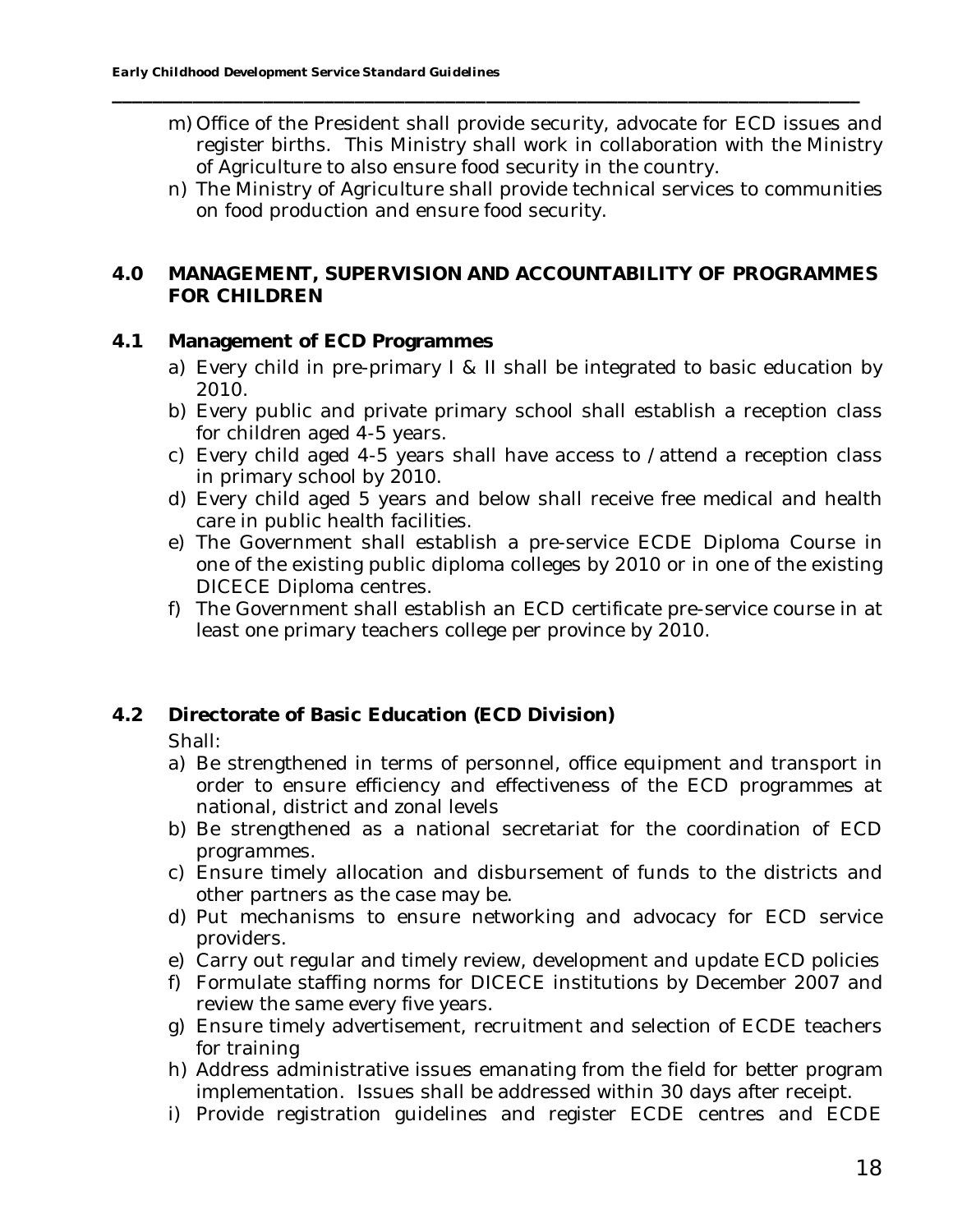institutions.

- j) Registration guidelines shall be posted in all DEOs' and PDEs' offices and in the internet.
- k) Carry out quarterly monitoring & evaluation of the ECDE programmes and document and disseminate report.
- l) Ensure timely procurement and supply of goods and services for the ECD programme.
- m) Liase with the Ministry of Health for capacity building of ECD teachers and other personnel on health education.
- n) Develop national and district data collection and monitoring tools.

**\_\_\_\_\_\_\_\_\_\_\_\_\_\_\_\_\_\_\_\_\_\_\_\_\_\_\_\_\_\_\_\_\_\_\_\_\_\_\_\_\_\_\_\_\_\_\_\_\_\_\_\_\_\_\_\_\_\_\_\_\_\_\_\_\_\_\_\_\_\_\_\_\_\_**

o) Analyse and document ECD data.

## **4.3 ECD Management Committees**

All ECDE centres shall be managed by a committee. In cases of ECDE centres attached to primary schools, there shall be parents' representative elected by parents of respective classes, namely ECDE reception class, Std. 1, Std. 2 and Std. 3 into the management committee.

The ECD committees shall be responsible for:

- (i) Identifying the needs of ECD services within their communities and developing viable strategies for meeting the same.
- (ii) Mobilizing the parents and local communities to initiate and sustain ECD centres
- (iii) Mobilizing the parents and local communities to support ECD programmes
- (iv) Managing the ECD program
- (v) Recruiting the pre-school teacher and other personnel and ensuring that they are paid.
- (vi) Identifying the local resources that could be used to support the ECD program
- (vii) Fundraising/sourcing for alternative funds for the ECD program
- (viii) Ensuring that the money for the ECD programme is well used
- (ix) Ensuring provision of quality services for the ECD program
- (x) Ensuring that the facilities are well maintained
- (xi) Advocating for the needs and rights of children and the ECD programmes as a whole
- (xii) Creating awareness on the importance of the early years and the ECD programme
- (xiii) Each district, city or municipal council shall have a centre for early childhood education (CICECE/DICECE/MUCECE) to manage the ECDE programmes and to ensure quality within their jurisdiction.
- (xiv) Every ECDE centre shall submit a quarterly return to DEO with a copy to MOE headquarters.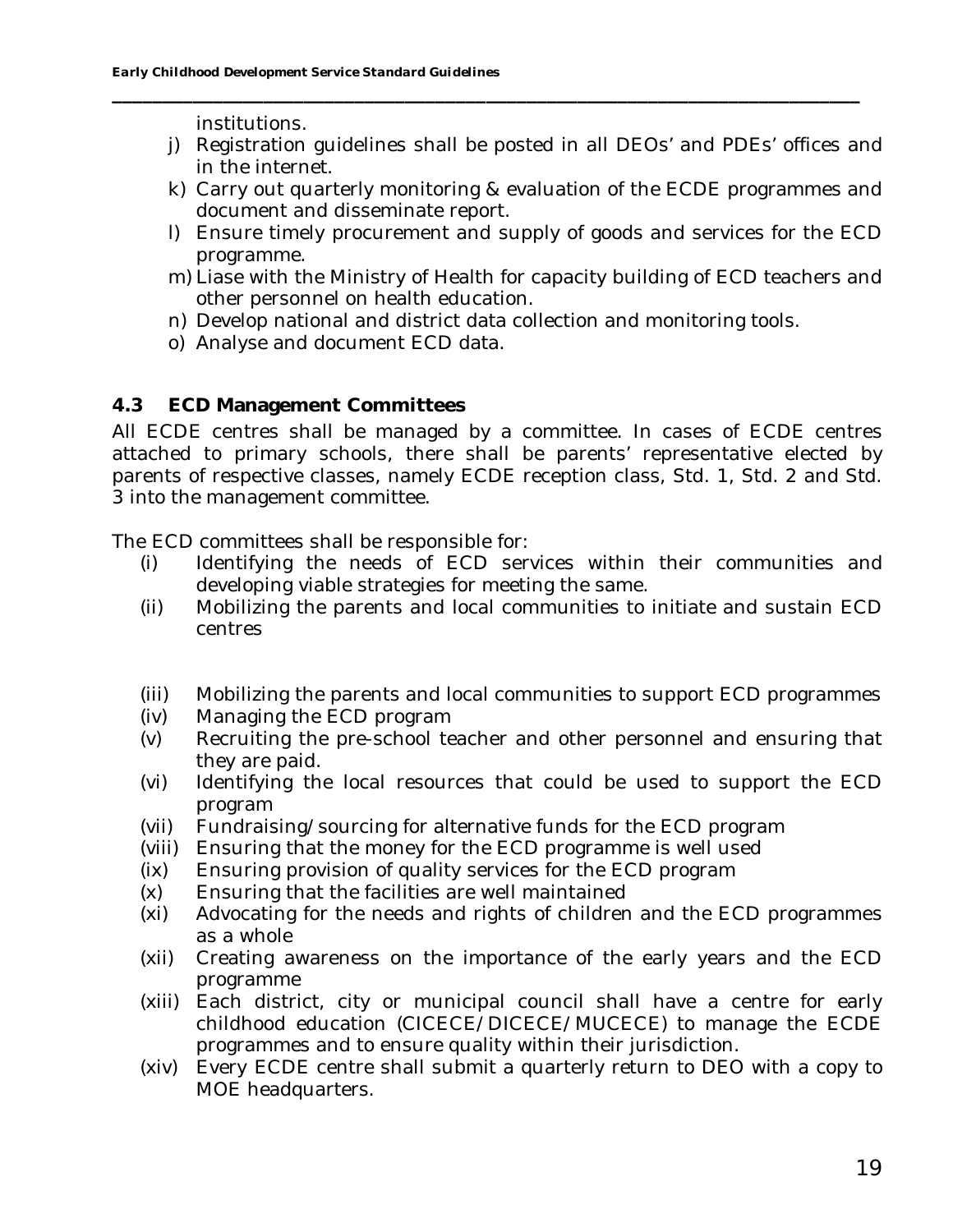#### **4.4 DICECE Management Boards**

## **4.4.1 Roles**

- a) Implementation of the ECDE policy and curriculum
- b) Mobilisation of resources
- c) Ensuring provision of quality and standards in the ECD programmes

**\_\_\_\_\_\_\_\_\_\_\_\_\_\_\_\_\_\_\_\_\_\_\_\_\_\_\_\_\_\_\_\_\_\_\_\_\_\_\_\_\_\_\_\_\_\_\_\_\_\_\_\_\_\_\_\_\_\_\_\_\_\_\_\_\_\_\_\_\_\_\_\_\_\_**

- d) Ensuring that the funds available for the programme are well used
- e) Evaluating the effectiveness and the relevance of the ECD programme
- f) Ensure implementation of the fees guidelines
- g) Clarifying the roles of various stakeholders and ensuring that every one of them carries out their responsibilities effectively
- h) Ensuring harmony and good co-ordination among different stakeholders
- i) Ensuring provision of personnel in the ECD programme
- j) Ensuring that the personnel in the ECD programme have good terms and condition of service
- k) Advocating for the needs and rights of children
- l) Creating awareness on the importance of early years and ECD programme
- m) Creating partnerships, networks, linkages within the ECD programme for effective co-ordination and information sharing.
- n) Ensuring the sustainability of ECD programmes including establishing/maintaining resource centres.
	- **4.4.2 Composition of the DICECE Boards**
	- (i) Host DEO/Director City Education
	- (ii) DEOs from Associate DICECE (not more than 2)
	- (iii) Host programme officer
	- (iv) Representative of Local Authority
	- (v) Representative of KNUT
	-
	- (vi) One NGOs representative<br>(vii) Religious organisation/FE Religious organisation/FBOs
	- (viii) Children's Officer (DCO)
	- (ix) Provincial Administration
	- (x) District QASO
	- (xi) District Medical Officer
	- (xii) PDE (where diploma is offered)
	- (xiii) Educational Assessment and Resource Centre (EARC)
	- (xiv) Not more than two persons co-opted by the Board

## **4.4.3 Term of Office**

- a Three (3) years and renewable
- b Appointment by Minister and responsible for Education
- **4.5 Resource Centres**
	- (i) KIE-NACECE shall maintain a modern National Resource Centre and a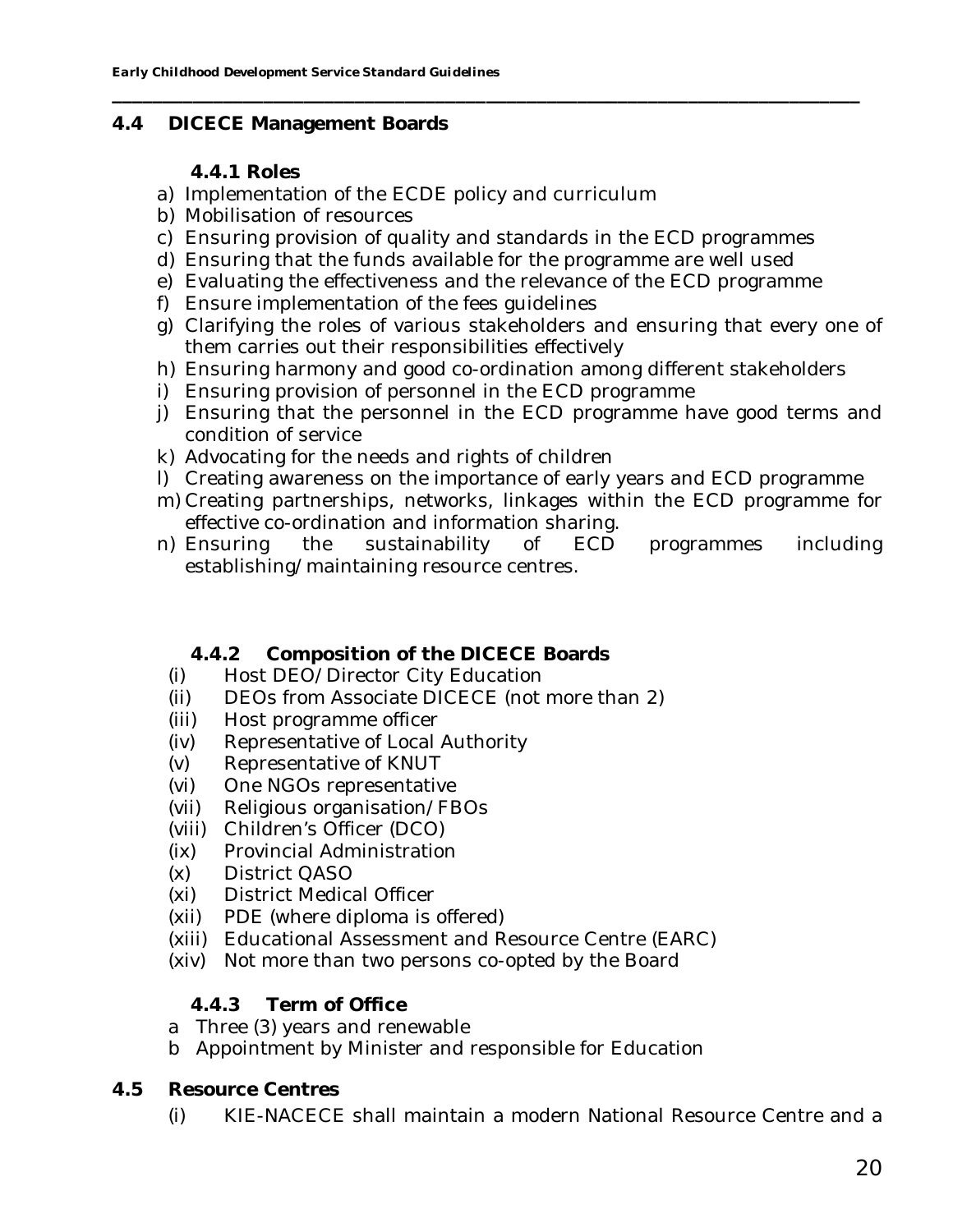library for reference by ECD personnel in the country and the region.

(ii) DEO (DICECE) shall maintain DICECE Resource Centres for use by ECD personnel in the District

- (iii) Proceeds from these Resource centres both at National and District levels shall support ECD activities.
- **5.0 SUPERVISION**
- 5.1 The Directorate of Quality Assurance and Standards shall ensure establishment and maintenance of educational standards in the ECD institutions and in its service providers.
- 5.2 To do this, the Department shall:
	- a) Assess all ECDE Centres attached or detached to the primary school on regular basis.
	- b) Assess new ECDE Centres and training institutions for the purpose of registration.
	- c) Administer ECD Examinations which are not examined by the Kenya National Examinations Council.
	- d) Coordinate and develop a programme to assess ECD teachers undergoing the two-year in-service course.
	- e) In-service lower primary teachers, ECD teachers, quality assurance officers and DICECE trainers on smooth transition from ECD to lower primary.
	- f) Ensure implementation of ECD curricula for children and ECDE personnel through regular visits to the institutions.
	- g) Document quality assurance reports and disseminate the same to the stakeholders after carrying out quality assessment.
	- h) Develop, review and administer assessment tools for teachers undergoing ECDE training.
	- i) Assess all ECDE training institutions to ensure quality training at least once in every two years.
	- j) Ensure school health is maintained by establishing tobacco and drug free environment in the ECDE Centres.
	- k) Liaise and network with other service providers departments dealing with ECD children to ensure delivery of quality services.
	- l) Organize follow up action on the quality assessment reports.
	- m) Analyse pre-school teachers examination results to ensure quality teacher training.
	- n) Ensure equipment for children with special needs, e.g., guide rails, ramps and wide toilet doors are available in the ECDE institutions.
	- o) Coordinate ECDE panels at the Kenya Institute of Education which are convened to write curriculum materials.
	- p) Ensure certification of ECDE teachers undergoing the two-year inservice training on completion of their course.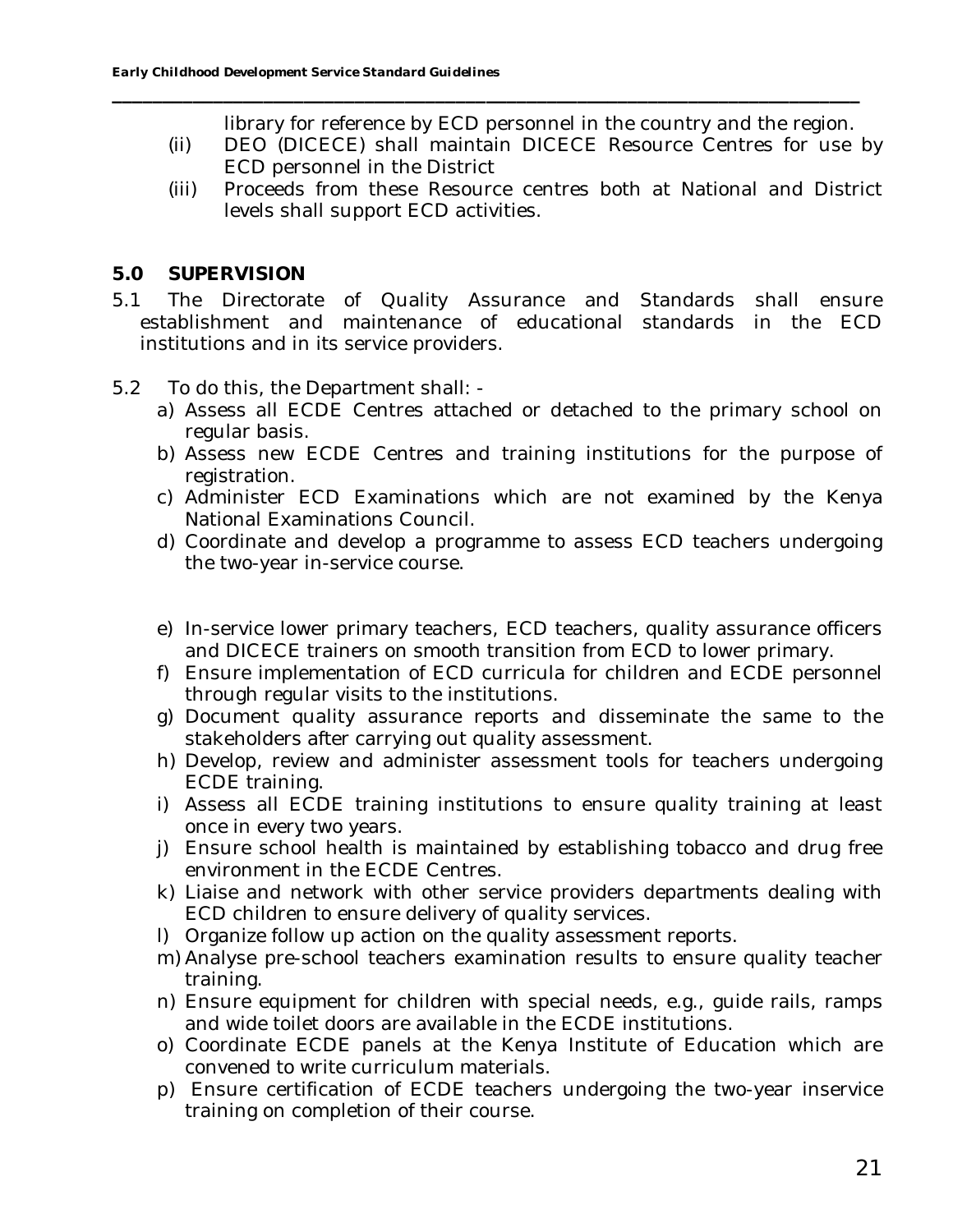q) Vet ECDE curricula and materials being used in the ECD Centres.

**\_\_\_\_\_\_\_\_\_\_\_\_\_\_\_\_\_\_\_\_\_\_\_\_\_\_\_\_\_\_\_\_\_\_\_\_\_\_\_\_\_\_\_\_\_\_\_\_\_\_\_\_\_\_\_\_\_\_\_\_\_\_\_\_\_\_\_\_\_\_\_\_\_\_**

- r) Liaise with KIE and ECD Section (Basic) in identifying areas that require research in Early Childhood Development.
- s) Participate in the development of national examinations offered by the Kenya National Examinations Council to ensure quality.
- t) Recommend for closure any ECDE institution which will be found to be a health hazard to the children.
- u) Assess play equipment to ensure safety of the ECDE children.
- v) Establish and enforce standards of school readiness programme.

## **6.0 ACCOUNTABILITY**

- **6.1 Accounting Records**
- (a) All accounting records to be maintained by DICECEs and other Government departments offering services for children
- (b) Money generated during training and from other source to be audited according to the laid down Government regulations
	- **6.2 Ministry of Health (MOH)**

Shall ensure that;

- (a) Notification of births is done at birth of child
- (b) MOH shall ensure that all child handlers are well examined and issued with a medical certificate by a GOK clinic.
- (c) MOH shall ensure that children below 8 years access health and nutrition services.
	- **6.3 Ministry of Local Government (MOLG)**
- (a) The MOLG in collaboration with Ministry of Lands & Settlement shall provide the land for playgrounds and recreational facilities, as per the bylaws of Local Government.
- (b) MOLG shall ensure that animals (horses, camels, etc,) used by children in recreation facilities shall be inspected by veterinaries and certified as per regulations.
	- **6.4 Ministry of Gender, Sports, Culture & Social Services (MGSC&SS)**

The Department of Sports shall ensure that equipment is well maintained in public recreational facilities.

## **6.5 Office of the President (OP)**

Shall ensure: -

- (a) Immediate notification & registration of births for children born both at home and hospital.
- (b) Safety in recreation facilities/equipments both in schools and in recreational areas.
- (c) That children's play areas and recreation facilities are established away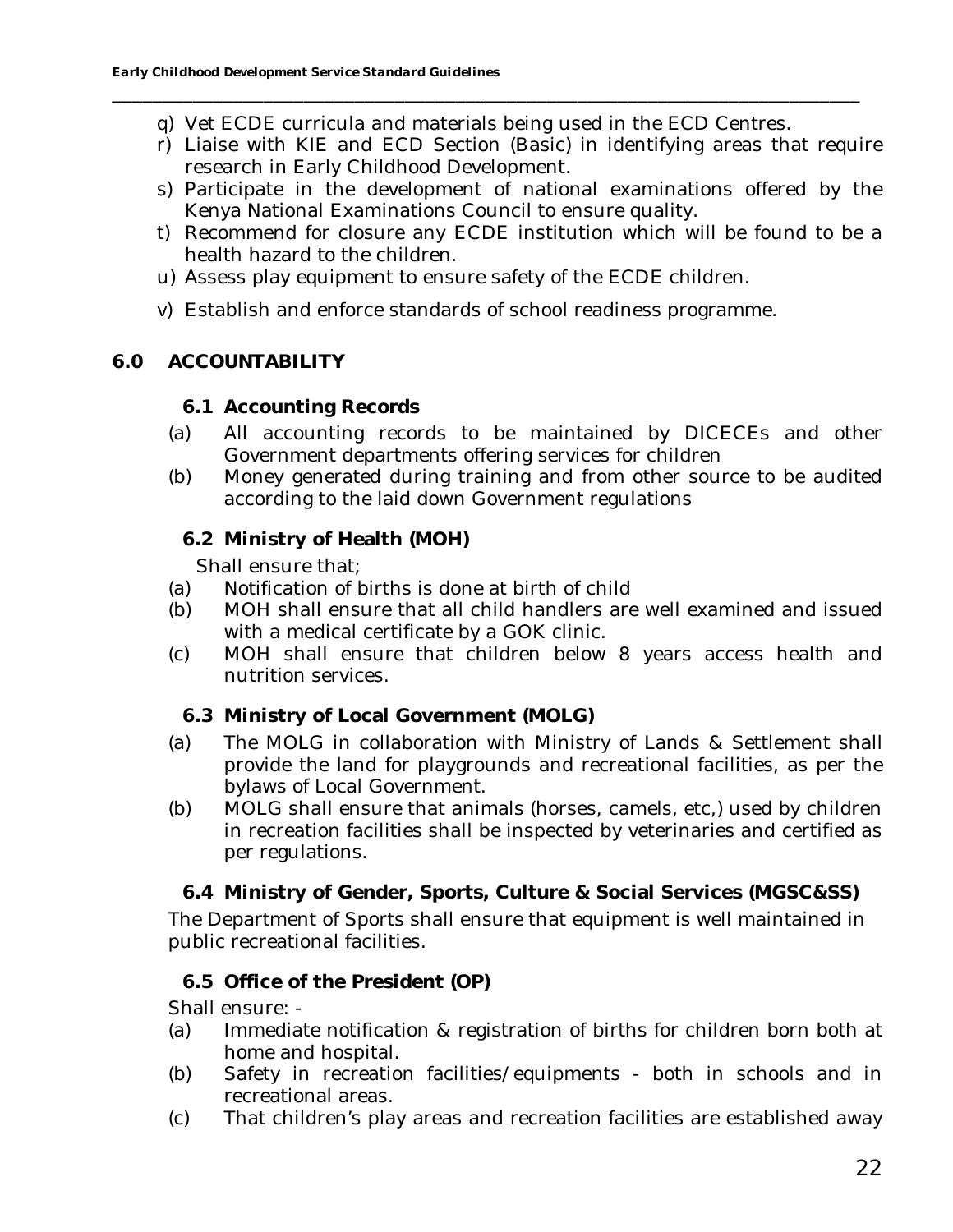from adults drinking area, and shall be manned by a responsible adult and shall ensure children leave such facilities before 6 .00 p.m.

(d) Provincial Administration in collaboration with MOE QASOs and Public health workers shall ensure that play equipment in recreation areas are serviced every three months.

**\_\_\_\_\_\_\_\_\_\_\_\_\_\_\_\_\_\_\_\_\_\_\_\_\_\_\_\_\_\_\_\_\_\_\_\_\_\_\_\_\_\_\_\_\_\_\_\_\_\_\_\_\_\_\_\_\_\_\_\_\_\_\_\_\_\_\_\_\_\_\_\_\_\_**

## **7.0 DISCIPLINE AND APPEALS**

- **7.1 Discipline**
	- (i) The Director Basic Education with advice from the Director QAS shall close any ECD centre/training institution not using the curriculum approved by KIE.
	- (ii) The Director Basic Education shall close any ECD centre/training institution operating without registration
	- (iii) Director Basic Education or the Director of Medical Services shall close any centre whose manager/proprietor will not adhere to the laid down guidelines on staffing norms, sanitation and health standards, safety standard and management regulations.
	- (iv) A person who abuses and/or neglects a child either at the ECD centre or at home, including denying the child accessing to the centre or school, shall be dealt with as stipulated in section 20 of the Children's Act No. 8 of 2001.
	- (v) Any ECD service providers or caregiver who does not give adequate supervision/care to children entrusted to them or fails to report on duty as per laid down code of regulations shall be disciplined according to the relevant code of regulations.
	- (vi) A teacher/trainer found with professional misconduct shall be interdicted and disciplined according to the relevant code of regulations.
	- (vii) A manager or proprietor employing ECD caregivers/ teachers without a valid certificate of good conduct and valid health certificate shall have committed professional misconduct and shall have their ECD centres/institutions de-registered.
	- (viii) An ECD service provider or caregiver found with financial malpractices shall be interdicted pending investigation and further action according to the relevant laid down code of regulations
	- (ix) A manager/proprietor/head teacher who subjects children to sit for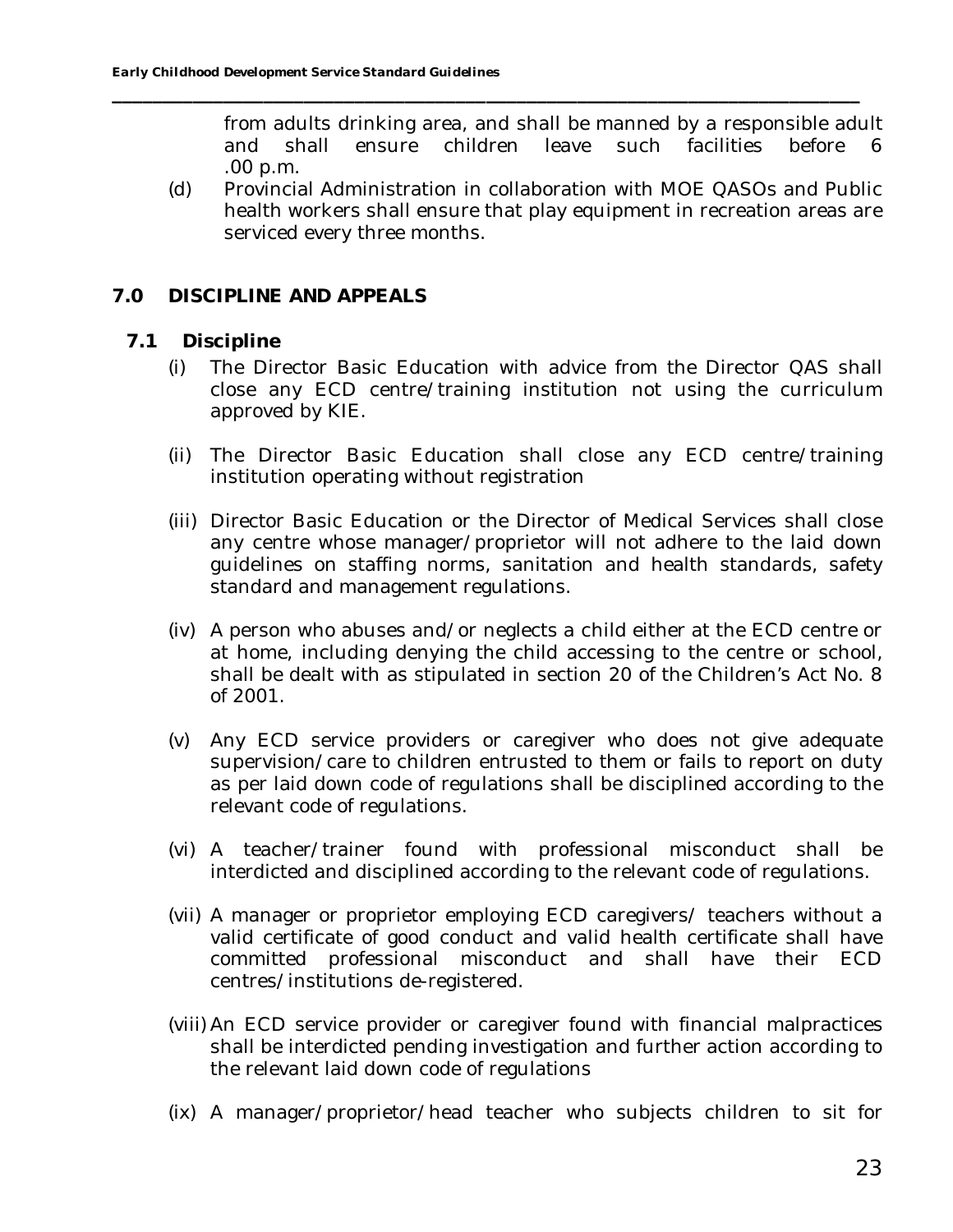academic interviews/examinations for promotion of children to the next level or forces children to repeat grades, the private institutions shall have their ECD centres/institutions de-registered while in the public institutions the head teacher shall be disciplined as a case of professional misconduct stipulated in the laid down code of regulations.

- **7.2 Appeals**
	- a) A manager/proprietor wishing to appeal against any action taken against their centre/institution shall appeal in writing to the ministers of respective ministries giving reasons why that action should not stand. See appendix XIV.
	- b) ECD service providers employed by the Government shall seek redress as per laid down code of regulations within their ministries
	- c) ECD service providers employed by the private employers shall seek redress from the Ministry of Labour as per laid down code of regulations.
- **8.0 Monitoring and Evaluation of ECD Programmes**
	- a) Before any new programmes in ECD are launched, a baseline survey shall be carried out by relevant ministries.
	- b) DBE in collaboration with KIE-NACECE and DQAS shall periodically evaluate the ECD programme in the districts in order to identify main strengths, challenges and emerging issues.
	- c) Other line ministries including MOH, MOHA, MGSC&SS, MOLG shall also evaluate ECD programmes in their respective ministries.
	- d) All ECDE centres and training institutions shall be assessed for quality assurance at least twice a year by QASOs.
	- e) DICECE trainers shall monitor activities in all ECDE and day care centres in their districts.
	- f) QASOs and DICECE trainers shall be expected to compile a report of their assessment/monitoring activities and submit the same to the DEO and headquarters for action.
	- g) KIE-NACECE shall monitor curriculum implementation in ECD centres and training institutions
	- h) KIE-NACECE shall monitor implementation of modules and materials used for activities related to research, curriculum, school readiness, community mobilization, health and nutrition programmes.
	- i) KIE-NACECE shall conduct research and materials development at the National Centre for Early Childhood Education and monitor the same at the district centres.
	- j) DICECEs shall conduct research and materials development at the district level. To ensure ownership and sustainability of the ECD programmes, the ECD committees, parents and other community members and service providers shall be trained on how to monitor ECD activities. They shall be expected to conduct action-oriented monitoring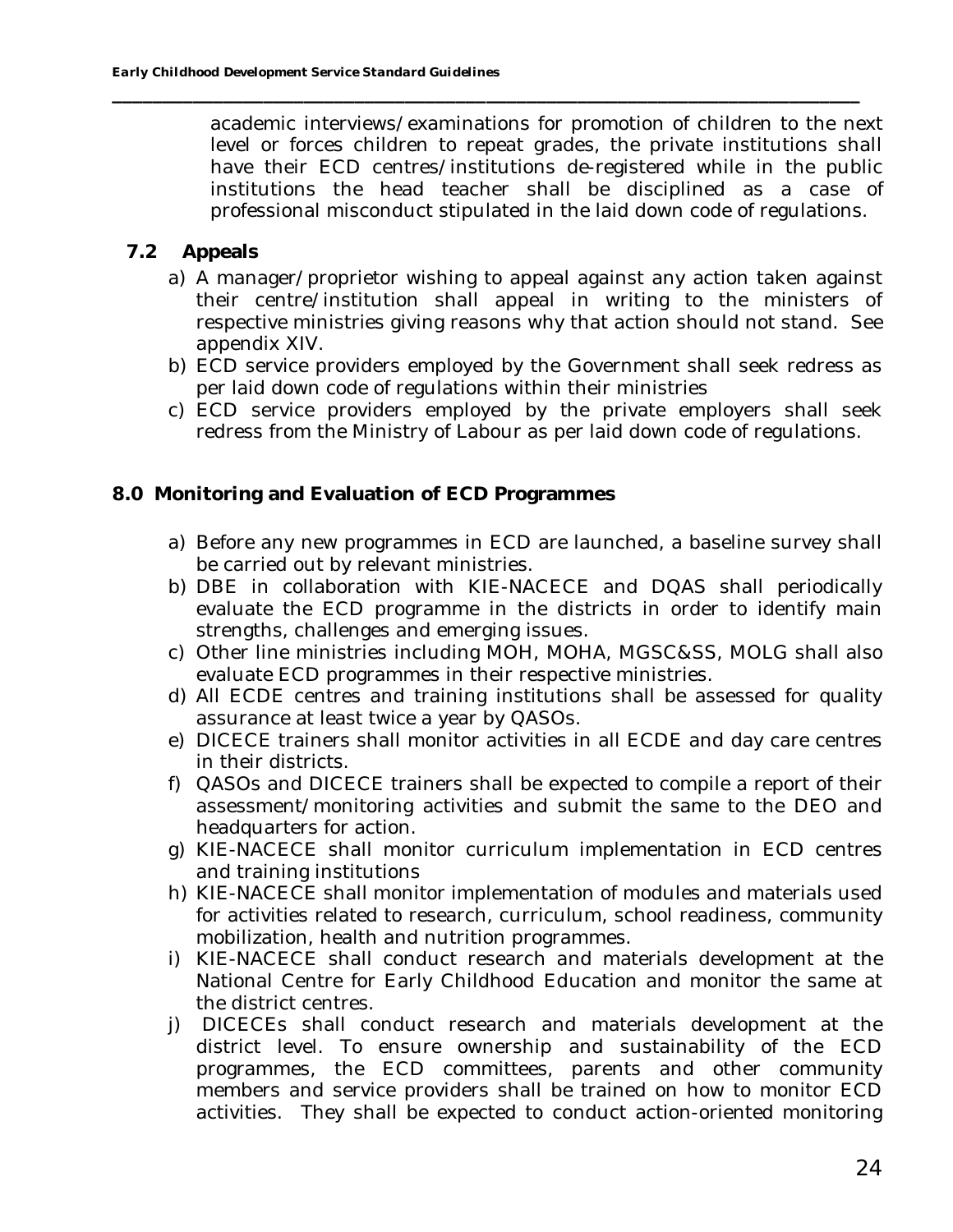and evaluation. They shall use the information collected to improve the services for young children.

k) KIE-NACECE shall monitor DICECE trainers undergoing the induction course during field attachment.

- l) Director Basic Education shall monitor DICECEs to ensure effective use of resources, both human and material
- m) QASOs shall monitor to ensure smooth transition from ECDE Centres to lower primary. In addition, QASOs shall ensure ECD and lower primary children are not forced by teachers to repeat classes or drop out of school.
- n) Children's Officers from Ministry of Home Affairs shall monitor children homes to ensure service standards and welfare of children are adhered to.
- o) Director Medical Services shall monitor the implementation of IMCI and other primary health care programmes.
- p) DBE shall regularly track and monitor data collection on ECD programmes at the national and the district levels.
- q) Management, supervision and accountability of ECD Programme shall be at least once in a year using Monitoring tools (refer to Appendixes VIII – XIII).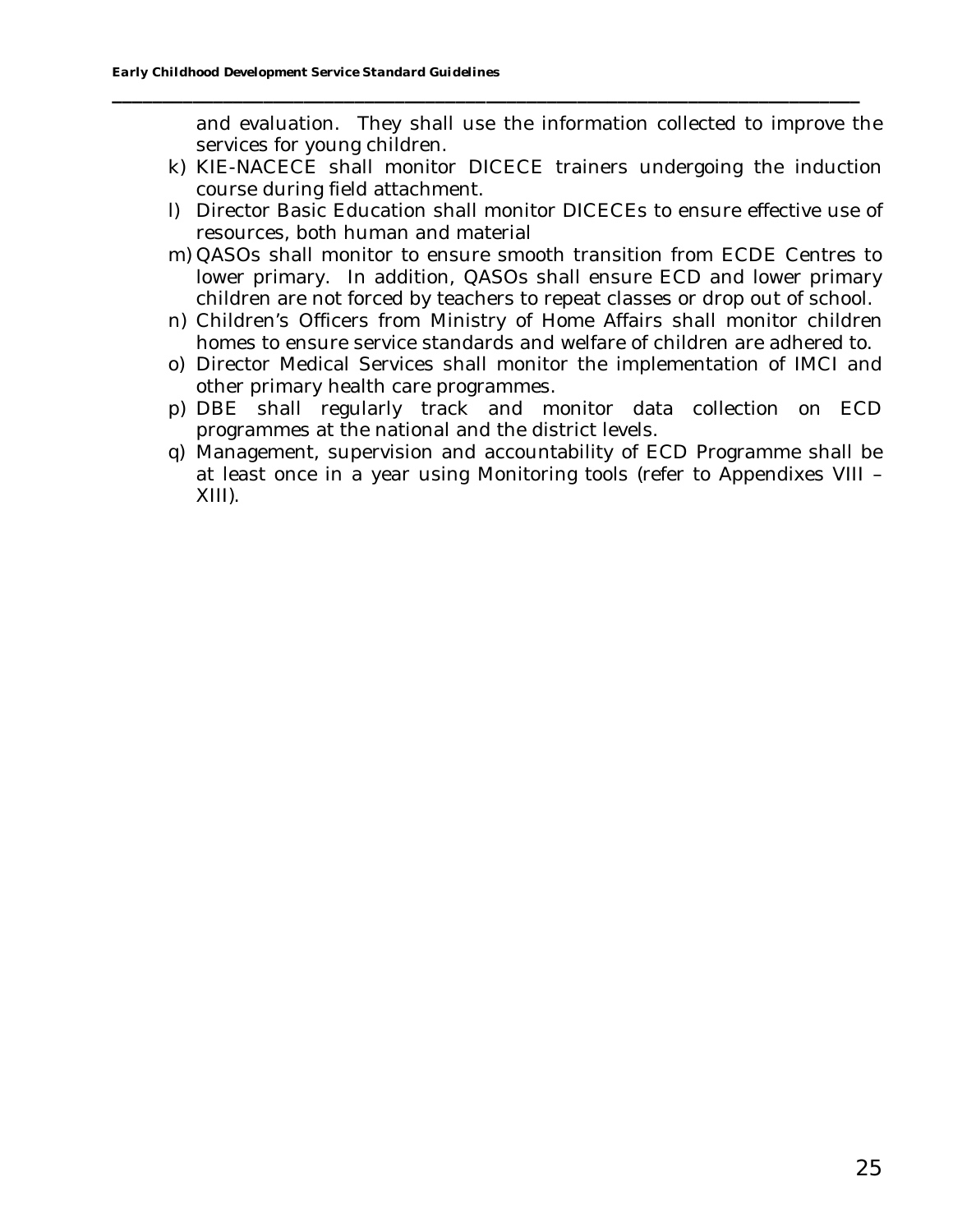## **APPENDIX I**

**\_\_\_\_\_\_\_\_\_\_\_\_\_\_\_\_\_\_\_\_\_\_\_\_\_\_\_\_\_\_\_\_\_\_\_\_\_\_\_\_\_\_\_\_\_\_\_\_\_\_\_\_\_\_\_\_\_\_\_\_\_\_\_\_\_\_\_\_\_\_\_\_\_\_**



REPUBLIC OF KENYA

## **Checklist for Registration of ECD Centre / Institution**

- 1. A copy of the Registration of the institution's Business Name under the Business names Act or A certified copy of the registration of the organization as a Society or Limited Company and a copy of the Memorandum of Association.
- 2. Duly completed and signed application forms for the institution
- 3. Duly Completed and signed application forms for the Manager of the institution.
- 4. A recent full institution inspection report from the DEO's/MEO'S/PDE's Office/AAC/ CDA (stamped & signed)
- 5. A detailed recent Public health/Sanitary Inspection Report (stamped and signed)
- 6. Title Deed/Allotment letter or a valid Lease Agreement covering a period of not less than 5 years.
- 7. Certified copies of professional and academic certificates of all teachers/Manager
- 8. Certified copies of registration certificates of the teachers with T.S.C.
- 9. Supporting DEB/AAC/CDA minutes or Extract from the DEB/AAC/CDA or any other authorised body's minutes signed by the Secretary and Chairman
- 10. Site/Plan/Sketches of the institution approved by relevant authorities showing the existing facilities and future development or extension plans, where applicable.
- 11. Registration fees (where applicable) as set by relevant ministries payable to the respective Permanent Secretaries Money/Postal orders NOT ACCEPTABLE

## RECOMMENDATION

……………………………………………………………………………………………………… ……………………………………………………………………………………………………… ………………………………………………………………………………………………………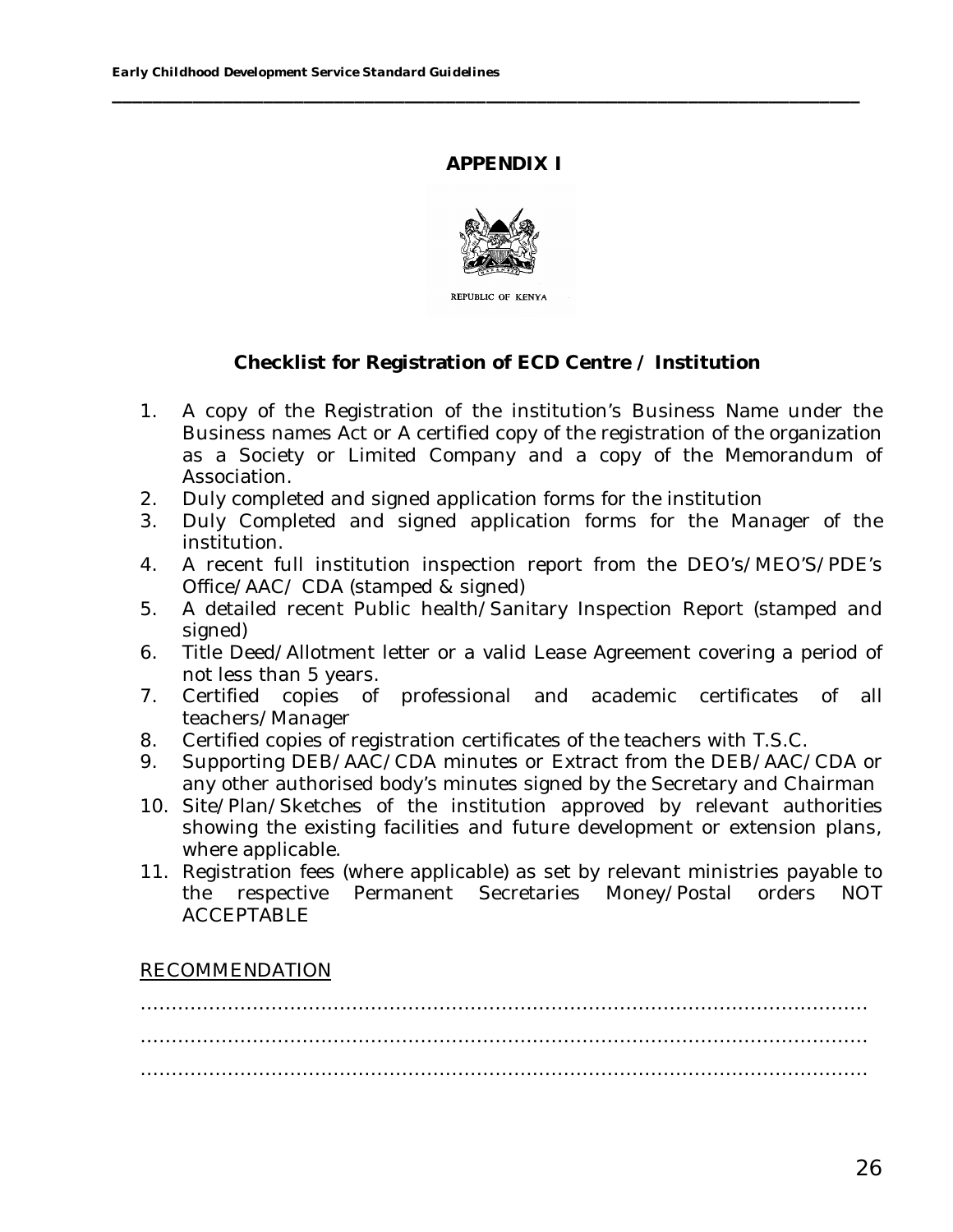## **APPENDIX II**

**\_\_\_\_\_\_\_\_\_\_\_\_\_\_\_\_\_\_\_\_\_\_\_\_\_\_\_\_\_\_\_\_\_\_\_\_\_\_\_\_\_\_\_\_\_\_\_\_\_\_\_\_\_\_\_\_\_\_\_\_\_\_\_\_\_\_\_\_\_\_\_\_\_\_**



## **Procedure for Establishing Educational and Training Institutions**

The procedure detailed below will be followed when applying for authority to establish:-

- 1. Pre-school
- 2. ECD training college

#### **Stage I**

Application to DEB and Local Authority:-

- (a) The applicant will apply to the DEB and relevant Local Authority for permission to establish an Educational Institution in a specific location.
- (b) In support of the application, the applicant will provide the following;
	- (i) Name of the proposed Institution
	- (ii) Name and qualifications of the manager
	- (iii) Land Registration (LR) Number/Leasehold and site plan

#### **Stage II**

Approval by DEB to start a Pre-school / ECD Training Institution and issuance of Registration Guidelines.

## **Stage III**

Application for Registration and submission of the forms to the DEB through the DEO.

#### **Stage IV**

The DEO, upon receipt of application for registration, shall acknowledge receipt within 14 days.

The DEB shall act on application of registration within four months of receipt of complete documents from applicant.

#### **Stage V**

Issuance of provisional registration certificate signed by authorized officer a copy of certificate to be forwarded by DEB to MOE.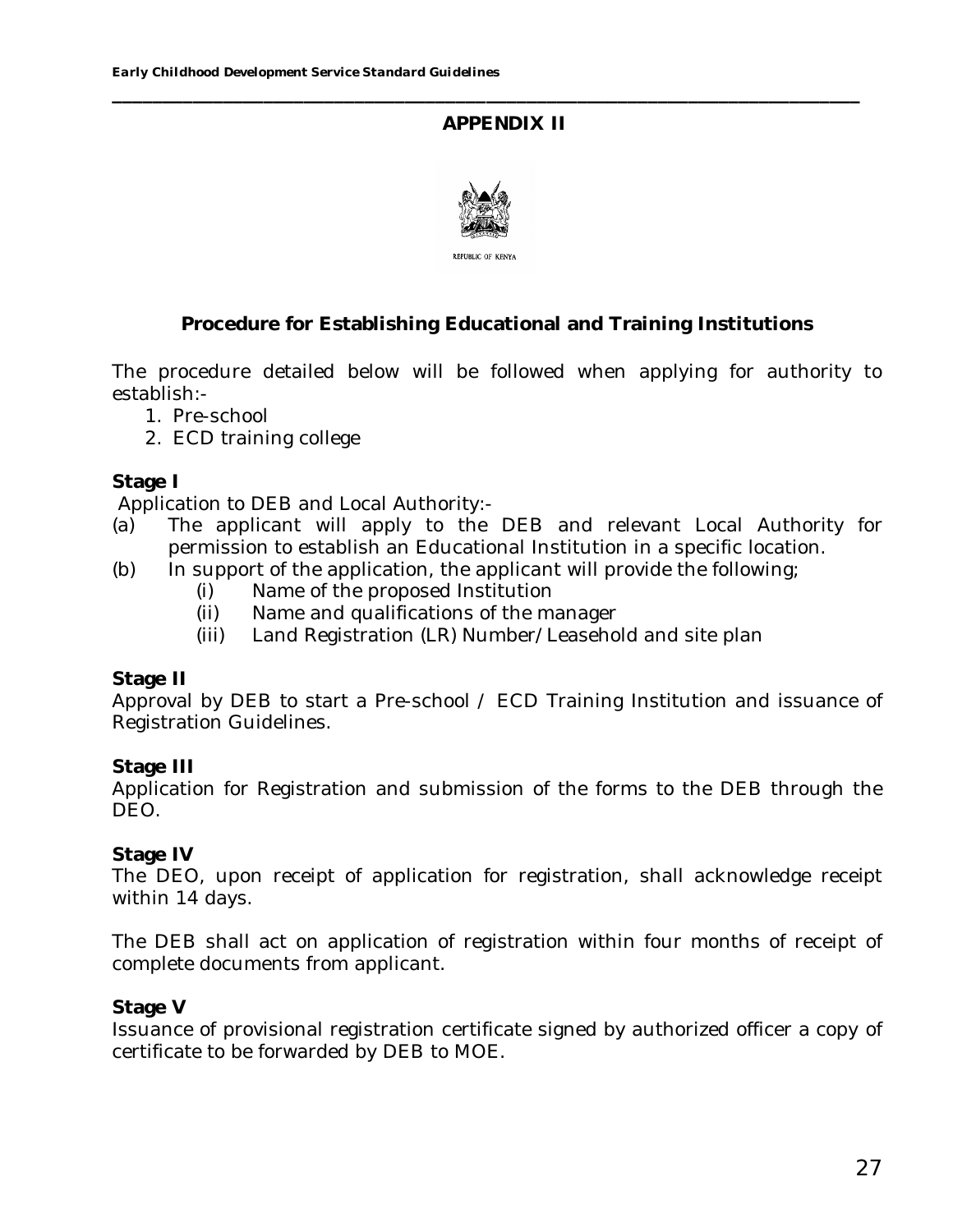#### **Stage VI**

The applicant should apply (to MOE through the DEB) for full registration within the 18 months of initial registration. The DEB will forward for recommendation (of the Institution for full registration) to the Minister.

**\_\_\_\_\_\_\_\_\_\_\_\_\_\_\_\_\_\_\_\_\_\_\_\_\_\_\_\_\_\_\_\_\_\_\_\_\_\_\_\_\_\_\_\_\_\_\_\_\_\_\_\_\_\_\_\_\_\_\_\_\_\_\_\_\_\_\_\_\_\_\_\_\_\_**

#### **Stage VII**

- (a) The Secretary of the DEB shall forward registration documents to MOE headquarters within 2 weeks of decision by DEB.
- (b) From registration desk at MOE Headquarters, an acknowledgement on receipt of documents to be given within two weeks to applicant.
- (c) If all documents are in order, full registration of the institution shall be made within 3 months.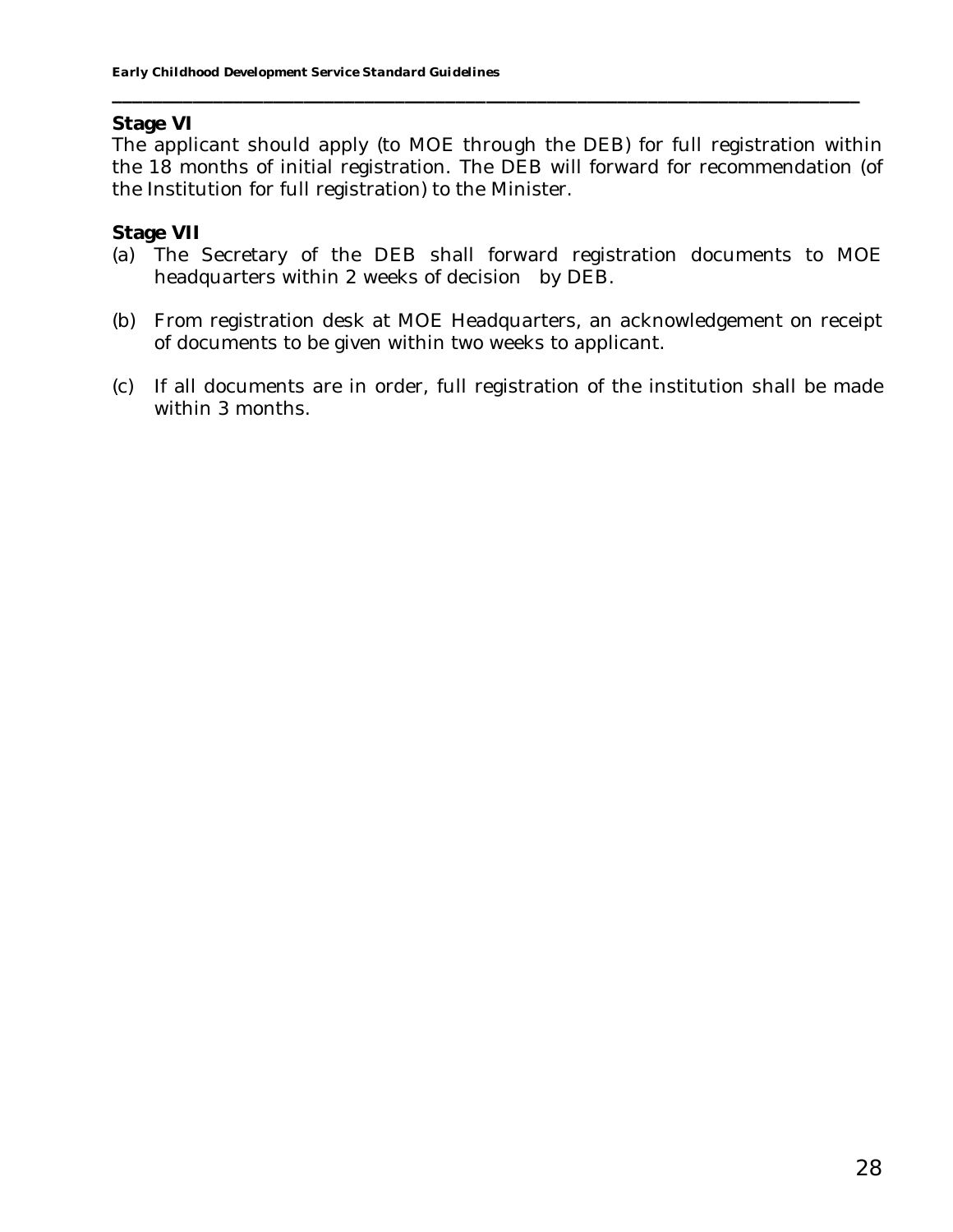## **APPENDIX III**

**\_\_\_\_\_\_\_\_\_\_\_\_\_\_\_\_\_\_\_\_\_\_\_\_\_\_\_\_\_\_\_\_\_\_\_\_\_\_\_\_\_\_\_\_\_\_\_\_\_\_\_\_\_\_\_\_\_\_\_\_\_\_\_\_\_\_\_\_\_\_\_\_\_\_**



REPUBLIC OF KENYA

**Criteria for Approval of a Charitable Children's Institution**

- 1) Show proof of financial stability and sustainability
- 2) Must have a mission and policy statement
- 3) Adequate premises to meet objectives set out in the mission and policy statement.
- 4) Adequate staffing to meet needs and objectives of the institution.
- 5) If it is a non-Governmental or religious organisation, it must show proof of registration.
- 6) If it is an individual or body incorporated, it must show a list of trustees
- 7) Must accommodate or have capacity to accommodate at least twenty children.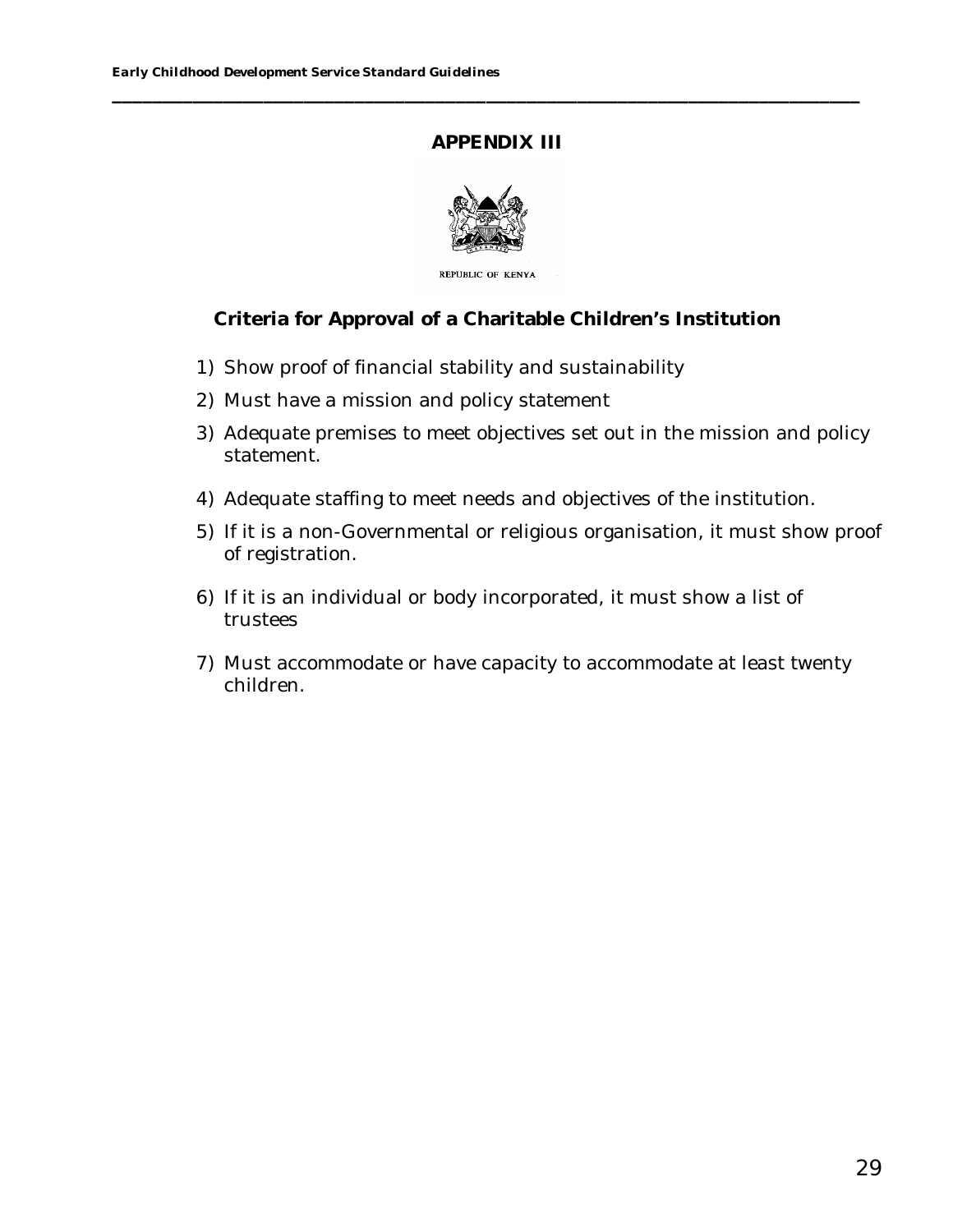## **APPENDIX IV**

**\_\_\_\_\_\_\_\_\_\_\_\_\_\_\_\_\_\_\_\_\_\_\_\_\_\_\_\_\_\_\_\_\_\_\_\_\_\_\_\_\_\_\_\_\_\_\_\_\_\_\_\_\_\_\_\_\_\_\_\_\_\_\_\_\_\_\_\_\_\_\_\_\_\_**



**ECDE Application for Registration of Educational and Training Institution** *(TO BE FILLED IN TRIPLICATE)*

## **PART I**

- 1. Proposed Name of Institution \_\_\_\_\_\_\_\_\_\_\_\_\_\_\_\_\_\_\_\_\_\_\_\_\_\_\_\_\_\_\_\_\_\_
- 2. Address of Institution \_\_\_\_\_\_\_\_\_\_\_\_\_\_\_\_\_\_\_\_\_\_\_\_\_\_\_\_\_\_\_\_\_\_\_\_\_\_\_\_\_

Telephone: \_\_\_\_\_\_\_\_\_\_\_\_\_\_\_\_\_\_\_\_\_\_\_\_\_\_\_\_\_\_\_\_\_\_\_\_\_\_\_\_\_\_\_\_\_\_\_\_\_\_\_\_

E-mail \_\_\_\_\_\_\_\_\_\_\_\_\_\_\_\_\_\_\_\_\_\_\_\_\_\_\_\_\_\_\_\_\_\_\_\_\_\_\_\_\_\_\_\_\_\_\_\_\_\_\_\_\_\_\_\_

- Fax No. \_\_\_\_\_\_\_\_\_\_\_\_\_\_\_\_\_\_\_\_\_\_\_\_\_\_\_\_\_\_\_\_\_\_\_\_\_\_\_\_\_\_\_\_\_\_\_\_\_\_\_\_\_\_\_
- 3. Location of Proposed Institution

| Province | District or Municipality |
|----------|--------------------------|
|----------|--------------------------|

Division \_\_\_\_\_\_\_\_\_\_\_\_\_\_\_\_\_\_\_\_\_ Zone \_\_\_\_\_\_\_\_\_\_\_\_\_\_\_\_\_\_\_\_\_\_\_\_\_\_\_

Location \_\_\_\_\_\_\_\_\_\_\_\_\_\_\_\_\_ Sub-Location \_\_\_\_\_\_\_\_\_\_\_\_\_\_\_\_\_\_\_\_\_\_\_

4. Type/Level of Institution: (Tick as appropriate)

| -              |  |
|----------------|--|
| <b>Primary</b> |  |
| College        |  |

\_\_\_\_\_\_\_\_\_\_\_\_\_\_\_\_\_\_\_\_\_\_\_\_\_\_\_\_\_\_\_\_\_\_\_\_\_\_\_\_\_\_\_\_\_\_\_\_\_\_\_\_\_\_\_\_\_\_\_\_\_\_\_\_\_\_\_\_\_\_\_\_\_\_\_

- 5. Sponsor/Proprietor \_\_\_\_\_\_\_\_\_\_\_\_\_\_\_\_\_\_\_\_\_\_\_\_\_\_\_\_\_\_\_\_\_\_\_\_\_\_\_\_\_\_\_\_\_\_\_\_\_\_\_\_\_\_\_\_
- 6. Management (Private/DEB/BOG, any other)
- \_\_\_\_\_\_\_\_\_\_\_\_\_\_\_\_\_\_\_\_\_\_\_\_\_\_\_\_\_\_\_\_\_\_\_\_\_\_\_\_\_\_\_\_\_\_\_\_\_\_\_\_\_\_\_\_\_\_\_\_\_\_\_\_\_\_\_\_\_\_\_\_\_ 7. Address of Sponsor/Proprietor
- 8. Type of Institution: *ECDE centre* Day - Boys/Girls/Mixed: \_\_\_\_\_\_\_\_\_\_\_\_\_\_\_\_\_\_\_\_\_\_\_\_\_\_\_\_\_\_\_\_\_\_\_\_\_\_\_\_\_\_\_\_\_\_\_\_\_\_

*Training Institution* Boarding – Boys/Girls/Mixed: \_\_\_\_\_\_\_\_\_\_\_\_\_\_\_\_\_\_\_\_\_\_\_\_\_\_\_\_\_\_\_\_\_\_\_\_\_\_\_\_\_\_\_\_ Day and Boarding - Boys/Girls/Mixed:\_\_\_\_\_\_\_\_\_\_\_\_\_\_\_\_\_\_\_\_\_\_\_\_\_\_\_\_\_\_\_\_\_\_\_\_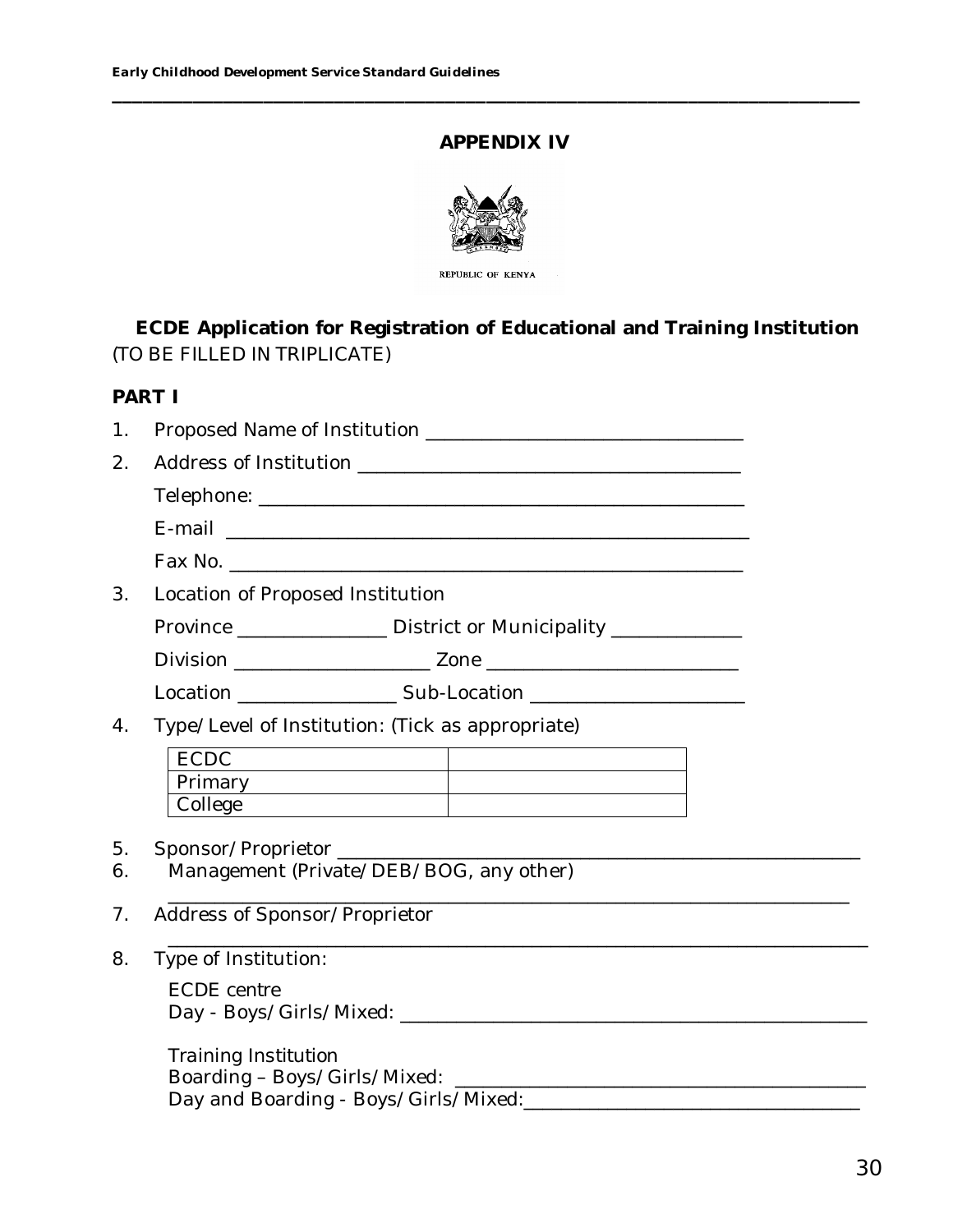9. Curriculum to be offered (K.I.E./any other K.I.E. approved)\_\_\_\_\_\_\_\_\_\_\_\_\_\_\_\_\_\_

- (a) Classes/grade to be catered for \_\_\_\_\_\_\_\_\_\_\_\_\_\_\_\_\_\_\_\_\_\_\_\_\_\_\_\_\_\_\_\_\_\_\_\_\_\_
- (b) Number of streams per Class/Grade \_\_\_\_\_\_\_\_\_\_\_\_\_\_\_\_\_\_\_\_\_\_\_\_\_\_\_\_\_\_\_\_\_
- (c) Arrangements for persons with special needs. Give details

**\_\_\_\_\_\_\_\_\_\_\_\_\_\_\_\_\_\_\_\_\_\_\_\_\_\_\_\_\_\_\_\_\_\_\_\_\_\_\_\_\_\_\_\_\_\_\_\_\_\_\_\_\_\_\_\_\_\_\_\_\_\_\_\_\_\_\_\_\_\_\_\_\_\_**

\_\_\_\_\_\_\_\_\_\_\_\_\_\_\_\_\_\_\_\_\_\_\_\_\_\_\_\_\_\_\_\_\_\_\_\_\_\_\_\_\_\_\_\_\_\_\_\_\_\_\_\_\_\_\_\_\_\_\_\_\_\_\_\_\_\_\_\_\_\_\_\_

\_\_\_\_\_\_\_\_\_\_\_\_\_\_\_\_\_\_\_\_\_\_\_\_\_\_\_\_\_\_\_\_\_\_\_\_\_\_\_\_\_\_\_\_\_\_\_\_\_\_\_\_\_\_\_\_\_\_\_\_\_\_\_\_\_\_\_\_\_\_\_\_ \_\_\_\_\_\_\_\_\_\_\_\_\_\_\_\_\_\_\_\_\_\_\_\_\_\_\_\_\_\_\_\_\_\_\_\_\_\_\_\_\_\_\_\_\_\_\_\_\_\_\_\_\_\_\_\_\_\_\_\_\_\_\_\_\_\_\_\_\_\_\_\_

\_\_\_\_\_\_\_\_\_\_\_\_\_\_\_\_\_\_\_\_\_\_\_\_\_\_\_\_\_\_\_\_\_\_\_\_\_\_\_\_\_\_\_\_\_\_\_\_\_\_\_\_\_\_\_\_\_\_\_\_\_\_\_\_\_\_\_\_\_\_\_\_

10. Proposed Maximum number of children/students to be enrolled

**NB:** *The enrolment to be approved by the Ministry*.

- 11. Nature of buildings:
	- (a) Temporary: \_\_\_\_\_\_\_\_\_\_\_\_\_\_\_\_\_\_\_\_\_\_\_\_\_\_\_\_\_\_\_\_\_\_\_\_\_\_\_\_\_\_\_\_\_\_\_\_\_\_\_\_\_\_\_\_\_ (b) (ii) Permanent: \_\_\_\_\_\_\_\_\_\_\_\_\_\_\_\_\_\_\_\_\_\_\_\_\_\_\_\_\_\_\_\_\_\_\_\_\_\_\_\_\_\_\_\_\_\_\_\_\_\_\_\_\_\_

## 12. In case of re-registration of existing institution:-

- (c) Existing Registration Number: \_\_\_\_\_\_\_\_\_\_\_\_\_\_\_\_\_\_\_\_\_\_\_\_\_\_\_\_\_\_\_\_\_\_\_\_\_
- $(d)$  Reasons for Re-registration:  $\frac{1}{2}$
- (e) Children/students Enrolment: \_\_\_\_\_\_\_\_\_\_\_\_\_\_\_\_\_\_\_\_\_\_\_\_\_\_\_\_\_\_\_\_\_\_\_\_\_

# 13. **Declaration by the Applicant:**

*I hereby declare that I have read the Education Standards Requirements for Registration of ECDE and Training Institution, Ministry of Education and the institution will be conducted in accordance with its provisions, and that of the Education Act Cap 211, 1968 (Revised 1980).*

Signed: \_\_\_\_\_\_\_\_\_\_\_\_\_\_\_\_\_\_\_\_\_\_\_\_\_\_\_\_\_\_\_\_\_\_\_\_\_\_\_\_\_\_\_\_\_\_\_\_\_\_\_\_\_\_\_\_\_\_\_\_\_\_\_\_\_\_\_\_\_ Full Name \_\_\_\_\_\_\_\_\_\_\_\_\_\_\_\_\_\_\_\_\_\_\_\_\_\_\_\_\_\_\_\_\_\_\_\_\_\_\_\_\_\_\_\_\_\_\_\_\_\_\_\_\_\_\_\_\_\_\_\_\_\_\_\_\_\_\_

ID NO./Passport No.: \_\_\_\_\_\_\_\_\_\_\_\_\_\_\_\_\_\_\_\_\_\_\_\_\_\_\_\_\_\_\_\_\_\_\_\_\_\_\_\_\_\_\_\_\_\_\_\_\_\_\_\_\_\_\_

Designation of Applicant: **with a set of a set of a set of a set of a set of a set of a set of a set of a set o** 

DATE\_\_\_\_\_\_\_\_\_\_\_\_\_\_\_\_\_\_\_\_\_ OFFICIAL STAMP\_\_\_\_\_\_\_\_\_\_\_\_\_\_\_\_\_\_\_\_\_\_\_\_\_\_\_\_\_\_\_\_\_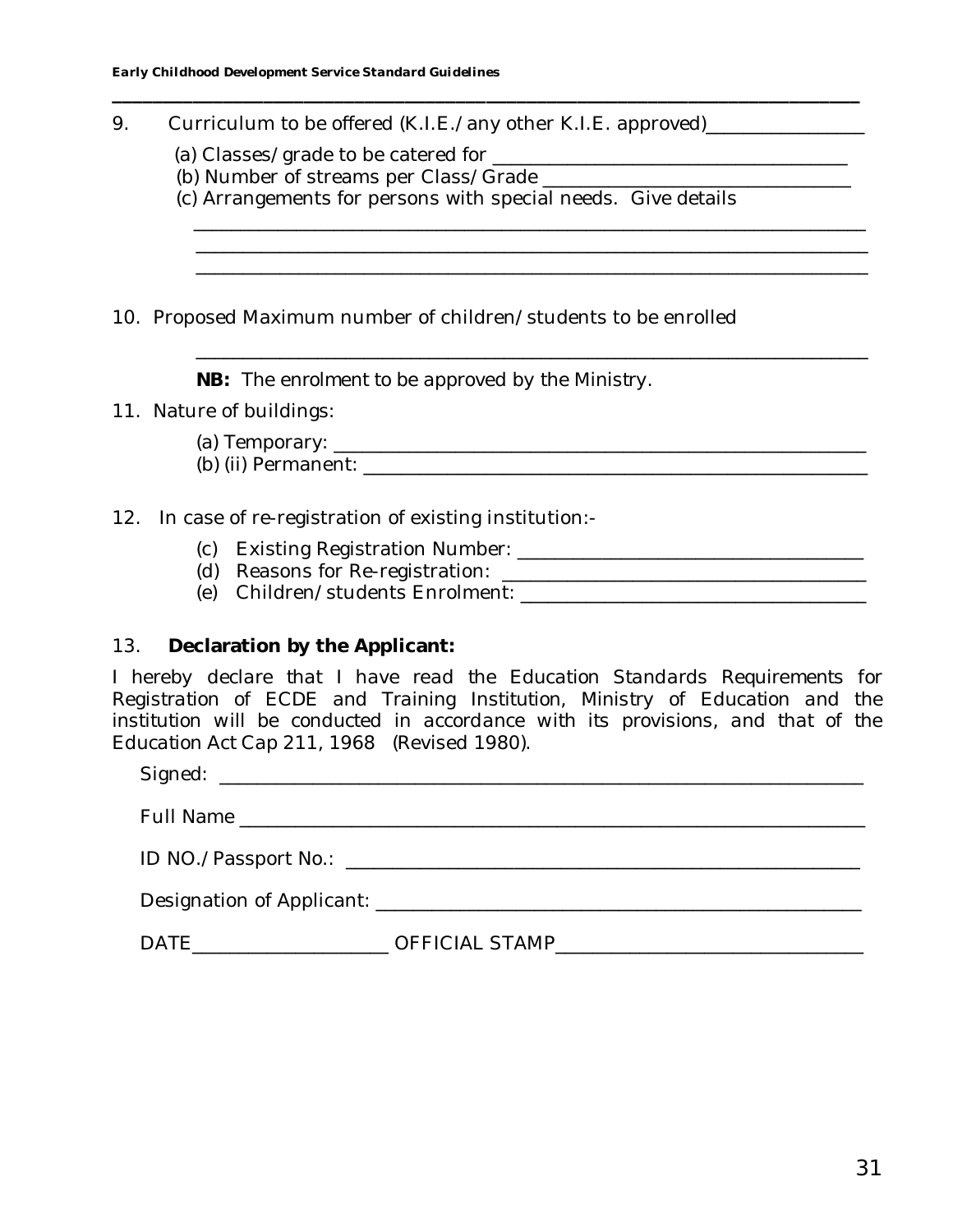## PART II

14. To be completed by the Local Authority:

Recommended/Not recommended (if not recommended, give reasons)

| Ref. Min.         | Town Clerk/Clerk to Council |  |
|-------------------|-----------------------------|--|
| <b>FULL NAME:</b> |                             |  |
| Date:             | Signed/Official Stamp       |  |

#### PART III

To be completed by the District/Director City Education/Municipal  $15.$ Education Officer

Recommended/Not recommended

(If not recommended give reasons)

|         | Date ___________________ signed/Official Stamp: ________________________________ |  |
|---------|----------------------------------------------------------------------------------|--|
| PART IV |                                                                                  |  |
|         | 16. Decision of the Minister for Education                                       |  |
|         |                                                                                  |  |
|         |                                                                                  |  |
|         |                                                                                  |  |
|         | APPROVED/NOT APPROVED (if not approved give reasons)                             |  |

| Sign/Official Stamp ____________    | Date: |  |
|-------------------------------------|-------|--|
| REGISTRATION CERTIFICATE ISSUED ON: |       |  |
| <b>CERTIFICATE NUMBER:</b>          |       |  |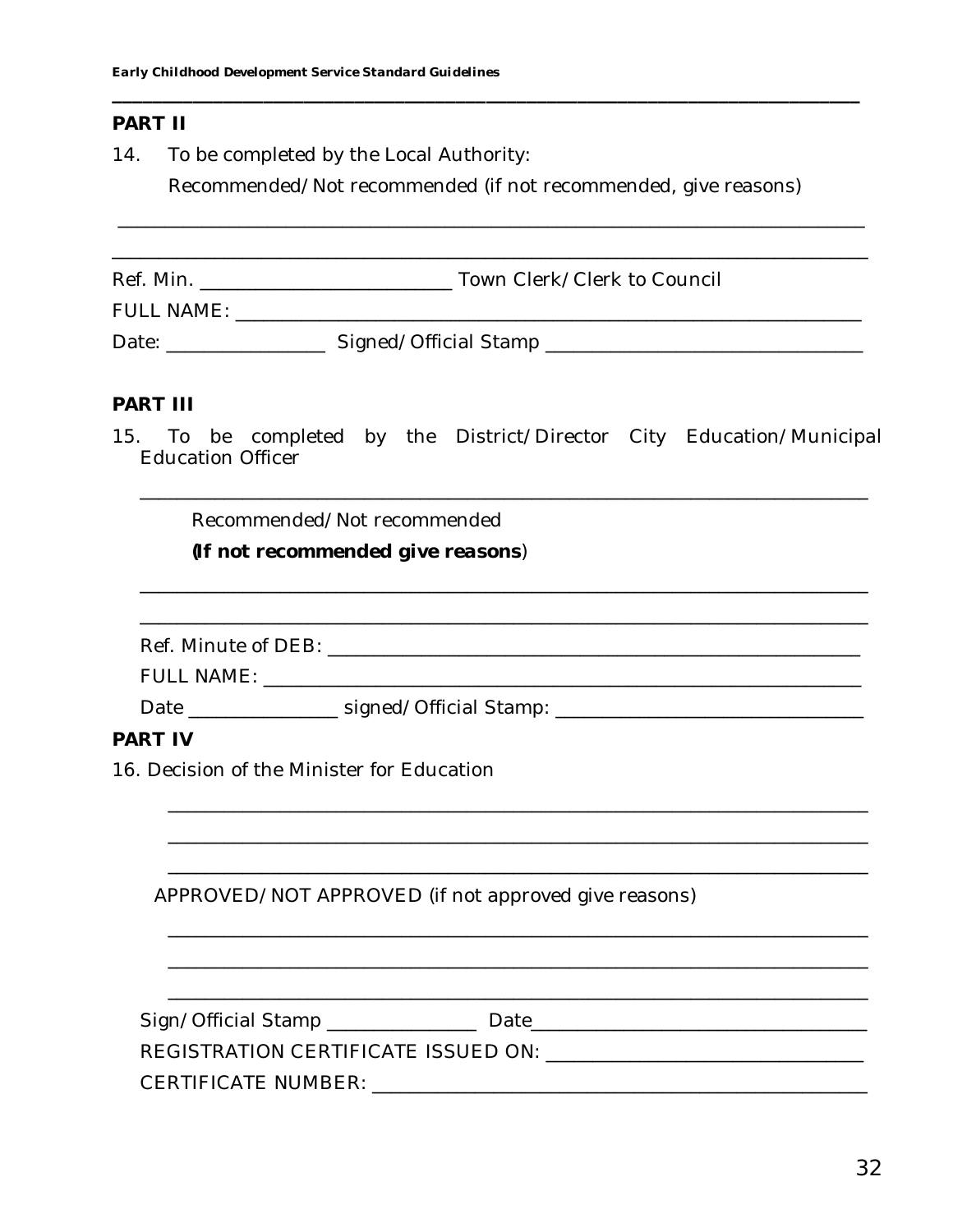## **APPENDIX V**

**\_\_\_\_\_\_\_\_\_\_\_\_\_\_\_\_\_\_\_\_\_\_\_\_\_\_\_\_\_\_\_\_\_\_\_\_\_\_\_\_\_\_\_\_\_\_\_\_\_\_\_\_\_\_\_\_\_\_\_\_\_\_\_\_\_\_\_\_\_\_\_\_\_\_**



**REPUBLIC OF KENYA** 

## **Registration Form For Community Development Projects/ Self Help Groups**

- 1. Name of the group …………………………………………………………………………..
- 2. Physical address of the group
	- Division ……………………………………………………………………………………
	- Location ……………………………………………………………………………………
	- Sub-location ………………………………………………………………………………
- 3. The group's vision/objectives; …………………………………………………………………………….…………………… ……………………………………………………….………………………………………… ………………………………….………………………………………………………………

#### 4. The group's official/committee members

| <b>NAME</b> | ID/NO | <b>TITIF</b> | <b>SIGNATURE</b> |
|-------------|-------|--------------|------------------|
|             |       |              |                  |
|             |       |              |                  |
| J.          |       |              |                  |
|             |       |              |                  |
|             |       |              |                  |

#### 5. RECOMMENDATIONS

- Locational CDA/or chairperson SDC
- …………………………………………………………………………….…………………… ……………………………………………………….………………………………………… ………………………………….……………………………………………………………… • Chief of the area (if applicable) …………………………………………………………………………….…………………… ……………………………………………………….………………………………………… ………………………………….……………………………………………………………… • Divisional CDA or chairperson DSDC (if applicable) …………………………………………………………………………….…………………… ……………………………………………………….………………………………………… ………………………………….……………………………………………………………… • District officer …………………………………………………………………………….…………………… ……………………………………………………….…………………………………………
- District social development officer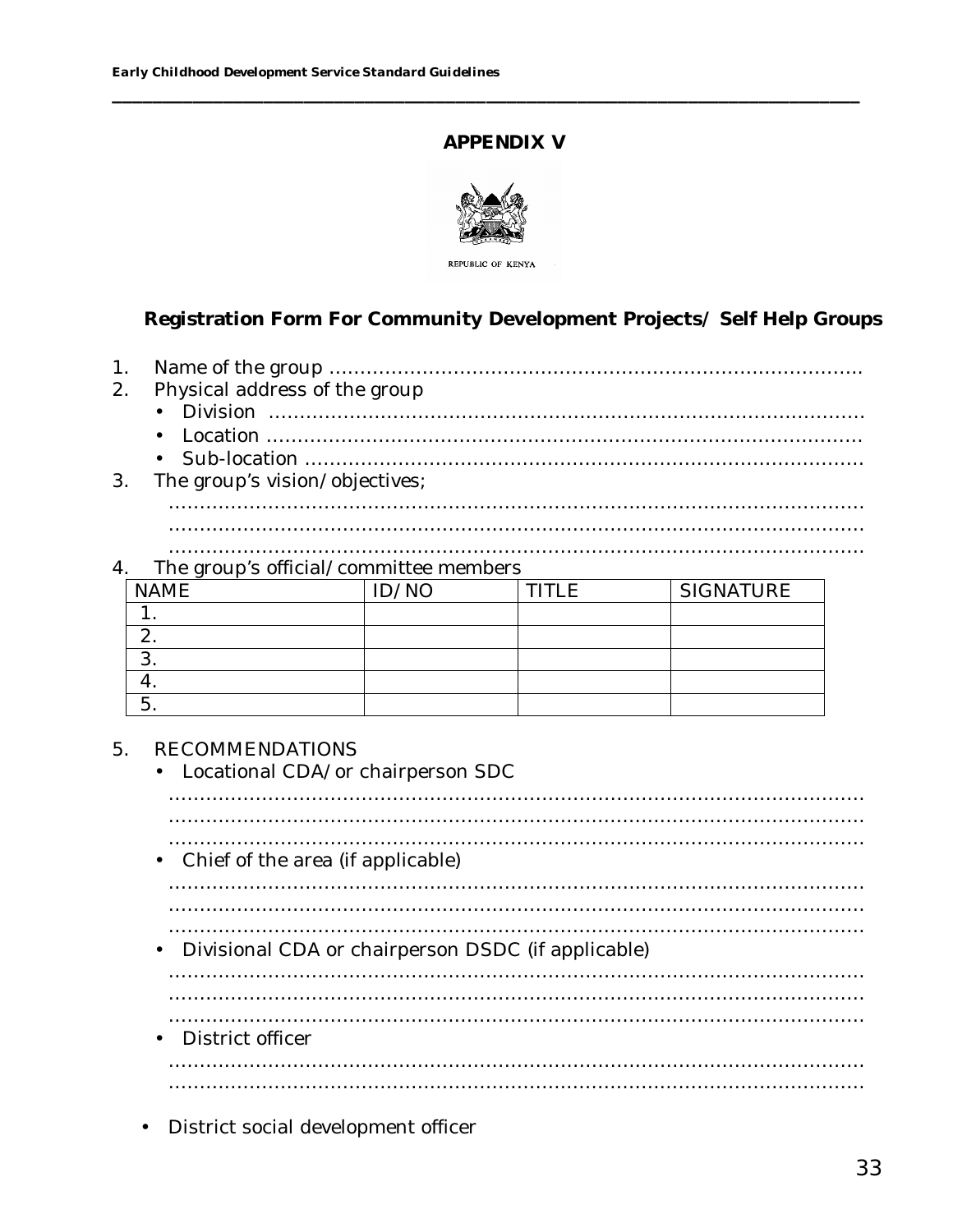…………………………………………………………………………….…………………… ……………………………………………………….………………………………………… ………………………………….………………………………………………………………

**\_\_\_\_\_\_\_\_\_\_\_\_\_\_\_\_\_\_\_\_\_\_\_\_\_\_\_\_\_\_\_\_\_\_\_\_\_\_\_\_\_\_\_\_\_\_\_\_\_\_\_\_\_\_\_\_\_\_\_\_\_\_\_\_\_\_\_\_\_\_\_\_\_\_**

#### NOTE:

• All applications must be accompanied with minutes duly certified, organization's constitution and the list of the members of the group/ project

#### OFFICIAL USE ONLY

| $\mathbf{r}$ , and a set of the set of the set of $\mathbf{r}$ . The set of the set of the set of the set of the set of the set of the set of the set of the set of the set of the set of the set of the set of the set of the set of |
|---------------------------------------------------------------------------------------------------------------------------------------------------------------------------------------------------------------------------------------|

Not approved with the following reasons: -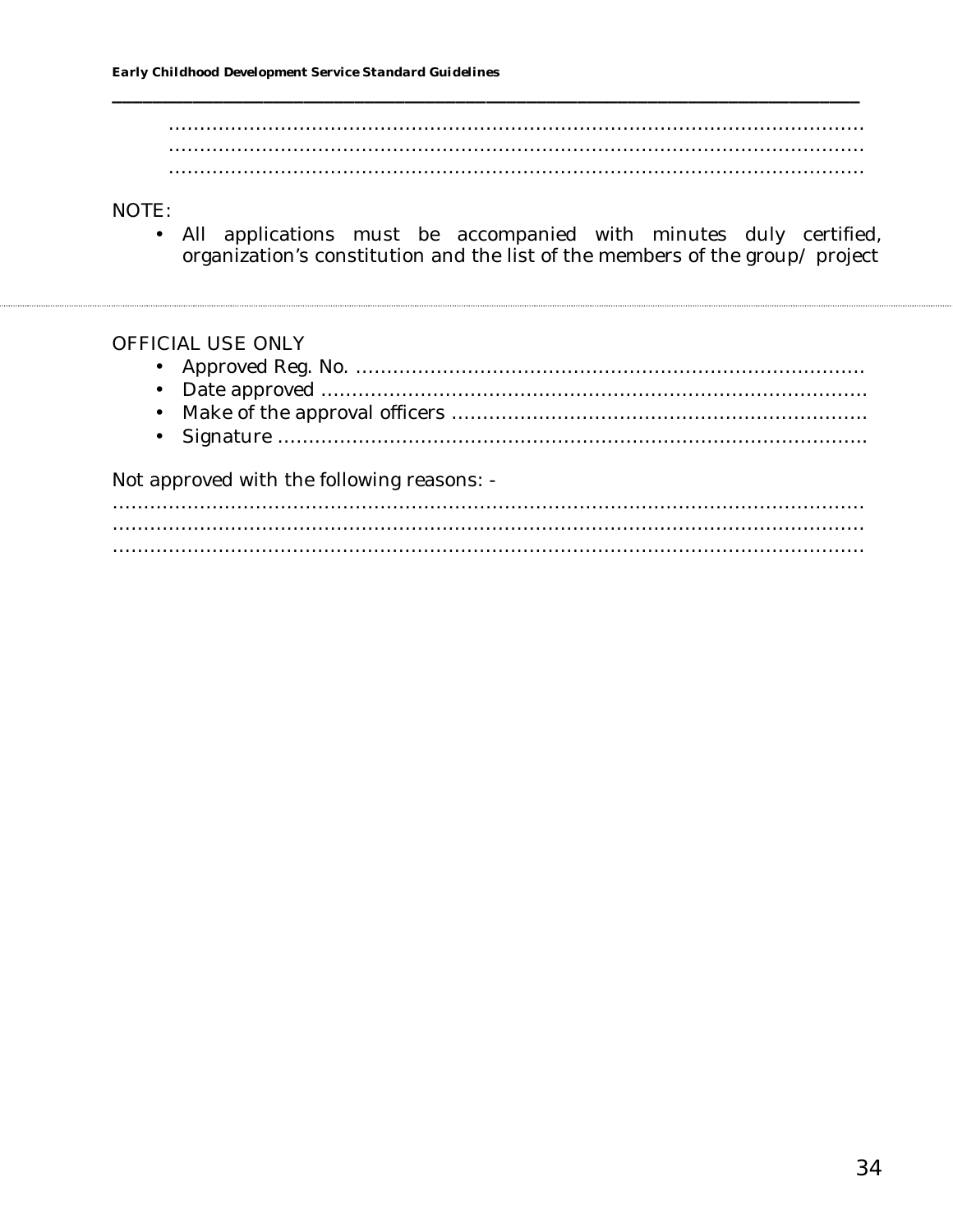## **APPENDIX VI**

**\_\_\_\_\_\_\_\_\_\_\_\_\_\_\_\_\_\_\_\_\_\_\_\_\_\_\_\_\_\_\_\_\_\_\_\_\_\_\_\_\_\_\_\_\_\_\_\_\_\_\_\_\_\_\_\_\_\_\_\_\_\_\_\_\_\_\_\_\_\_\_\_\_\_**



REPUBLIC OF KENYA

**Form of Application for Registration of a Charitable Children's Institution**

| 1. Type of organisation (NGO, Religious, etc)  Year of inception |
|------------------------------------------------------------------|
|                                                                  |
|                                                                  |
|                                                                  |
|                                                                  |
|                                                                  |
|                                                                  |
|                                                                  |
|                                                                  |
|                                                                  |

Does the institution already host children? Yes ……….. No …………………………………………………………… If yes, what is the present capacity? (List total number of children) ………………….. Boys …………………. Girls ……….……Total If no, what is the intended capacity? (List total number of children) ………………….. Boys …………………. Girls ……….……Total ……………………

| hereto. | 11. I/We hereby make application for registration as a charitable children's<br>institution. I/We have attached all relevant document and information |
|---------|-------------------------------------------------------------------------------------------------------------------------------------------------------|
|         |                                                                                                                                                       |
|         |                                                                                                                                                       |

#### **FOR OFFICIAL USE ONLY** Received by ……………………………… Date ………………………………………… (Name, Designation, Signature) Application approved: Yes ………………… No ……………………………………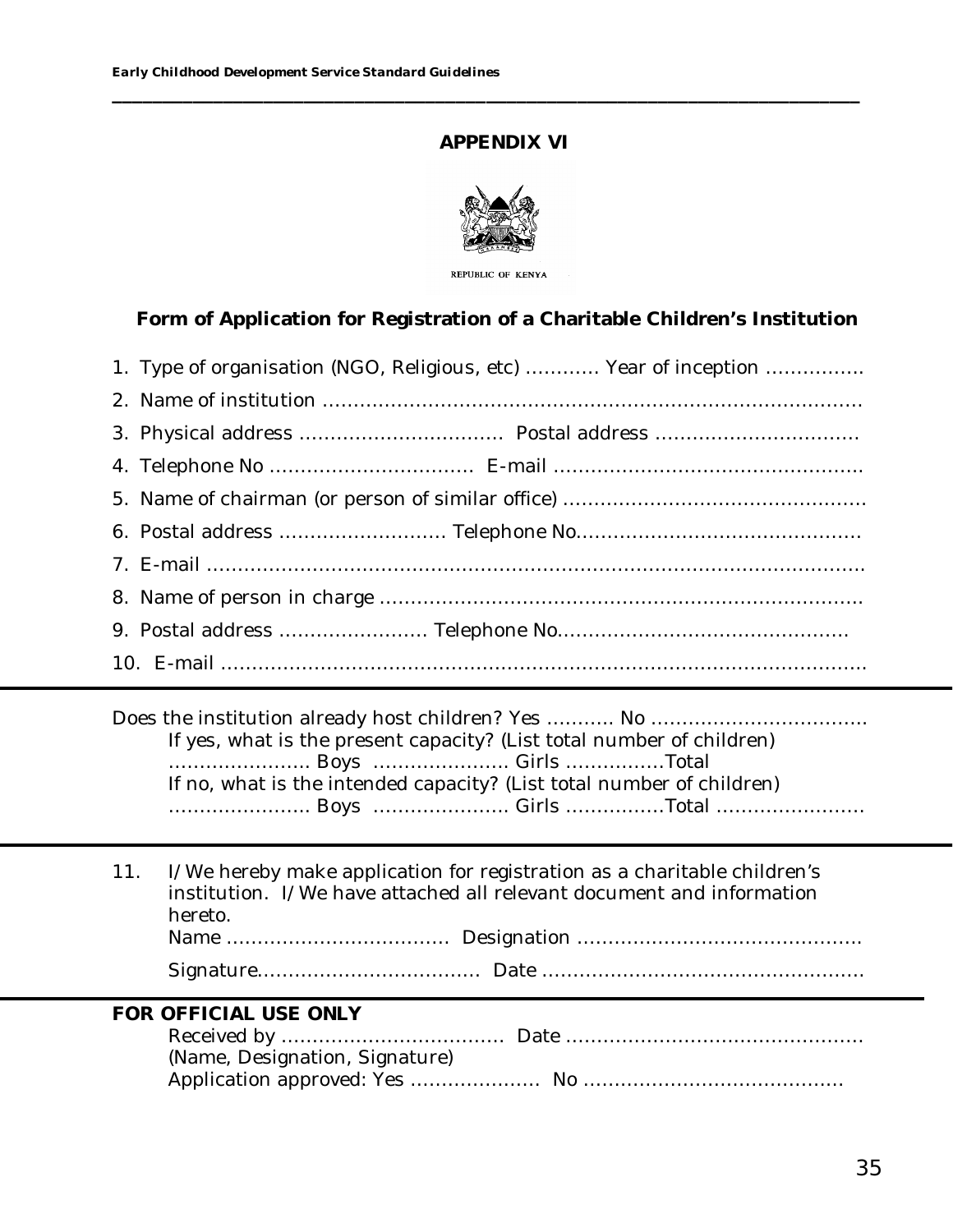## **APPENDIX VII**

**\_\_\_\_\_\_\_\_\_\_\_\_\_\_\_\_\_\_\_\_\_\_\_\_\_\_\_\_\_\_\_\_\_\_\_\_\_\_\_\_\_\_\_\_\_\_\_\_\_\_\_\_\_\_\_\_\_\_\_\_\_\_\_\_\_\_\_\_\_\_\_\_\_\_**



## **Application For Approval as Manager of Private Educational Institution**

**(In Accordance with Education Act Cap 211 1968 (Revised 1980)**

To be completed in triplicate by the applicant and forwarded to the District/City/Municipal Education Officer.

**PART 1**

- 2. Relevant qualifications and experience
	- (i) Academic Qualifications (Primary, Secondary, College and University)

| <b>NAME</b> | OF   YEARS ATTENDED | QUALIFICATION   |
|-------------|---------------------|-----------------|
| INSTITUTION | <b>FROM</b>         | <b>ATTAINED</b> |
|             |                     |                 |
|             |                     |                 |
|             |                     |                 |
|             |                     |                 |

(ii) Professional qualifications (College and University)

| <b>NAME</b>        | OF <i>YEARS ATTENDED</i> |    | QUALIFICATIONS  |
|--------------------|--------------------------|----|-----------------|
| <b>INSTITUTION</b> | <b>FROM</b>              | LO | <b>ATTAINED</b> |
|                    |                          |    |                 |
|                    |                          |    |                 |
|                    |                          |    |                 |
|                    |                          |    |                 |
|                    |                          |    |                 |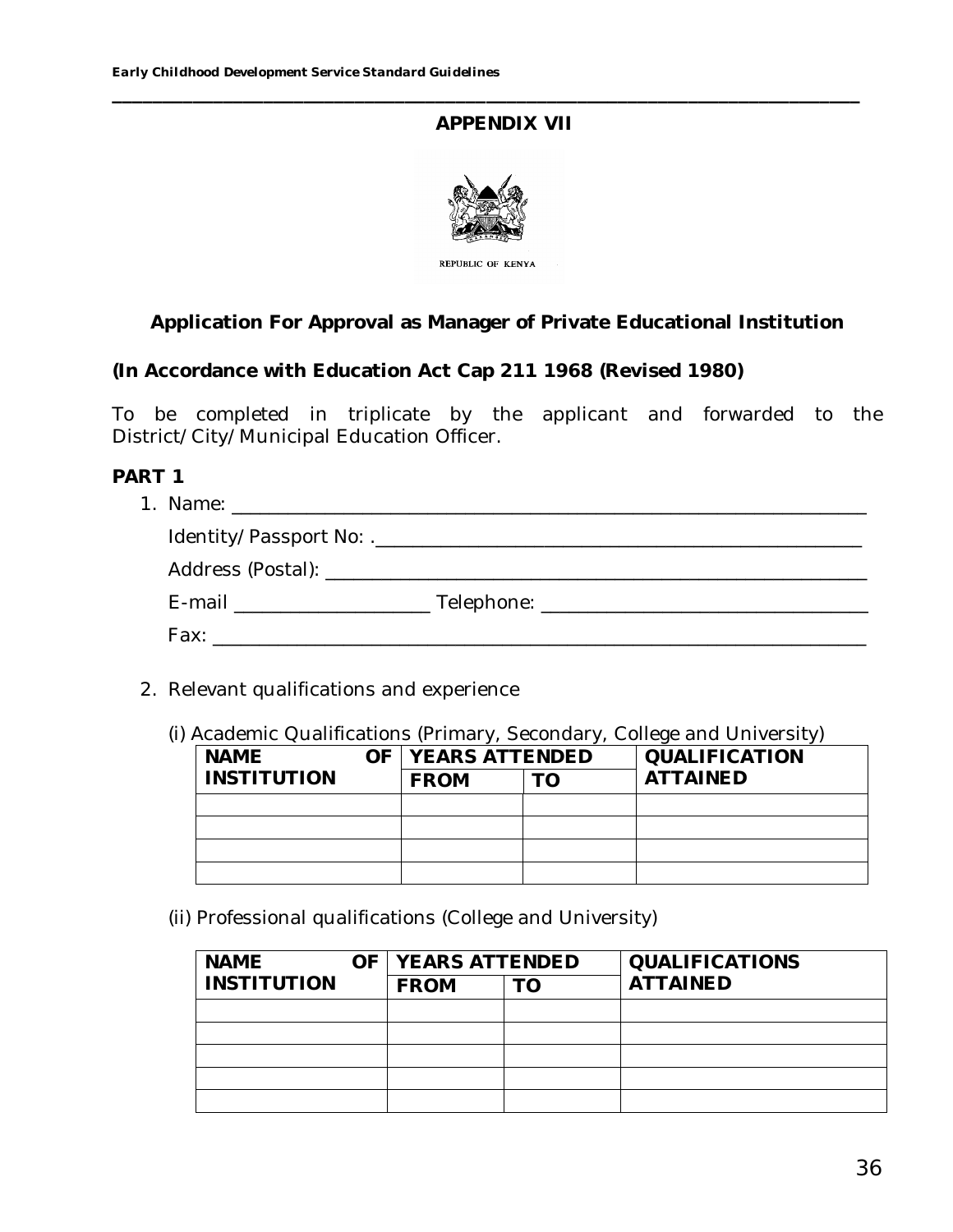#### (iii) Work Experience

| ORGANIZATION | <b>YEARS WORKED</b> |  | POSITION/          |
|--------------|---------------------|--|--------------------|
|              | <b>FROM</b>         |  | <b>DESIGNATION</b> |
|              |                     |  |                    |
|              |                     |  |                    |
|              |                     |  |                    |

**\_\_\_\_\_\_\_\_\_\_\_\_\_\_\_\_\_\_\_\_\_\_\_\_\_\_\_\_\_\_\_\_\_\_\_\_\_\_\_\_\_\_\_\_\_\_\_\_\_\_\_\_\_\_\_\_\_\_\_\_\_\_\_\_\_\_\_\_\_\_\_\_\_\_**

3. Location of Institution: -

| Province | District     |
|----------|--------------|
| Division | Zone         |
| Location | Sub/Location |

- 4. Type of Institution (Pre-Primary/Primary/Secondary/College/TIVET, any other) \_\_\_\_\_\_\_\_\_\_\_\_\_\_\_\_\_\_\_\_\_\_\_\_\_\_\_\_\_\_\_\_\_\_\_\_\_\_\_\_\_\_\_\_\_\_\_\_\_\_\_\_\_\_\_\_\_\_\_\_\_\_\_\_\_\_\_\_
- 5. Curriculum offered \_\_\_\_\_\_\_\_\_\_\_\_\_\_\_\_\_\_\_\_\_\_\_\_\_\_\_\_\_\_\_\_\_\_\_\_\_\_\_\_\_\_\_\_\_\_\_\_\_\_\_\_\_\_\_
- 6. I have attached the following documents regarding my qualifications, experience etc.
	- (a) Certified Photostat copies of my original certificates (Refer to. No.2 i, ii and iii)
	- (b) Any other relevant documents (list them)

| Signed:    |  |  |
|------------|--|--|
| Full Name: |  |  |
| Date:      |  |  |
|            |  |  |

- 7. Name and addresses of two referees (one of whom is an educationist):
	- (i) Name \_\_\_\_\_\_\_\_\_\_\_\_\_\_\_\_\_\_Address: \_\_\_\_\_\_\_\_\_\_\_\_\_\_\_\_\_\_\_\_\_\_\_\_\_\_\_\_\_\_\_\_\_\_\_\_\_ Telephone: \_\_\_\_\_\_\_\_\_\_\_\_\_\_\_\_\_\_\_\_\_\_\_\_\_\_\_\_\_\_\_\_\_\_\_\_\_\_\_\_\_\_\_\_\_\_\_\_\_\_\_\_\_\_\_\_\_\_\_
	- (ii) Name \_\_\_\_\_\_\_\_\_\_\_\_\_\_\_\_\_\_\_\_\_\_Address: \_\_\_\_\_\_\_\_\_\_\_\_\_\_\_\_\_\_\_\_\_\_\_\_\_\_\_\_\_\_\_\_\_\_ Telephone: \_\_\_\_\_\_\_\_\_\_\_\_\_\_\_\_\_\_\_\_\_\_\_\_\_\_\_\_\_\_\_\_\_\_\_\_\_\_\_\_\_\_\_\_\_\_\_\_\_\_\_\_\_\_\_\_\_\_\_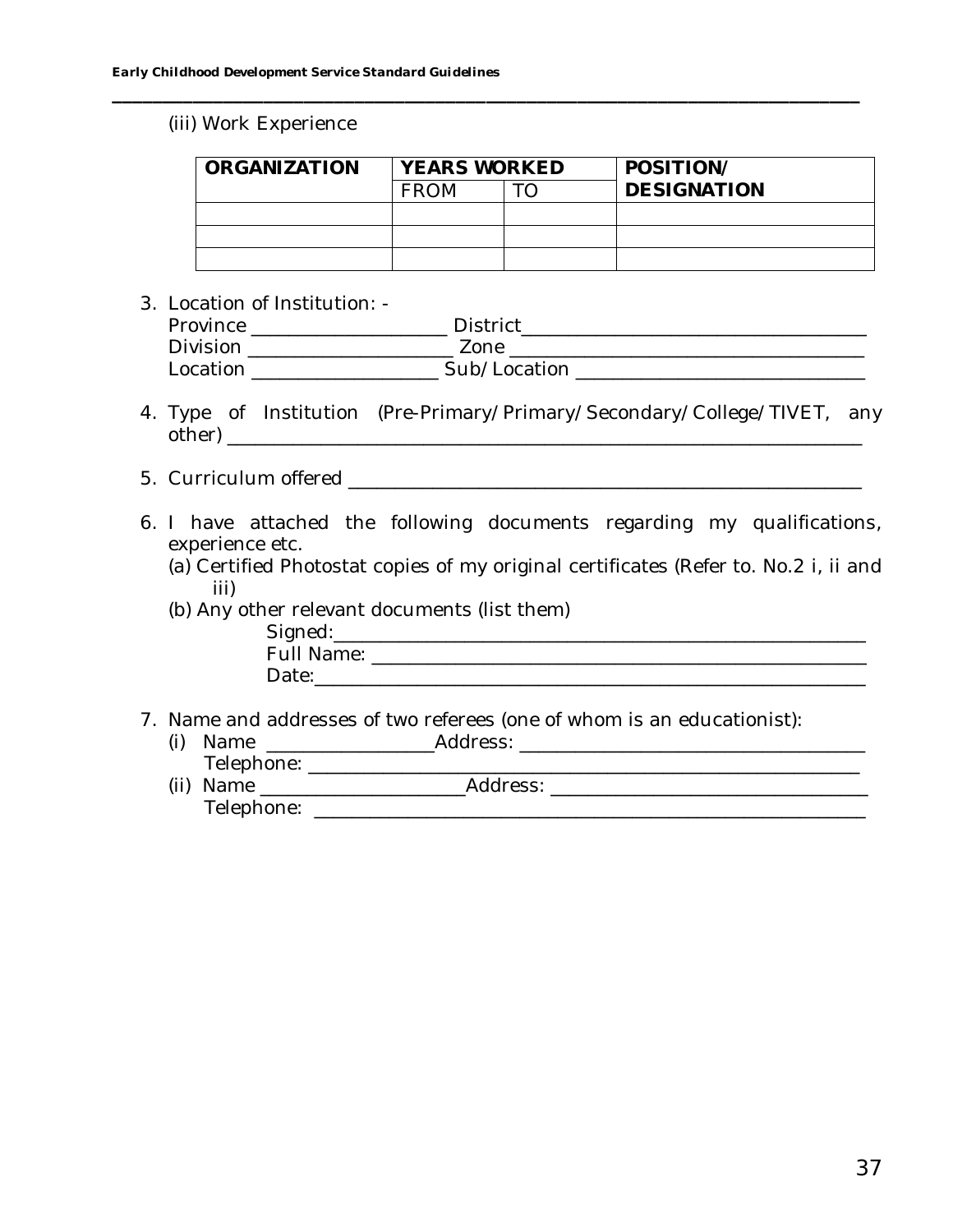#### **PART II**

8. To be completed by the District/Director City Education/Municipal Education Officer after making necessary investigations.

**\_\_\_\_\_\_\_\_\_\_\_\_\_\_\_\_\_\_\_\_\_\_\_\_\_\_\_\_\_\_\_\_\_\_\_\_\_\_\_\_\_\_\_\_\_\_\_\_\_\_\_\_\_\_\_\_\_\_\_\_\_\_\_\_\_\_\_\_\_\_\_\_\_\_**

RECOMMENDED/NOT RECOMMENDED (if not recommended, give reasons)

FULL NAME:\_\_\_\_\_\_\_\_\_\_\_\_\_\_\_\_\_\_\_\_ OFFICIAL STAMP \_\_\_\_\_\_\_\_\_\_\_\_\_\_\_\_\_\_\_\_\_\_\_\_\_\_\_\_\_\_\_\_\_\_

\_\_\_\_\_\_\_\_\_\_\_\_\_\_\_\_\_\_\_\_\_\_\_\_\_\_\_\_\_\_\_\_\_\_\_\_\_\_\_\_\_\_\_\_\_\_

DATE \_\_\_\_\_\_\_\_\_\_\_\_\_\_\_\_\_\_\_\_\_\_ SIGNED \_\_\_\_\_\_\_\_\_\_\_\_\_\_\_\_\_\_\_\_\_\_\_\_\_\_\_\_\_\_\_\_\_\_\_\_\_\_\_\_\_\_

**PART III**

\_\_\_\_\_\_\_\_\_\_\_\_\_\_\_\_\_\_\_\_\_\_\_\_\_\_\_\_\_\_\_\_\_\_\_\_\_\_\_\_\_\_\_\_\_\_\_\_\_\_\_\_\_\_\_\_\_\_\_\_\_\_\_\_\_\_\_\_\_\_\_\_\_\_\_\_\_\_\_\_\_

Decision of Minister of Education

Approved/Not approved: (If not approved, give reasons)

DATE\_\_\_\_\_\_\_\_\_\_\_\_\_\_\_\_\_\_\_\_\_\_\_\_\_\_\_\_ SIGN: OFFICIAL STAMP\_\_\_\_\_\_\_\_\_\_\_\_\_\_\_\_\_\_\_\_\_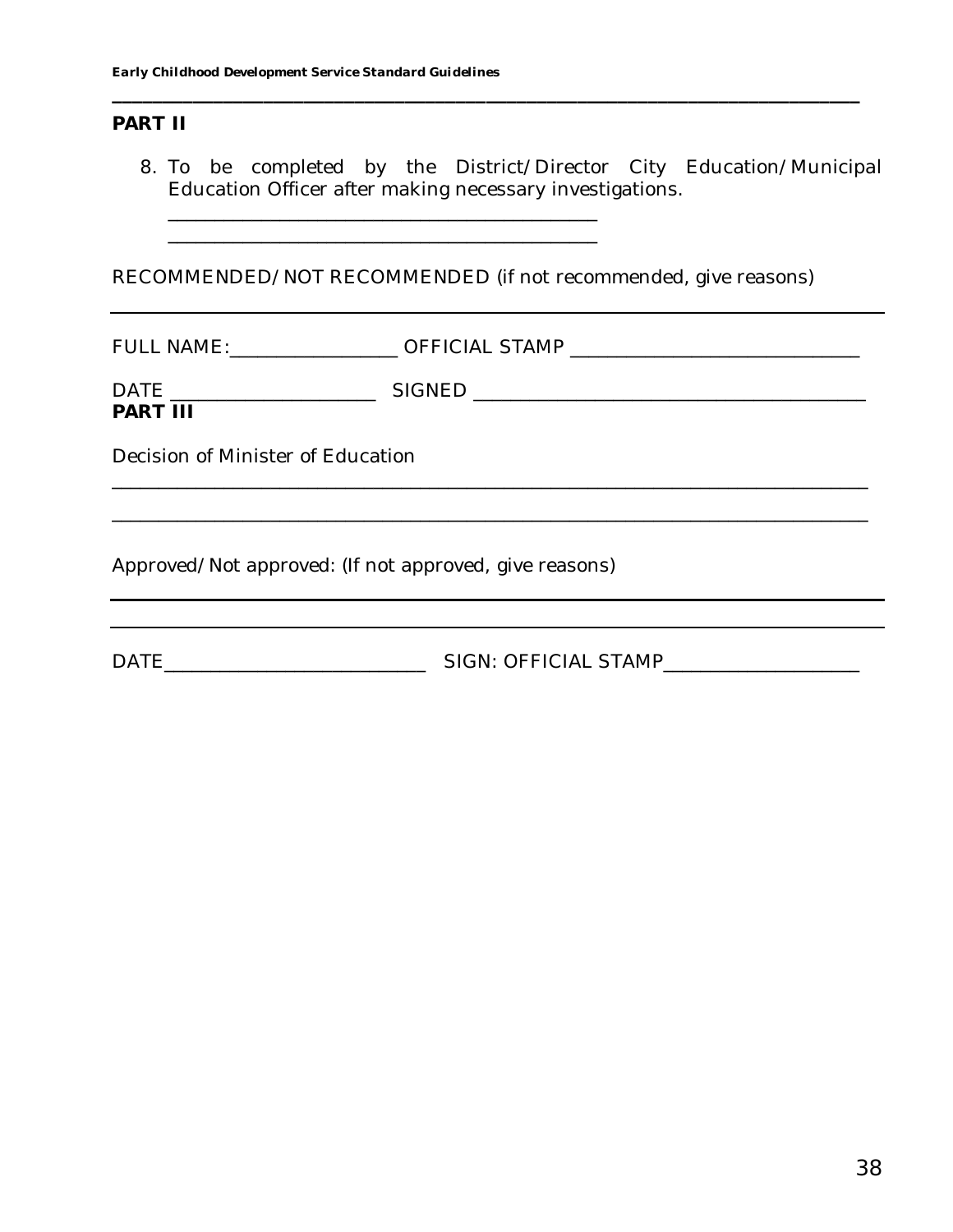# **APPENDIX VIII**

**\_\_\_\_\_\_\_\_\_\_\_\_\_\_\_\_\_\_\_\_\_\_\_\_\_\_\_\_\_\_\_\_\_\_\_\_\_\_\_\_\_\_\_\_\_\_\_\_\_\_\_\_\_\_\_\_\_\_\_\_\_\_\_\_\_\_\_\_\_\_\_\_\_\_**



REPUBLIC OF KENYA

#### **Monitoring Tool for Quality and Standards Assurance Curriculum in ECD Centre**

- 1. ECD Centre name …………………………………… Registration No. …………………
- 2. District …………………………… Location ………………… Zone …………………
- 3. Enrolment: boys …………………… girls …………..…… Total …………….………
- 4. Age ranges: Under 3s ……………. 4 yrs old ……………. 5 yrs old ………………
- 5. Average No. of children per class …………………………………………………………
- 6. Number of care givers ………………………………………………………………………..

| 7. Physical facilities/ Availability                 | <b>YES</b> | <b>NO</b> | Remarks |
|------------------------------------------------------|------------|-----------|---------|
| Learning structure (building) available<br>$\bullet$ |            |           |         |
| Permanent building available                         |            |           |         |
| Buildings in good condition                          |            |           |         |
| Adequate ventilation                                 |            |           |         |
| Class rooms of standard size (8m x 6m)<br>$\bullet$  |            |           |         |
| Classrooms with lockable doors                       |            |           |         |
| Classrooms with lockable windows                     |            |           |         |
| Indoor space adequate                                |            |           |         |
| Cemented floor                                       |            |           |         |
| Type of roof                                         |            |           | Remarks |
| Ironed<br>(i)                                        |            |           |         |
| Thatched<br>(ii)                                     |            |           |         |
| <b>Tiled</b><br>(iii)                                |            |           |         |
| Type of walls                                        |            |           | Remarks |
| Mud<br>(i)                                           |            |           |         |
| Plastered<br>(ii)                                    |            |           |         |
| (iii)<br>Timber                                      |            |           |         |
| Iron Sheet<br>(iv)                                   |            |           |         |
| Type of floor                                        | Yes        | <b>No</b> | Remarks |
| Earthen<br>(i)                                       |            |           |         |
| Cemented<br>(ii)                                     |            |           |         |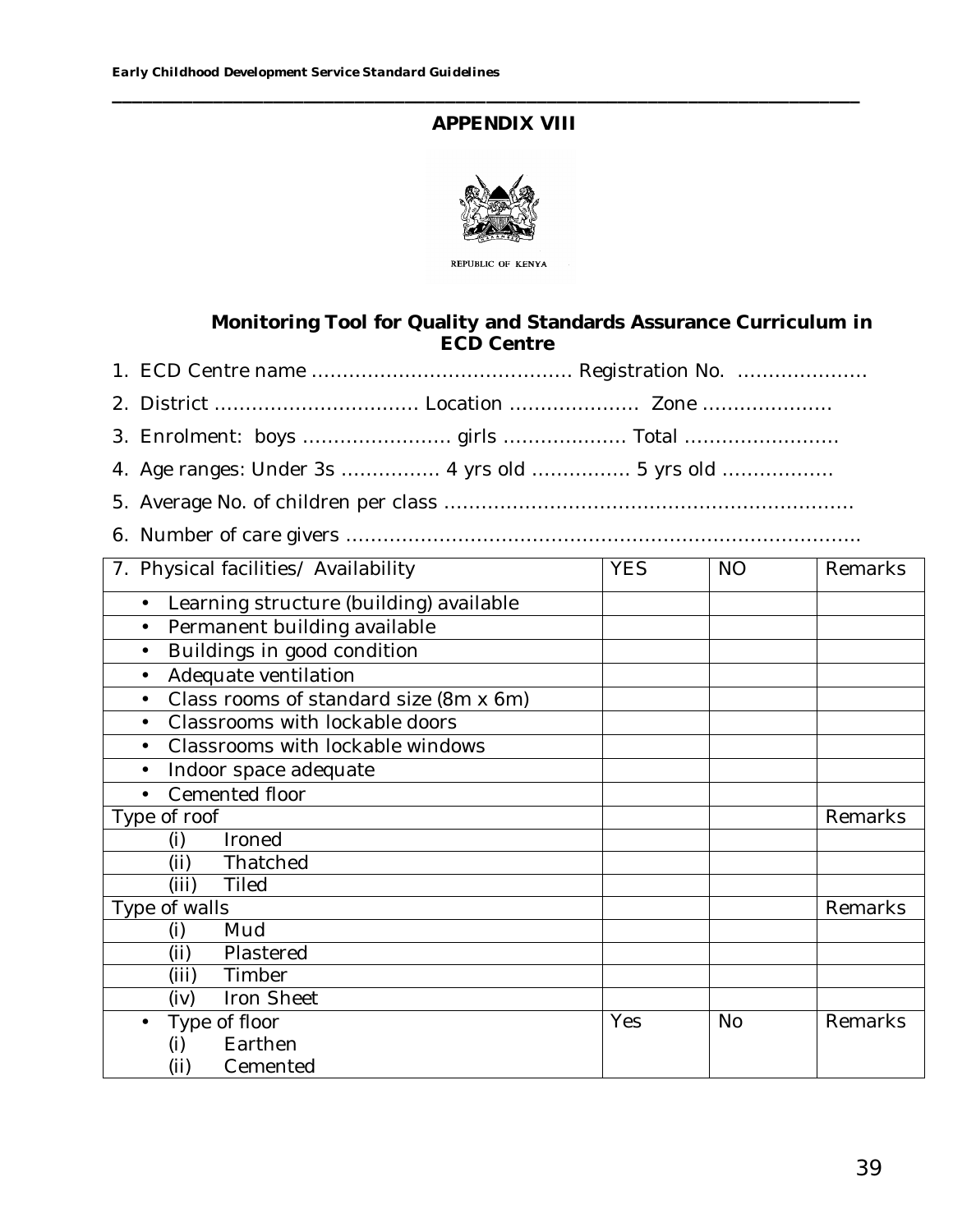*Early Childhood Development Service Standard Guidelines*

| Type of walls                                       | Yes       | <b>No</b>  | Remarks |
|-----------------------------------------------------|-----------|------------|---------|
| (i)<br>Good                                         |           |            |         |
| (i)<br>Poor                                         |           |            |         |
| Toilets available                                   | Yes       | <b>No</b>  | Remarks |
| Caregivers                                          |           |            |         |
| <b>Children Toilets</b>                             | Yes       | <b>No</b>  | Remarks |
|                                                     |           |            |         |
| (i)<br>Suitable toilet aperture                     |           |            |         |
| (ii)<br>Clean                                       |           |            |         |
| Enough for boys<br>(iii)                            |           |            |         |
| Enough for girls<br>(iv)                            |           |            |         |
| Furniture                                           | Yes       | <b>No</b>  | Remarks |
| Available<br>(i)                                    |           |            |         |
| (ii)<br>Adequate                                    |           |            |         |
| (iii)<br>Children's suitable size tables            |           |            |         |
| (iv)<br>Children's suitable size chairs             |           |            |         |
| (v)<br>In good condition                            |           |            |         |
| Availability of Administrative Records              | Yes       | <b>No</b>  | Remarks |
| (i)<br>Admission register                           |           |            |         |
| (ii)<br>Attendance Register                         |           |            |         |
| (iii)<br>Log Book                                   |           |            |         |
| (iv)<br>Fees Register                               |           |            |         |
| (v)<br><b>Visitors Book</b>                         |           |            |         |
| (vi)<br>Ledger Books                                |           |            |         |
| (vii)<br>Attendance Register                        |           |            |         |
| (viii)<br><b>Inventory Books</b>                    |           |            |         |
| Cash Book<br>(ix)                                   |           |            |         |
| (x)                                                 |           |            |         |
| <b>Receipt Books</b>                                | Yes       |            | Remarks |
| Professional Records Available                      |           | <b>No</b>  |         |
| (i)<br>Progress Records                             |           |            |         |
| (i)<br>Daily Programme of Activities                |           |            |         |
| (iii)<br>Termly Programme of Activities             |           |            |         |
| <b>Health Records</b><br>(iv)                       |           |            |         |
| 8. ECD Curriculum Availability                      | Yes       | <b>No</b>  | Remarks |
| KIE ECD syllabus/guidelines<br>$\bullet$            |           |            |         |
| Learning corners/centres<br>$\bullet$               |           |            |         |
| Indication of theme teaching<br>$\bullet$           |           |            |         |
| Developmental Progress Ass. Records<br>$\bullet$    |           |            |         |
| Other approved syllabus (specify)<br>$\bullet$      |           |            |         |
| Learning manipulative materials<br>$\bullet$        |           |            |         |
|                                                     | Available | Not Avail. | Remarks |
| 9. Physical/Psychomotor materials/equipment         |           |            |         |
| Fixed equipments<br>$\bullet$                       |           |            |         |
| Play materials<br>$\bullet$                         |           |            |         |
| Fixed play equipment in good condition<br>$\bullet$ |           |            |         |
| Soft landing for slides                             |           |            |         |
| <b>Teaching Learning Methods</b><br>10.             | Yes       | <b>No</b>  | Remarks |

**\_\_\_\_\_\_\_\_\_\_\_\_\_\_\_\_\_\_\_\_\_\_\_\_\_\_\_\_\_\_\_\_\_\_\_\_\_\_\_\_\_\_\_\_\_\_\_\_\_\_\_\_\_\_\_\_\_\_\_\_\_\_\_\_\_\_\_\_\_\_\_\_\_\_**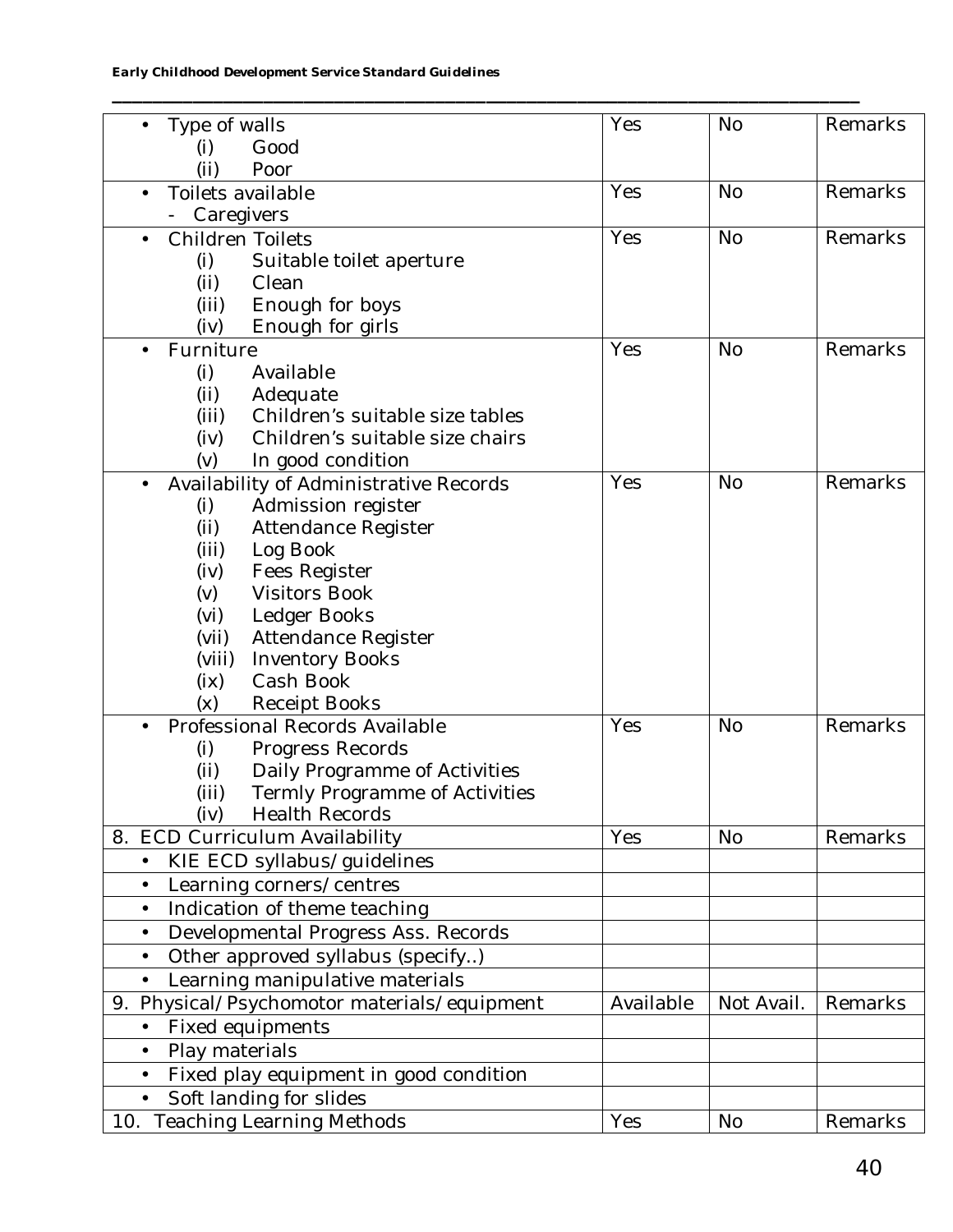| $\bullet$ | Child centered                                           |          |            |         |
|-----------|----------------------------------------------------------|----------|------------|---------|
| $\bullet$ | Teacher centered                                         |          |            |         |
| $\bullet$ | Children motivated through reinforcement                 |          |            |         |
| $\bullet$ | Children guided on the expected behaviour                |          |            |         |
|           | 11. Cordial Relationships                                | Observed | <b>Not</b> | Remarks |
|           |                                                          |          | observed   |         |
| 12.       | <b>Health and Nutrition</b>                              | Yes      | <b>No</b>  | Remark  |
|           |                                                          |          |            |         |
| $\bullet$ | Are there GMP services offered at the centre?            |          |            |         |
|           | If yes, are health cards for all children                |          |            |         |
|           | available?                                               |          |            |         |
|           | Does the nearest health centre work with                 |          |            |         |
|           | teachers to provide these services?                      |          |            |         |
|           | If GMP activities are carried out in the centre do       |          |            |         |
|           | parents in the neighbourhood bring children for          |          |            |         |
|           | immunization and other medical services?                 |          |            |         |
|           | Do the children appear healthy and energetic or          |          |            |         |
|           | are there children who appear malnourished?              |          |            |         |
|           | Does the centre have a feeding programme?                |          |            |         |
|           | If yes, is the food prepared at the centre               |          |            |         |
|           | If food is brought from home are there storage           |          |            |         |
|           | racks in the ECD centre                                  |          |            |         |
| $\bullet$ | If food is prepared at the centre, is there a            |          |            |         |
|           | kitchen?                                                 |          |            |         |
|           | Does the kitchen have lockable kitchen doors             |          |            |         |
|           | and windows                                              |          |            |         |
|           | Is the kitchen well-ventilated?                          |          |            |         |
|           | Do the children take ten o'clock snack?                  |          |            |         |
|           | Is the porridge enriched?                                |          |            |         |
|           | If enriched specify ingredients used                     |          |            |         |
|           | Is lunch offered at the ECD centre                       |          |            |         |
|           | In your opinion, is the lunch made of a<br>balanced diet |          |            |         |
|           |                                                          |          |            |         |
|           | Are there alternative arrangements for children          |          |            |         |
|           | who cannot eat the foods provided due to                 |          |            |         |
|           | allergies or other reasons?                              |          |            |         |
|           | Does the kitchen have non-leaking roof                   |          |            |         |
|           | Are drying racks available<br>Is the Cook clean and neat |          |            |         |
|           |                                                          |          |            |         |
|           | Are Health certificates available for the cook           |          |            |         |
|           | Do you deworm children at the centre?                    |          |            |         |
|           |                                                          |          |            |         |
|           |                                                          |          |            |         |
|           |                                                          |          |            |         |

**\_\_\_\_\_\_\_\_\_\_\_\_\_\_\_\_\_\_\_\_\_\_\_\_\_\_\_\_\_\_\_\_\_\_\_\_\_\_\_\_\_\_\_\_\_\_\_\_\_\_\_\_\_\_\_\_\_\_\_\_\_\_\_\_\_\_\_\_\_\_\_\_\_\_**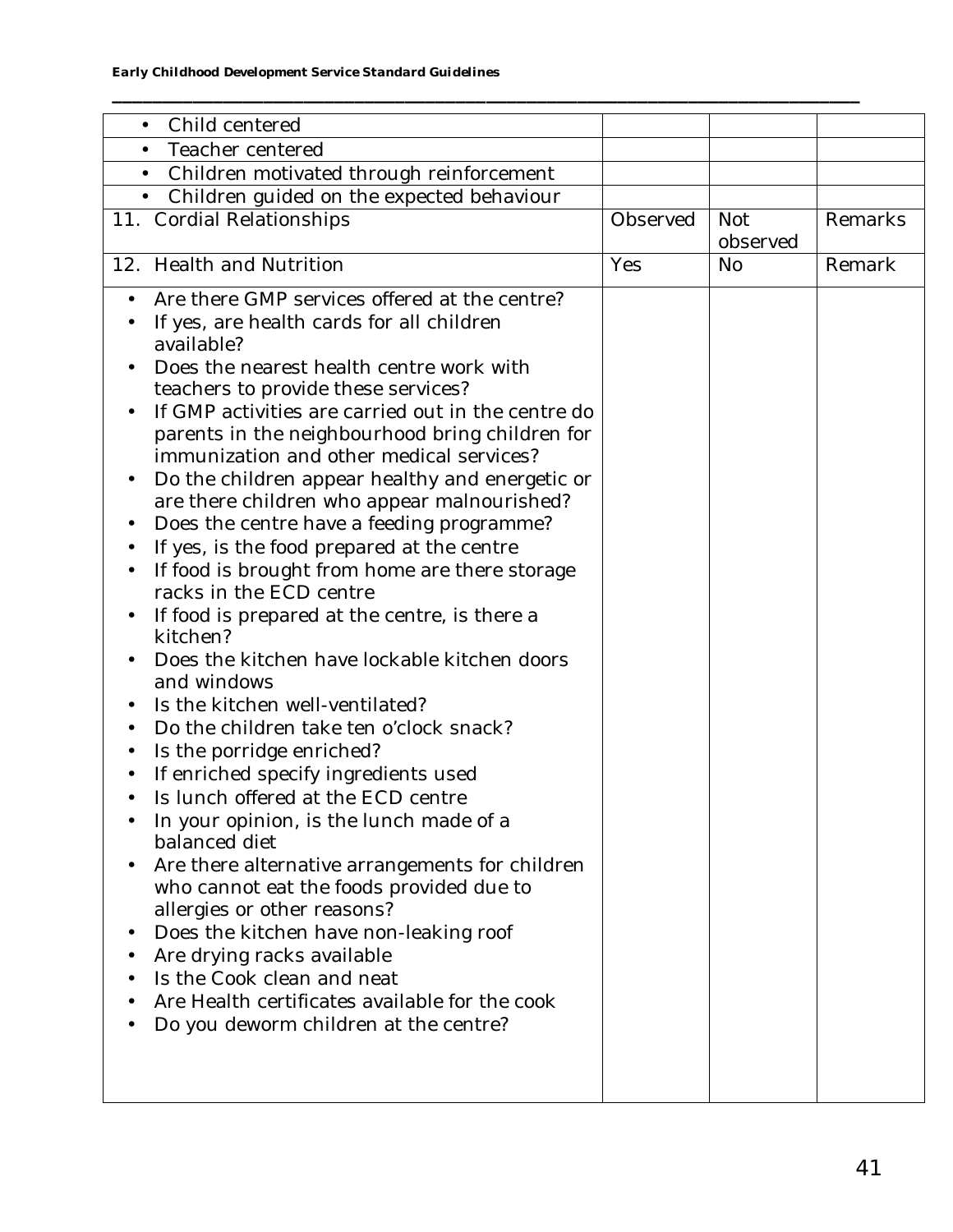| Are the deworming tablets provided by staff of<br>a nearby health centre?<br>Do you deworm children twice a year (If not<br>If a child is sick at the centre, do you call the<br>parents?<br>In cases of emergency do you have parental<br>consent to take children to the hospital?                                                                           |     |           |         |
|----------------------------------------------------------------------------------------------------------------------------------------------------------------------------------------------------------------------------------------------------------------------------------------------------------------------------------------------------------------|-----|-----------|---------|
| 13. Feeding programme                                                                                                                                                                                                                                                                                                                                          | Yes | <b>No</b> | Remarks |
| Are the utensils cleaned properly?<br>$\bullet$<br>Is the feeding process orderly (washing hands,<br>all children served, no pushing, small babies<br>helped to feed)?<br>Are children allowed to enter the kitchen?<br>Is a first aid kit available?<br>Is there a resting place for the children (full<br>day ECD centers)<br>Are there sleeping facilities? |     |           |         |
| 14. Play ground                                                                                                                                                                                                                                                                                                                                                | Yes | No        | Remarks |
| Is play space adequate?<br>$\bullet$<br>Is the playground well kept?<br>Is the playground fenced?<br>Is the grass/bushes cut?<br>Are there sharp and dangerous object?<br>Are there holes and pits on the playground?<br>Are there playgroup fixed equipments?                                                                                                 |     |           |         |
| Are the equipments appropriate sizes for ECD<br>children?<br>Are the equipments regularly serviced and<br>maintained?<br>Is there a soft landing place for slides?                                                                                                                                                                                             |     |           |         |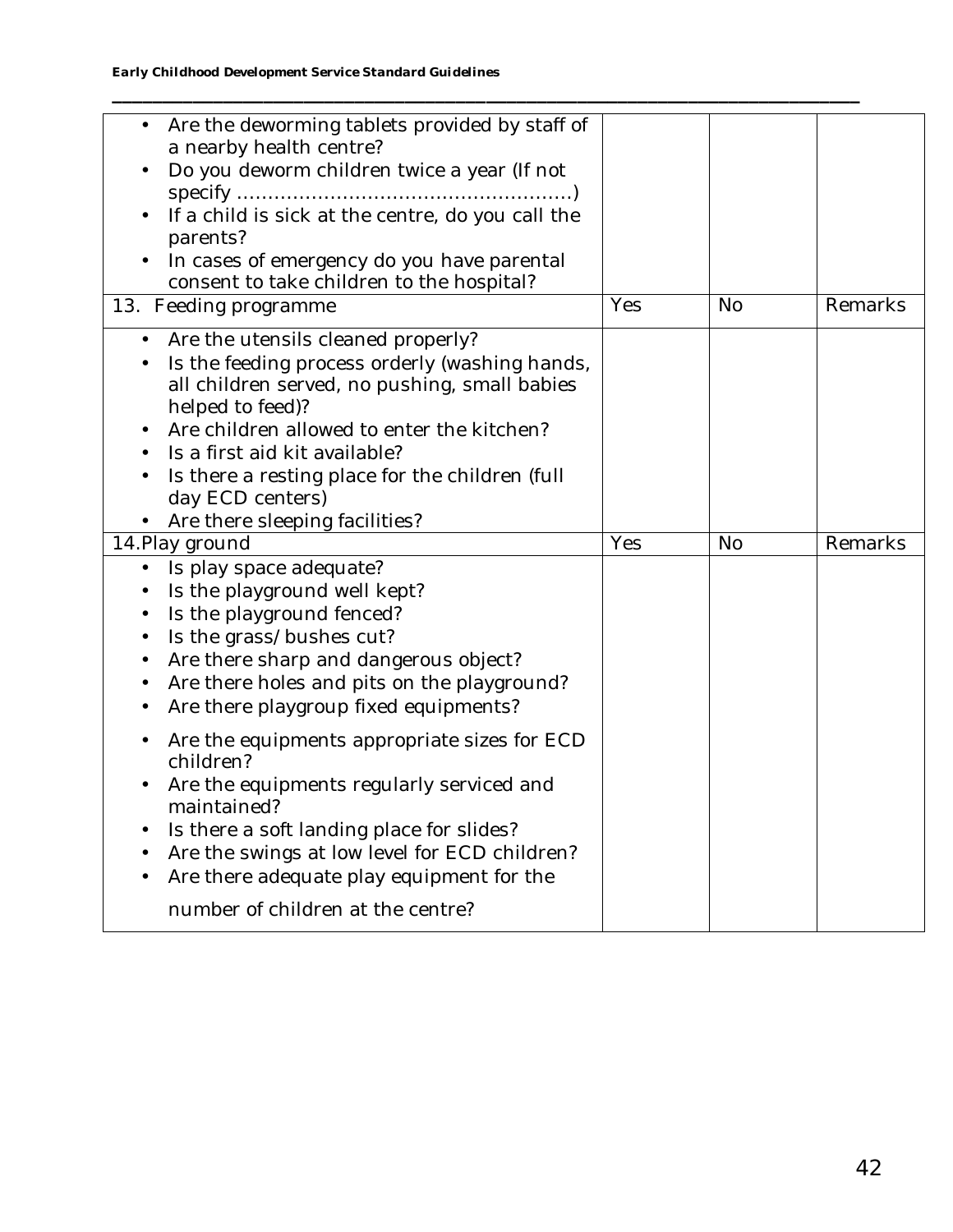## **APPENDIX IX**



**\_\_\_\_\_\_\_\_\_\_\_\_\_\_\_\_\_\_\_\_\_\_\_\_\_\_\_\_\_\_\_\_\_\_\_\_\_\_\_\_\_\_\_\_\_\_\_\_\_\_\_\_\_\_\_\_\_\_\_\_\_\_\_\_\_\_\_\_\_\_\_\_\_\_**

REPUBLIC OF KENYA

# **Monitoring Tool for ECD Training Centre**

| <b>Institution Name:</b> And the state of the state of the state of the state of the state of the state of the state of the state of the state of the state of the state of the state of the state of the state of the state of the |                                                                                                                                                                                                                               |
|-------------------------------------------------------------------------------------------------------------------------------------------------------------------------------------------------------------------------------------|-------------------------------------------------------------------------------------------------------------------------------------------------------------------------------------------------------------------------------|
|                                                                                                                                                                                                                                     | Tel:                                                                                                                                                                                                                          |
| District: the contract of the contract of the contract of the contract of the contract of the contract of the contract of the contract of the contract of the contract of the contract of the contract of the contract of the       | Division: the contract of the contract of the contract of the contract of the contract of the contract of the contract of the contract of the contract of the contract of the contract of the contract of the contract of the |
| Date of Registration: _____________________                                                                                                                                                                                         | No. of streams: which is a stream of the stream of the stream of the stream of the stream of the stream of the                                                                                                                |

## 1 Courses offered:

| Course | Qualification | Male | Female | Total |
|--------|---------------|------|--------|-------|
|        |               |      |        |       |
|        |               |      |        |       |
|        |               |      |        |       |

#### 2 Physical facilities

|                                     | Condition |
|-------------------------------------|-----------|
| Total number of classes             |           |
| Total number of toilets Female/Male |           |
| Total number of dormitories         |           |
| Total number of offices             |           |

#### 3 Trainers details

| <b>NAME</b> | Qualification | <b>Duties</b> | Course taught |
|-------------|---------------|---------------|---------------|
|             |               |               |               |
|             |               |               |               |
|             |               |               |               |
|             |               |               |               |
|             |               |               |               |

# 4 Financial Records

Receipt Book Yes ( ) No ( ); Cash Book Yes ( ) No ( ); Fees register Yes ( ) No ( );

Remarks: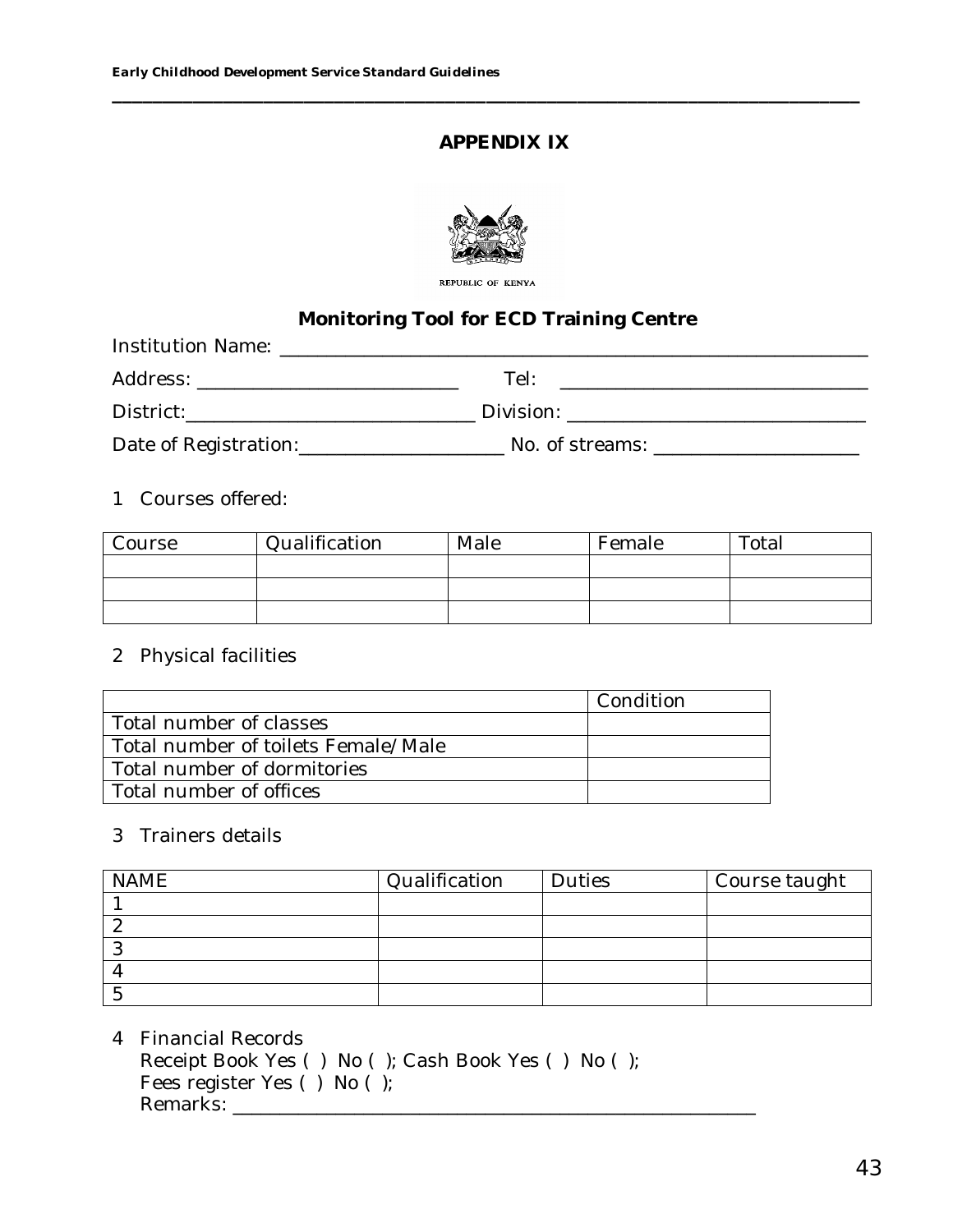- 5 Administrative Records Admission Register Yes () No (); Class Register Yes () No (); Legal documents: - TSC Code of Ethics Yes ( ) No ( ); Employment Act Yes ( ) No ( ) Others: **with a control**
- 6 Training documents Syllabuses Yes ( ) No ( ); Guidelines Yes ( ) No ( ); Modules Yes ( ) No ( ); Lesson Plans Yes () No (); Scheme of work Yes () No (); Record of Work Yes ( ) No ( ); Remarks: **Example 20**

**\_\_\_\_\_\_\_\_\_\_\_\_\_\_\_\_\_\_\_\_\_\_\_\_\_\_\_\_\_\_\_\_\_\_\_\_\_\_\_\_\_\_\_\_\_\_\_\_\_\_\_\_\_\_\_\_\_\_\_\_\_\_\_\_\_\_\_\_\_\_\_\_\_\_**

- 7 Feeding Programme Available Yes () No (); Standard Yes () No (); Remarks: \_\_\_\_\_\_\_\_\_\_\_\_\_\_\_\_\_\_\_\_\_\_\_\_\_\_\_\_\_\_\_\_\_\_\_\_\_\_\_\_\_\_\_\_\_\_\_\_\_\_\_\_\_\_\_\_
- 8 Training equipments

| <b>TVDE</b>            |  |  |
|------------------------|--|--|
| Office Equipment       |  |  |
| Materials for training |  |  |

- 9 Students' Coverage Standard Yes ( )  $\overline{N}$  No ( ); Below standard Yes ( ) No ( );
- 10 . Materials made by students Attractive ( ); Suitable ( ); Adequate ( ); Durable ( ); Safe ( ); Tidy ( ); Special Needs user friendly ( );

11 . Curriculum coverage Curriculum suitability in school: - Good () Average (); Below average () Poor ( ); Remarks: **with a strategies of the strategies of the strategies of the strategies of the strategies of the strategies of the strategies of the strategies of the strategies of the strategies of the strategies of the strateg** 

Trainer-trainees relationship: - Good () Average (); Below average () Poor ( ); Remarks: **with a straight of the straight of the straight of the straight of the straight of the straight of the straight of the straight of the straight of the straight of the straight of the straight of the straight of t** 

Employer co-operation: - Good () Average (); Below average () Poor (); Remarks: \_\_\_\_\_\_\_\_\_\_\_\_\_\_\_\_\_\_\_\_\_\_\_\_\_\_\_\_\_\_\_\_\_\_\_\_\_\_\_\_\_\_\_\_\_\_\_\_\_\_\_\_\_\_\_\_

| Materials equipment made usefulness in school: - Good () Average (); |  |
|----------------------------------------------------------------------|--|
| Below average () Poor $($ );                                         |  |
| Remarks:                                                             |  |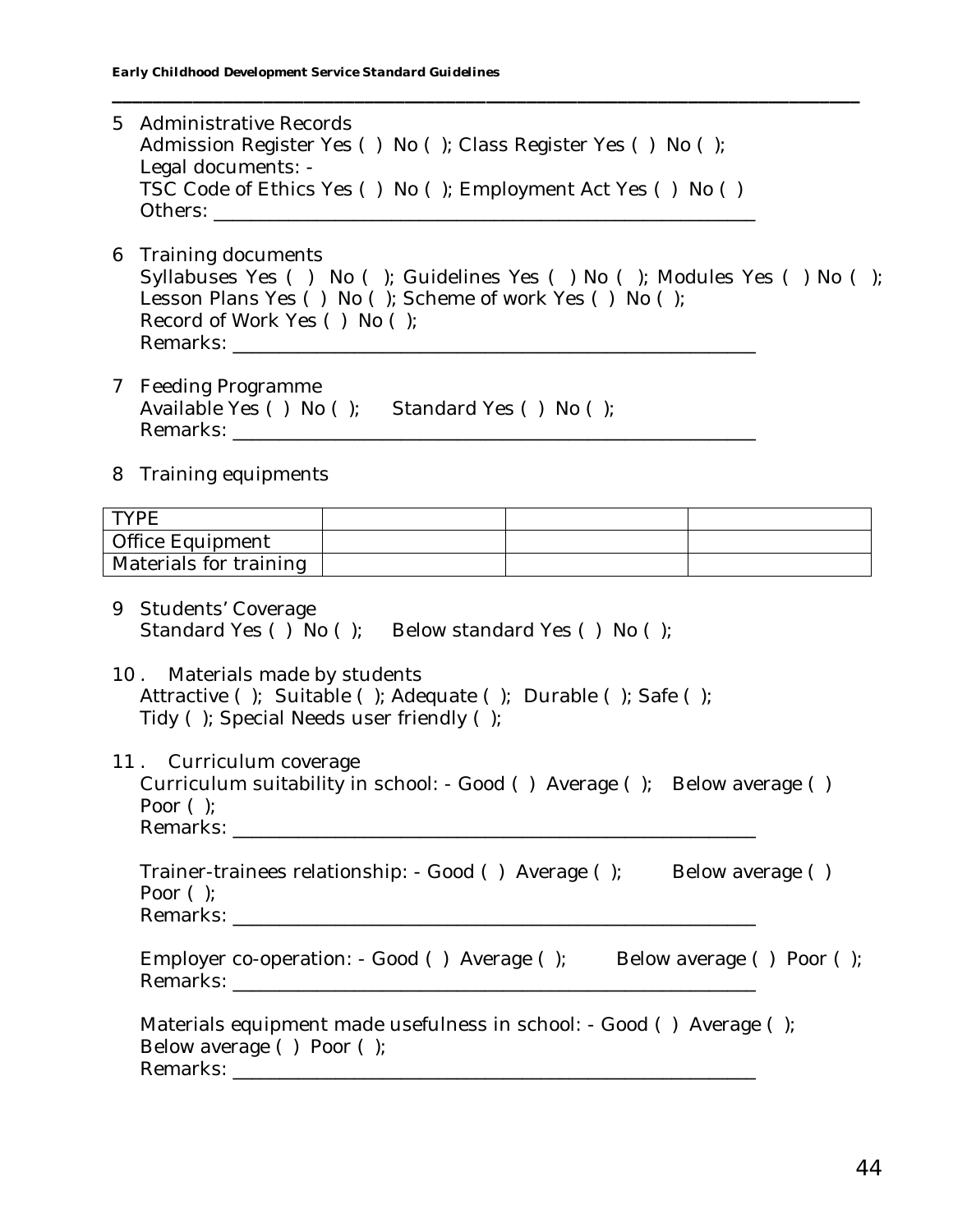| 12. Accommodation facilities<br>Meals - Good () Average ();  | Below average $( )$ Poor $( )$ ; |
|--------------------------------------------------------------|----------------------------------|
| Hostels/Dorms - Good () Average () Below average () Poor (); |                                  |
| Water and sanitation - Good () Average ()                    | Below Average () Poor ();        |

**\_\_\_\_\_\_\_\_\_\_\_\_\_\_\_\_\_\_\_\_\_\_\_\_\_\_\_\_\_\_\_\_\_\_\_\_\_\_\_\_\_\_\_\_\_\_\_\_\_\_\_\_\_\_\_\_\_\_\_\_\_\_\_\_\_\_\_\_\_\_\_\_\_\_**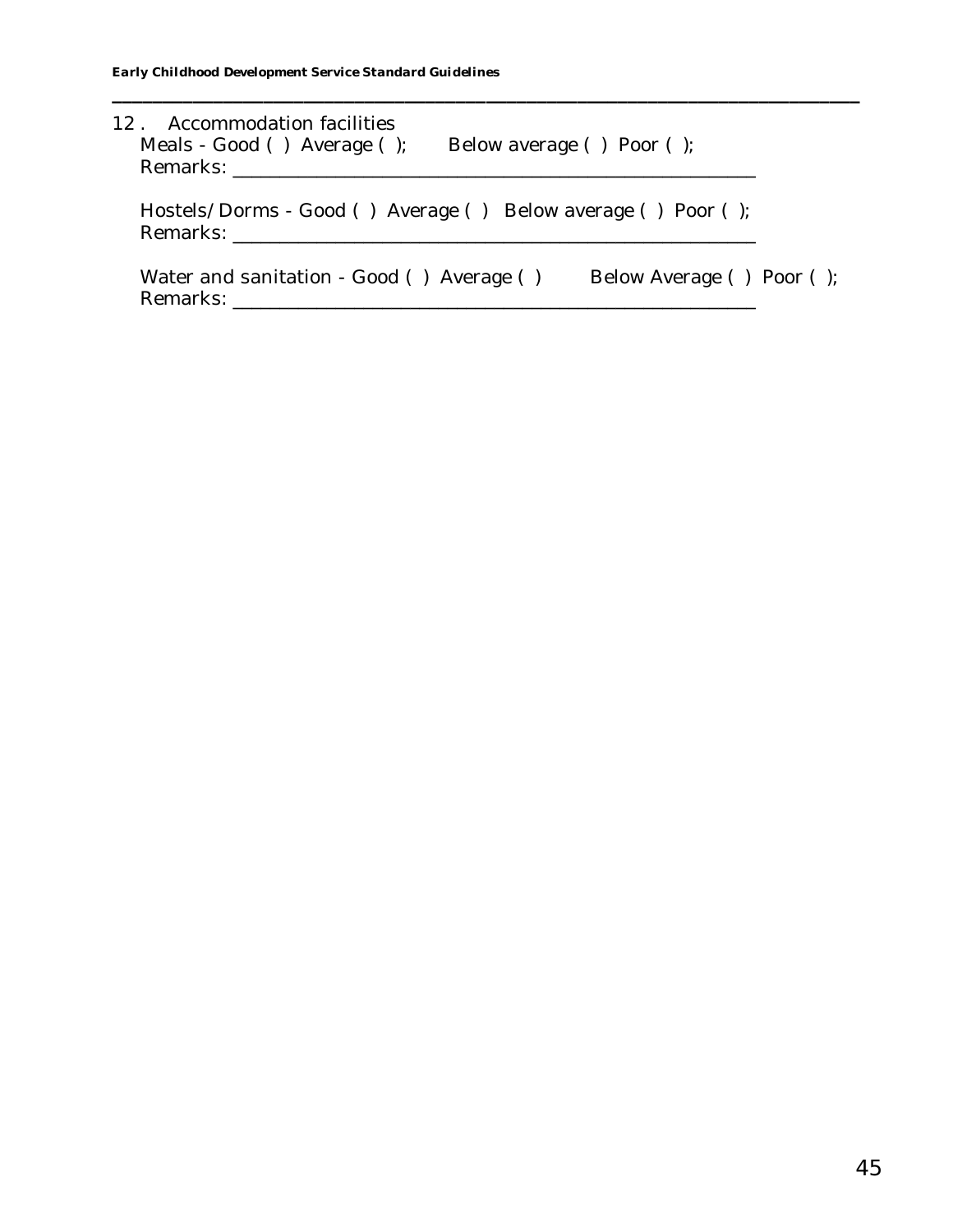#### **APPENDIX X**

**\_\_\_\_\_\_\_\_\_\_\_\_\_\_\_\_\_\_\_\_\_\_\_\_\_\_\_\_\_\_\_\_\_\_\_\_\_\_\_\_\_\_\_\_\_\_\_\_\_\_\_\_\_\_\_\_\_\_\_\_\_\_\_\_\_\_\_\_\_\_\_\_\_\_**



REPUBLIC OF KENYA

#### **Monitoring Tool for ECD Trainers**

| (Tick (3) as appropriate) |  |  |
|---------------------------|--|--|

- 1 Schemes: Available ( ); Suitable ( ); Unsuitable ( ); Relevant ( ); Unsuitable ( ); Not available ( ); Not relevant ( ); Up to date ( ); Not up to date ( ); Remarks:
- 2 Lesson Plans: Available ( ); Suitable ( ); Relevant ( ); Unsuitable ( ); Not available ( ); Not relevant ( ); Up to date ( ); Not up to date ( ); Remarks: \_\_\_\_\_\_\_\_\_\_\_\_\_\_\_\_\_\_\_\_\_\_\_\_\_\_\_\_\_\_\_\_\_\_\_\_\_\_\_\_\_\_\_\_\_\_\_\_\_\_\_\_\_\_\_\_\_\_\_
- 3 Reference Material: Available ( ); Not available ( ); Suitable ( ); Unsuitable ( ); Remarks: \_\_\_\_\_\_\_\_\_\_\_\_\_\_\_\_\_\_\_\_\_\_\_\_\_\_\_\_\_\_\_\_\_\_\_\_\_\_\_\_\_\_\_\_\_\_\_\_\_\_\_\_\_\_\_\_\_\_\_
- 4 Teaching/learning materials: Available ( ); Not available ( ); Suitable ( ); Not suitable ( ); Safe ( ); Not safe ( ); Remarks: **with a set of the set of the set of the set of the set of the set of the set of the set of the set of the set of the set of the set of the set of the set of the set of the set of the set of the set of the set of**
- 5 Teacher-student relationship: Good () Average ();Below average () Poor ();
- 6 Introduction: Relevant ( ); Suitable ( ); Not relevant ( ); Not suitable ( );
- 7 Lesson Development: Good ( ) Average ( ) Below average ( ) Poor ( );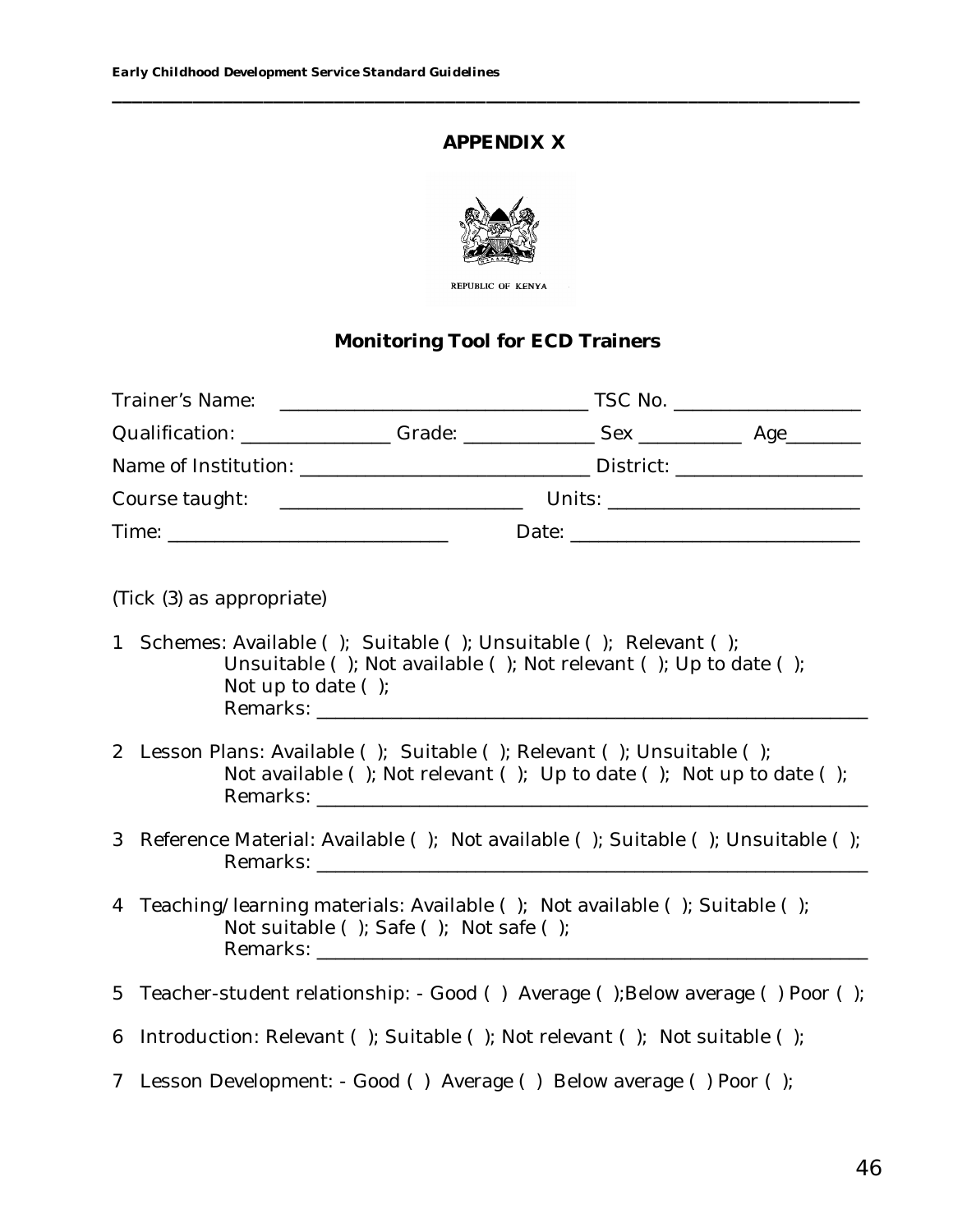| 8 Conclusion: - Good () Average () Below average () Poor ()                                                                                                                                 |  |  |  |
|---------------------------------------------------------------------------------------------------------------------------------------------------------------------------------------------|--|--|--|
| 9 Records:<br>Register () Progress record () Record of work ()                                                                                                                              |  |  |  |
| 10 Administrative Records<br>Admission Register Yes () No (); Class Register Yes () No ();                                                                                                  |  |  |  |
| Legal documents: -<br>TSC Code of Ethics Yes () No (); Employment Act Yes () No ()                                                                                                          |  |  |  |
| 11 Training documents<br>Syllabuses Yes () No (); Guidelines Yes () No (); Modules Yes () No ();<br>Lesson Plans Yes () No (); Scheme of work Yes () No ();<br>Record of Work Yes () No (); |  |  |  |
| 12 Feeding Programme<br>Available Yes () No (); Standard Yes () No ();                                                                                                                      |  |  |  |
| 13 Training equipments                                                                                                                                                                      |  |  |  |
| <b>Type</b>                                                                                                                                                                                 |  |  |  |
| Office Equipment                                                                                                                                                                            |  |  |  |
| Materials for training                                                                                                                                                                      |  |  |  |
| 14 Students' Coverage<br>Standard Yes () No (); Below standard Yes () No ();                                                                                                                |  |  |  |
| 15. Materials made by students<br>Attractive ( ); Suitable ( ); Adequate ( ); Durable ( ); Safe ( );<br>Tidy (); Special Needs user friendly ();                                            |  |  |  |
| 16. Curriculum coverage<br>Curriculum suitability in school: - Good () Average (); Below average ()<br>Poor $()$                                                                            |  |  |  |
| Employer co-operation: - Good () Average (); Below average () Poor ();                                                                                                                      |  |  |  |
| Materials equipment made usefulness in school: - Good () Average ();<br>Below average () Poor ();                                                                                           |  |  |  |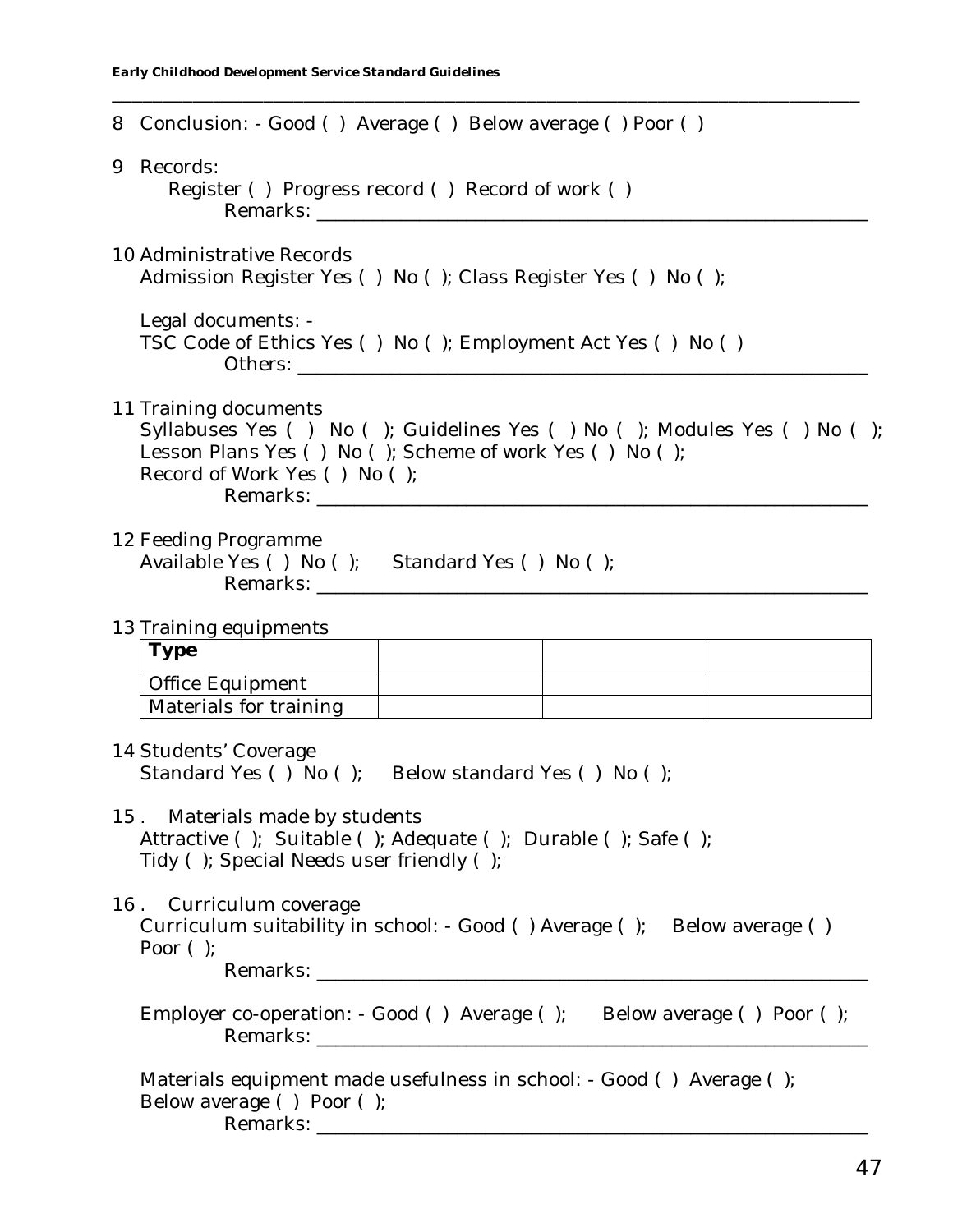| 17 . Accommodation facilities<br>Meals - Good () Average ();<br>Remarks: Electric Contract Contract Contract Contract Contract Contract Contract Contract Contract Contract Contract Contract Contract Contract Contract Contract Contract Contract Contract Contract Contract Contract Contra | Below average () Poor (); |
|------------------------------------------------------------------------------------------------------------------------------------------------------------------------------------------------------------------------------------------------------------------------------------------------|---------------------------|
| Hostels/Dorms - Good () Average () Below average () Poor ();                                                                                                                                                                                                                                   |                           |
| Water and sanitation - Good () Average ()                                                                                                                                                                                                                                                      | Below Average () Poor (); |
|                                                                                                                                                                                                                                                                                                |                           |
|                                                                                                                                                                                                                                                                                                |                           |
|                                                                                                                                                                                                                                                                                                |                           |

**\_\_\_\_\_\_\_\_\_\_\_\_\_\_\_\_\_\_\_\_\_\_\_\_\_\_\_\_\_\_\_\_\_\_\_\_\_\_\_\_\_\_\_\_\_\_\_\_\_\_\_\_\_\_\_\_\_\_\_\_\_\_\_\_\_\_\_\_\_\_\_\_\_\_**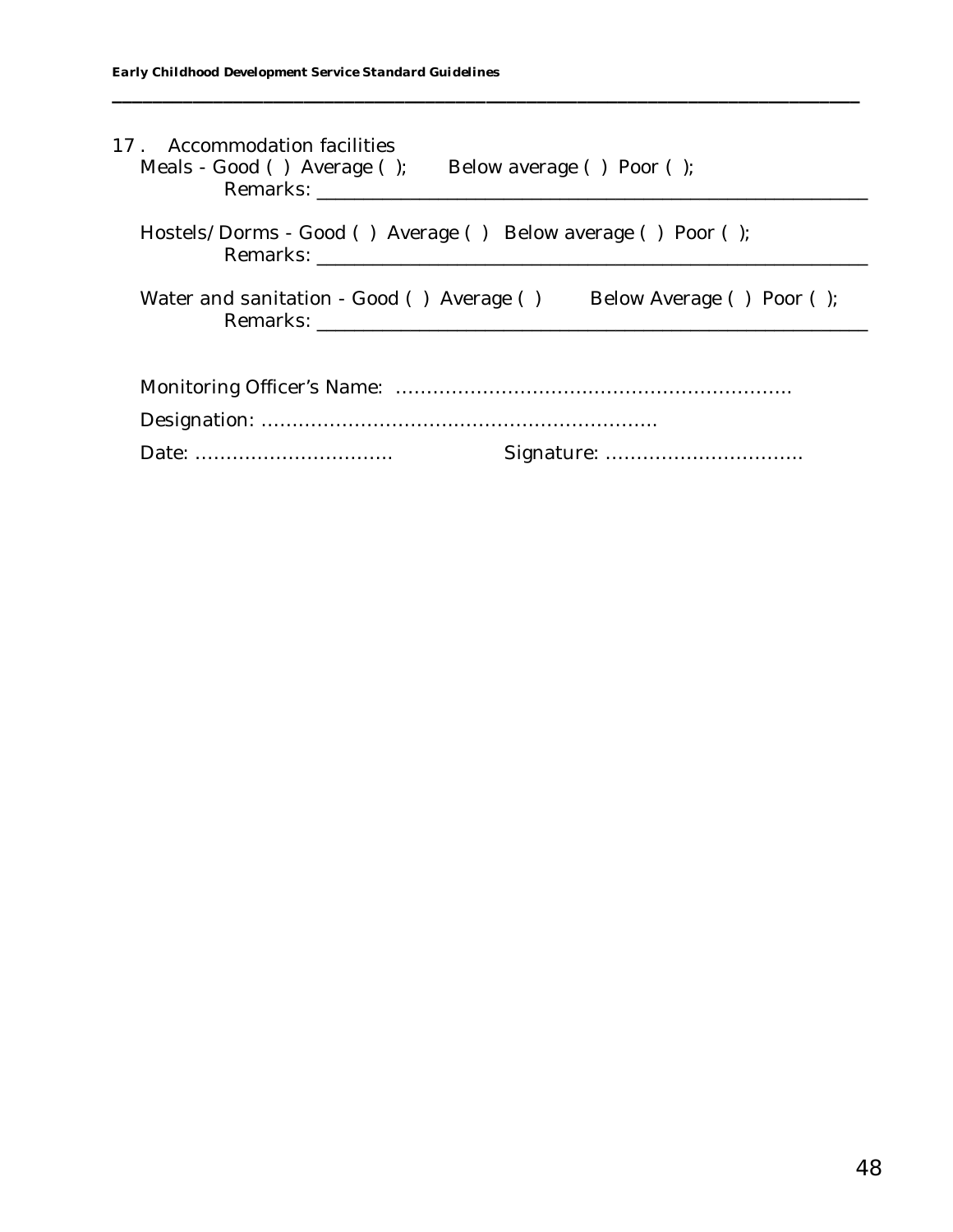# **APPENDIX XI**

**\_\_\_\_\_\_\_\_\_\_\_\_\_\_\_\_\_\_\_\_\_\_\_\_\_\_\_\_\_\_\_\_\_\_\_\_\_\_\_\_\_\_\_\_\_\_\_\_\_\_\_\_\_\_\_\_\_\_\_\_\_\_\_\_\_\_\_\_\_\_\_\_\_\_**



REPUBLIC OF KENYA

#### **ECDE Certificate Students Assessment Form**

#### 1. ENROLMENT

| Age     | Regular     |       | Special Needs children |       |       |
|---------|-------------|-------|------------------------|-------|-------|
|         | <b>Boys</b> | Girls | Boy                    | Girls | Total |
| Under 3 |             |       |                        |       |       |
| years   |             |       |                        |       |       |
| 4 years |             |       |                        |       |       |
| 5 years |             |       |                        |       |       |
| 6 years |             |       |                        |       |       |
| Total   |             |       |                        |       |       |

- 2. Training institutions (DICECE) ……………………………………
- 3. Theme …………………………………………………………………..
- 4. Sub-theme …………………………………………………………….
- 5. Activity Area ………………………………………………………….
- 6. Learning Environment
	- (i) Learning took place in a: Permanent ( ), Semi-permanent ( ) class
	- (ii) Class condition: Adequate space 8m x 6m ( ) Good Ventilation ( ) Good lighting ( ) Can be swept ( ) Good roof ( ) Lockable doors( ) Good windows
		- ( ) Poor ventilation ( )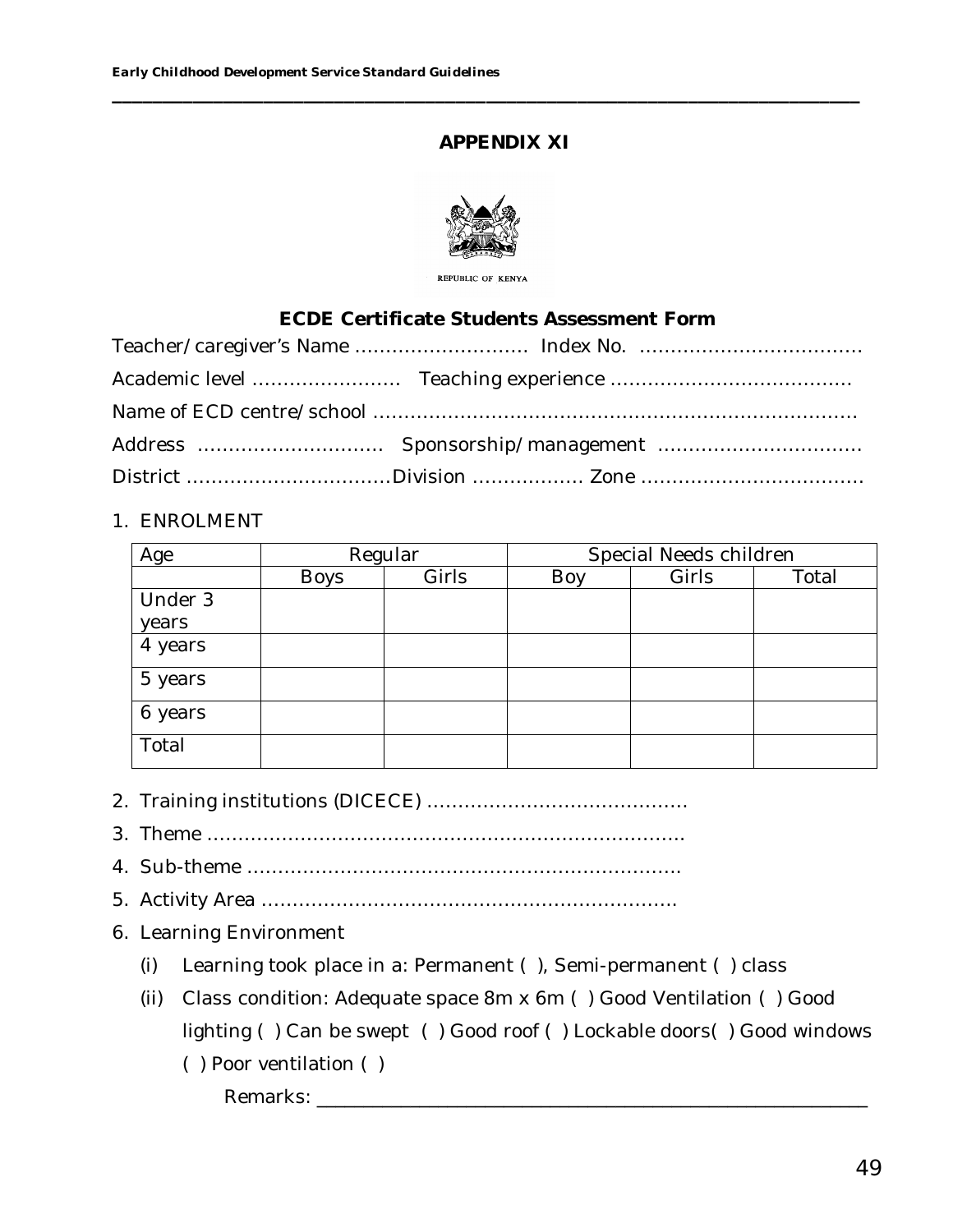(iii) Store: Permanent ( ) Semi-permanent ( ) Safe ( ) Well maintained ( ) Remarks: **Example 20** 

**\_\_\_\_\_\_\_\_\_\_\_\_\_\_\_\_\_\_\_\_\_\_\_\_\_\_\_\_\_\_\_\_\_\_\_\_\_\_\_\_\_\_\_\_\_\_\_\_\_\_\_\_\_\_\_\_\_\_\_\_\_\_\_\_\_\_\_\_\_\_\_\_\_\_**

- (iv) Kitchen: Available ( ) Not Available( ) Well Maintained ( ) Lockable doors( ) Cooking facility – Safe & suitable ( ) Not suitable ( ) Safe ( ) Hygienic ( ) Personnel tidy and clean ( ) Water Available ( ) Remarks:
- (v) Play ground: Adequate space ( ) Even and safe ( ) Play equipment available ( ) Equipment: Safe( ) Suitable ( ) Adequate ( ) Remarks:
- (vi) Sanitation facilities: Girls ( ) Boys ( ) Teachers ( ) Suitable ( ) Safe( ) Child-size ( ) Water: Available ( ) Not available ( ) Remarks:  $\Box$
- (vii) Water source: Piped ( ) Tank ( ) Borehole ( ) Well ( ) River ( ) Spring ( ) Available inside the ECD ( ) Available outside ECD centre ( ) Remarks:
- (viii) Furniture: Suitable table ( ) Suitable chairs ( ) Available cupboards ( ) Furniture are safe ( ) Furniture not safe( ) Remarks: \_\_\_\_\_\_\_\_\_\_\_\_\_\_\_\_\_\_\_\_\_\_\_\_\_\_\_\_\_\_\_\_\_\_\_\_\_\_\_\_\_\_\_\_\_\_\_\_\_\_\_\_\_\_\_\_\_\_\_
- (ix) Mats/carpets: Available ( ) Safe ( ) Well maintained ( ) Not available ( ) Available not used ( ) Not suitably used ( ) Water: Available ( ) Not available ( )

Remarks:

- (x) Office: Good size ( ) Small but adequate ( ) None ( ) Table & chairs available ( ) Remarks: \_\_\_\_\_\_\_\_\_\_\_\_\_\_\_\_\_\_\_\_\_\_\_\_\_\_\_\_\_\_\_\_\_\_\_\_\_\_\_\_\_\_\_\_\_\_\_\_\_\_
- 7. Preparations
	- (i) Syllabus/ECD Guidelines (KIE): Available ( ) Used ( ) Not used ( ) Remarks:  $\Box$
	- (ii) Reference Books: ECD relevant ( ) Irrelevant to ECD child ( ) Activity Books  $( )$

Others: \_\_\_\_\_\_\_\_\_\_\_\_\_\_\_\_\_ \_\_\_\_\_\_\_\_\_\_\_\_\_\_\_\_\_\_\_\_ \_\_\_\_\_\_\_\_\_\_\_\_\_\_\_\_\_\_\_\_\_\_\_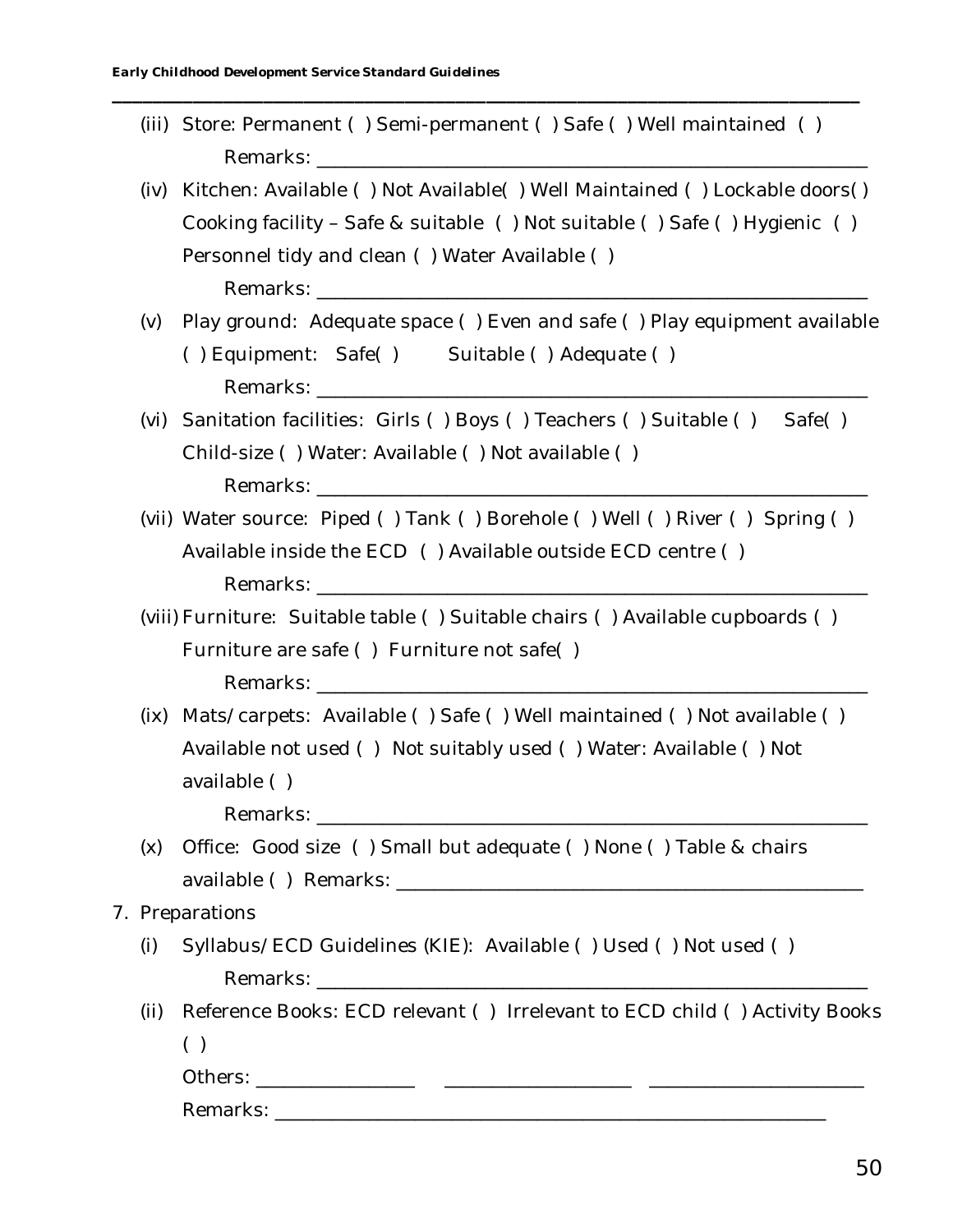(iii) Daily programmes and lessons plans: Available ( ) Suitable ( ) Relevant ( ) Relevant to the scheme ( ) Up to date ( ) Remarks:

**\_\_\_\_\_\_\_\_\_\_\_\_\_\_\_\_\_\_\_\_\_\_\_\_\_\_\_\_\_\_\_\_\_\_\_\_\_\_\_\_\_\_\_\_\_\_\_\_\_\_\_\_\_\_\_\_\_\_\_\_\_\_\_\_\_\_\_\_\_\_\_\_\_\_**

# 8. Lesson Presentation and Development

- (i) Introduction of the activities: Arouse interest ( ) Suitable ( ) Linked to previous activities ( ) Relevant to theme ( ) Remarks: **with a set of the set of the set of the set of the set of the set of the set of the set of the set of the set of the set of the set of the set of the set of the set of the set of the set of the set of the set of**
- (ii) Grouping of children: Ability grouping ( ) Interest grouping ( ) Activity ( ) Interest grouping ( ) Age group ( ) Remarks:
- (iii) Methodology: Participatory ( ) Child-centered ( ) Play activities ( ) flexibility ( )

- (iv) Child teacher interaction: Good child level talk ( ) Soft tone ( ) Unsuitable tone ( ) Teacher interest in children's play ( ) Good child level talk ( ) Social interaction ( ) child contact good ( ) Poor child contact ( ) Remarks: \_\_\_\_\_\_\_\_\_\_\_\_\_\_\_\_\_\_\_\_\_\_\_\_\_\_\_\_\_\_\_\_\_\_\_\_\_\_\_\_\_\_\_\_\_\_\_\_\_\_\_\_\_\_\_\_\_\_\_
- (v) Teaching/learning materials: Adequate ( ) Suitable ( ) Relevant ( ) Safe ( ) Used by children ( ) Remarks: \_\_\_\_\_\_\_\_\_\_\_\_\_\_\_\_\_\_\_\_\_\_\_\_\_\_\_\_\_\_\_\_\_\_\_\_\_\_\_\_\_\_\_\_\_\_\_\_\_\_\_\_\_\_\_\_\_\_\_
- (vi) Children participation in ongoing activities: All participated ( ) A few ( ) Some groups ( ) Gender balanced ( ) Remarks:
- (vii) Teachers learning monitoring: Checking ( ) Assessing ( ) Observing ( ) Marking ( ) Correcting ( ) Recording ( )
- (viii) Conclusion of activities: Summary of the activities ( ) Display of children's work done in the lesson/activity ( ) Clearing and tidying up ( ) Poems ( ) Song related to activity ( ) Remarks: **Example 20**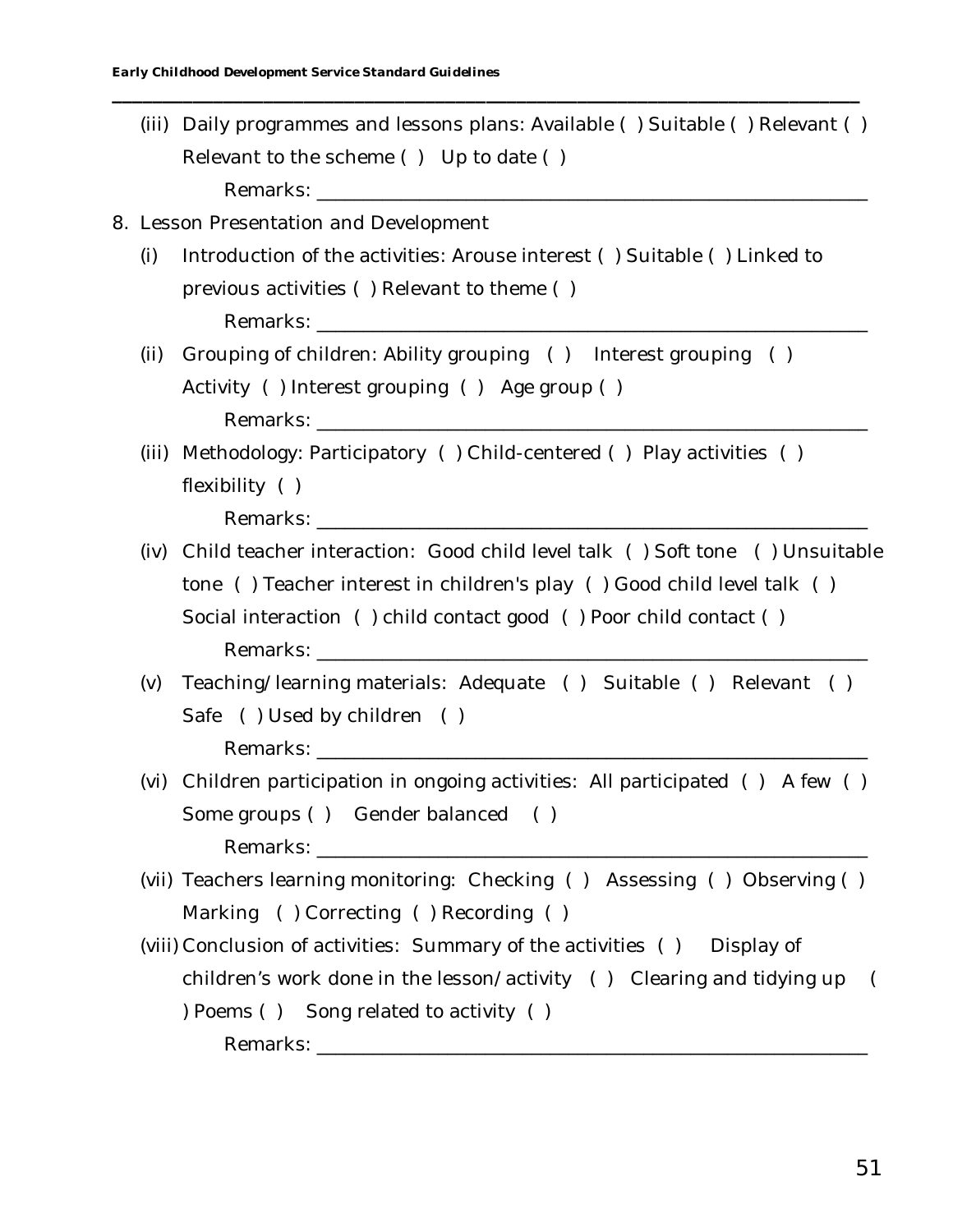(ix) Teaching/learning resources: Available ( ) Not available ( ) Suitable ( ) Not suitable ( ) Safe ( ) Not safe ( ) Adequate ( ) high quality ( ) Made from locally available materials () Special child friendly () Remarks:

**\_\_\_\_\_\_\_\_\_\_\_\_\_\_\_\_\_\_\_\_\_\_\_\_\_\_\_\_\_\_\_\_\_\_\_\_\_\_\_\_\_\_\_\_\_\_\_\_\_\_\_\_\_\_\_\_\_\_\_\_\_\_\_\_\_\_\_\_\_\_\_\_\_\_**

- (x) Display: Teachers Work: Suitable ( ) Relevant ( ) Current ( ) Correct eye level( ) Safe ( ) Tidy ( ) Well organized ( ) Well maintained ( ) Well organized corners ( ) Themes relevant ( )
- (xi) Children's Work: Available ( ) Tidy ( ) Current ( ) Safe ( ) Themes relevant ( ) Reflect schemes ( )
- 9. Records
	- (i) Admission Register ( ) Class Register ( ) Log Book ( ) Visitor's Book ( ) Health Records ( ) Inventory ( ) Staff and Committee Minutes Books ( ) Remarks:
	- (ii) Financial Records: (Tick (3) if available and (X) if unavailable) Cash book ( ) Receipt Books ( )
	- (iii) Curriculum Records: (Tick (3) if available and (X) if unavailable) Children's Progress record ( ) Records of work ( ) Time table ( ) Individual Child Programme ( )

Remarks:

(iv) Ledgers: (Tick (3) if available and (X) if not available) Permanent ( ) Stock ledger ( ) Others ( )

## 10. General Condition:

- (i) Environment: Clean ( ) Tidy ( ) Safe ( ) Dirty ( ) Untidy ( ) Unsafe ( ) Remarks:
- (ii) Children: Clean clothes ( ) In uniform ( ) Clean hair ( ) Short nails ( ) Clean body ( )

- (iii) Teacher: Well groomed ( ) Presentable ( ) Cheerful ( ) Remarks: **with a set of the set of the set of the set of the set of the set of the set of the set of the set of the set of the set of the set of the set of the set of the set of the set of the set of the set of the set of**
- (iv) ECD Centre and compound: Safe ( ) Unsafe ( ) Well-maintained ( ) Not well-maintained ( ) Well organised ( ) Not well organised ( ) Good set up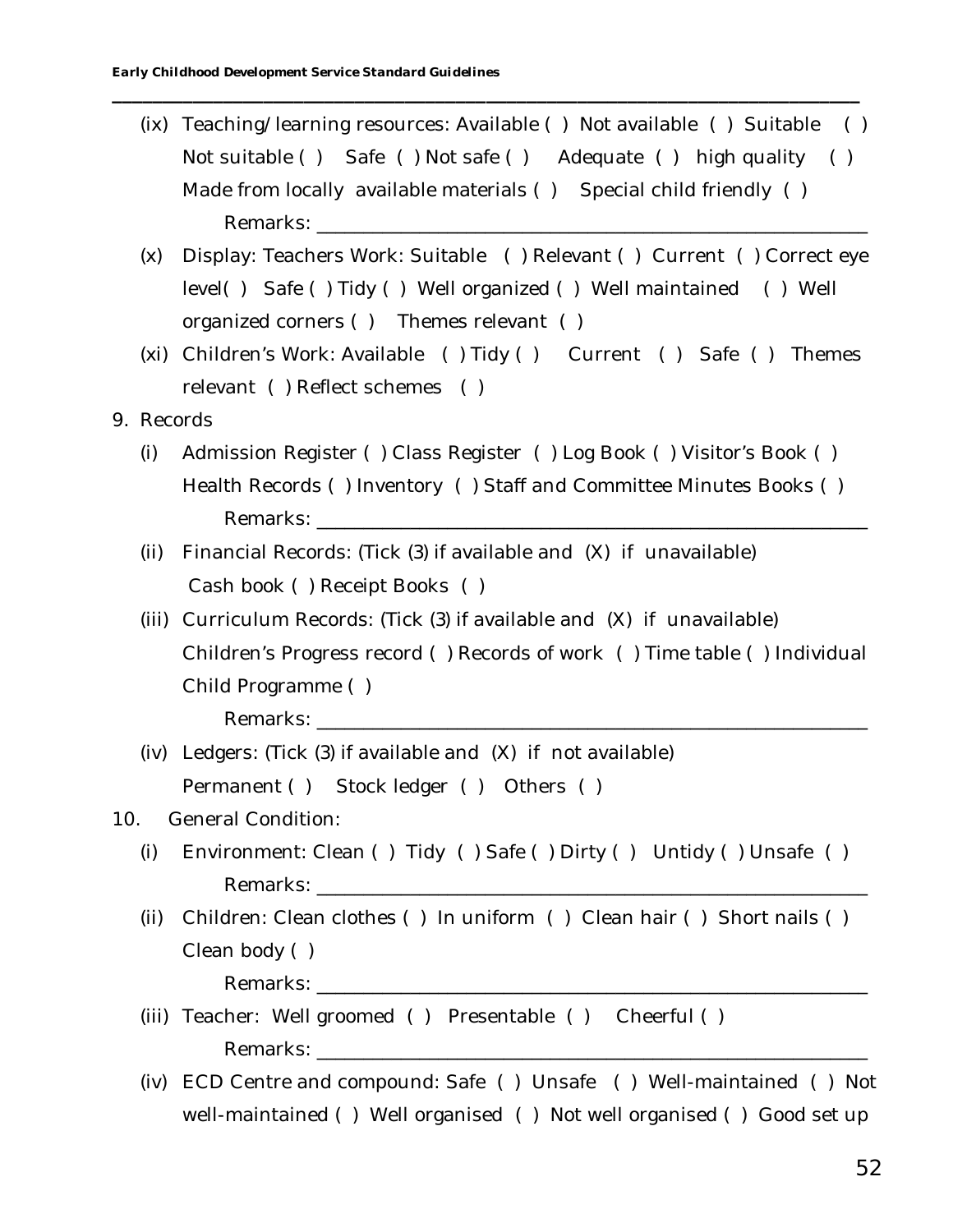|       | () Poor setup () All water bodies fenced () Play equipments safe ()                                                                                          |
|-------|--------------------------------------------------------------------------------------------------------------------------------------------------------------|
|       | Equipment not safe ()                                                                                                                                        |
|       |                                                                                                                                                              |
| 11.   | Community Involvement and Participation - (Tick (3) if available and (X) if not<br>available)<br>Teacher's role in involving the community in ECD activities |
| (i)   | Collection of material () Teaching Sunday school () Women group                                                                                              |
|       | members () Youth group member () Community clean up ()                                                                                                       |
|       |                                                                                                                                                              |
| (ii)  | Feeding programme                                                                                                                                            |
|       | Cooking utensils () Fuel () Safe () Away from classes ()                                                                                                     |
|       | Has water () Hygienic () Safe food()                                                                                                                         |
|       |                                                                                                                                                              |
| (iii) | Physical facilities provided: (Tick (3) as appropriate                                                                                                       |
|       | Community () Private () Local Government () Church () Company ()                                                                                             |
|       | NGOs( )                                                                                                                                                      |
|       |                                                                                                                                                              |
| (iv)  | Water provision: Provided: Parents () Community () Management ()                                                                                             |
|       |                                                                                                                                                              |
| 12.   | <b>General Remarks</b>                                                                                                                                       |
|       | <b>Additional Remarks</b>                                                                                                                                    |
| (i)   | Areas of improvement: Planning () Material () Physical facilities ()                                                                                         |
|       | Kitchen () Menu () Teaching () Management () Material display ()                                                                                             |
|       | Children's work () toilets () Financial management () Time management                                                                                        |
|       | () Record keeping () Reference () Playgrounds () Registration Issues (                                                                                       |
|       | ) Reference books () methods ()                                                                                                                              |
|       |                                                                                                                                                              |
|       |                                                                                                                                                              |
|       |                                                                                                                                                              |
|       |                                                                                                                                                              |
|       | Signature:                                                                                                                                                   |
|       |                                                                                                                                                              |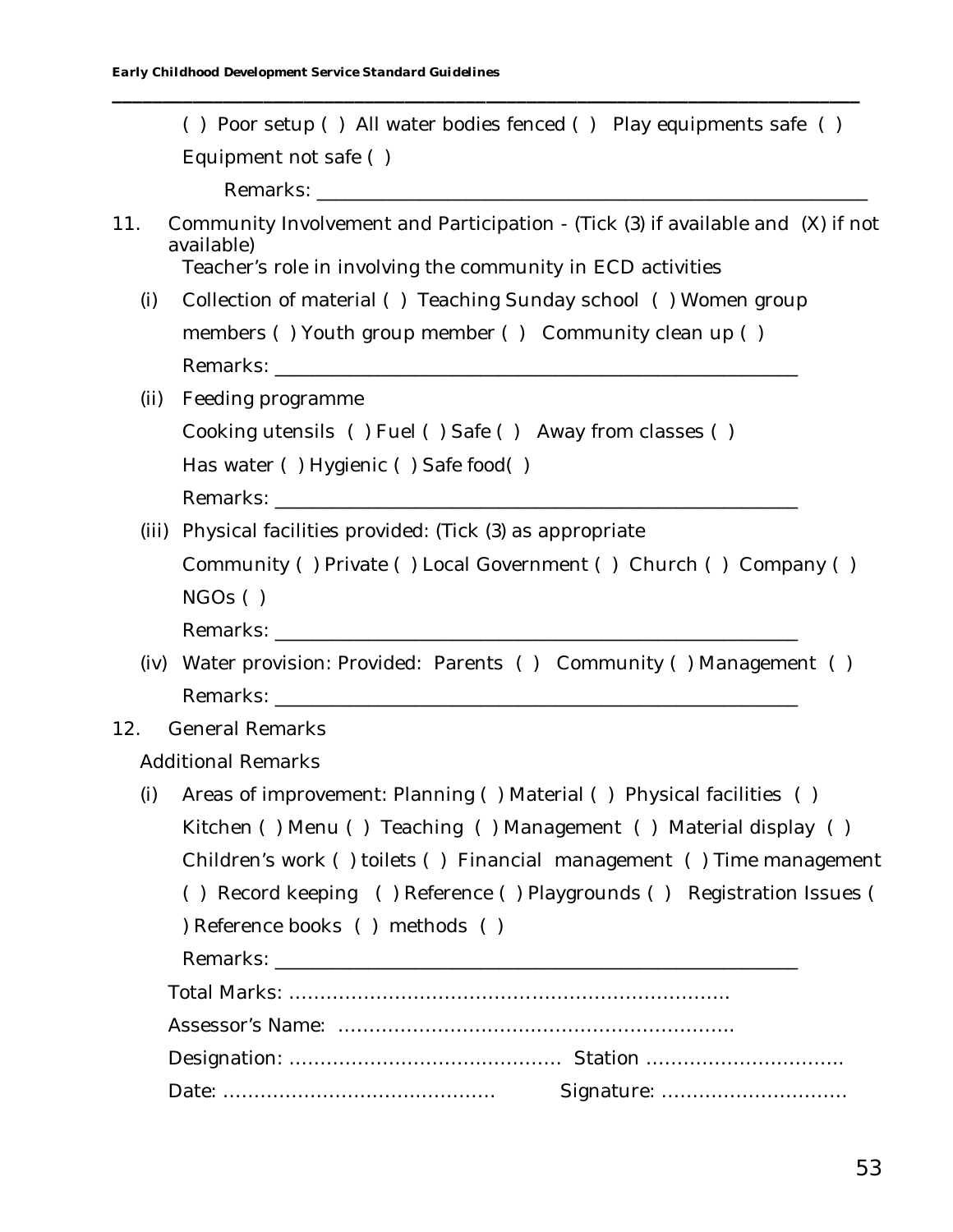## **APPENDIX XII**

**\_\_\_\_\_\_\_\_\_\_\_\_\_\_\_\_\_\_\_\_\_\_\_\_\_\_\_\_\_\_\_\_\_\_\_\_\_\_\_\_\_\_\_\_\_\_\_\_\_\_\_\_\_\_\_\_\_\_\_\_\_\_\_\_\_\_\_\_\_\_\_\_\_\_**



REPUBLIC OF KENYA

## **ECDE Diploma Students Assessment Form**

Date ………………… Time …………………… Assessment (I, II, III) …………………….

| <b>ITEM</b>  | <b>ACTIVITIES</b>                                                                                                                                                                                                                                                       | ASSESSOR'S REMARKS | <b>MARKS</b><br>AWARDED |
|--------------|-------------------------------------------------------------------------------------------------------------------------------------------------------------------------------------------------------------------------------------------------------------------------|--------------------|-------------------------|
| Preparation  | Scheme of Work<br>$(10 \text{ marks})$<br>Available<br>Relevance<br>Suitability<br>Use<br>Objectives - SMART<br>$(10 \text{ marks})$<br>Lesson plan<br>Available<br>Trainee centred<br>Relevance<br>Suitability and use<br>$\bullet$                                    |                    |                         |
| Presentation | Introduction<br>(5 marks)<br>Lesson development (35 marks)<br>Teacher child interaction<br>Involvement of children in<br>learning activities<br>Methods used (participatory)<br>theme based<br>Sequencing of activities<br>Mastery of content<br>Conclusion<br>5 marks) |                    |                         |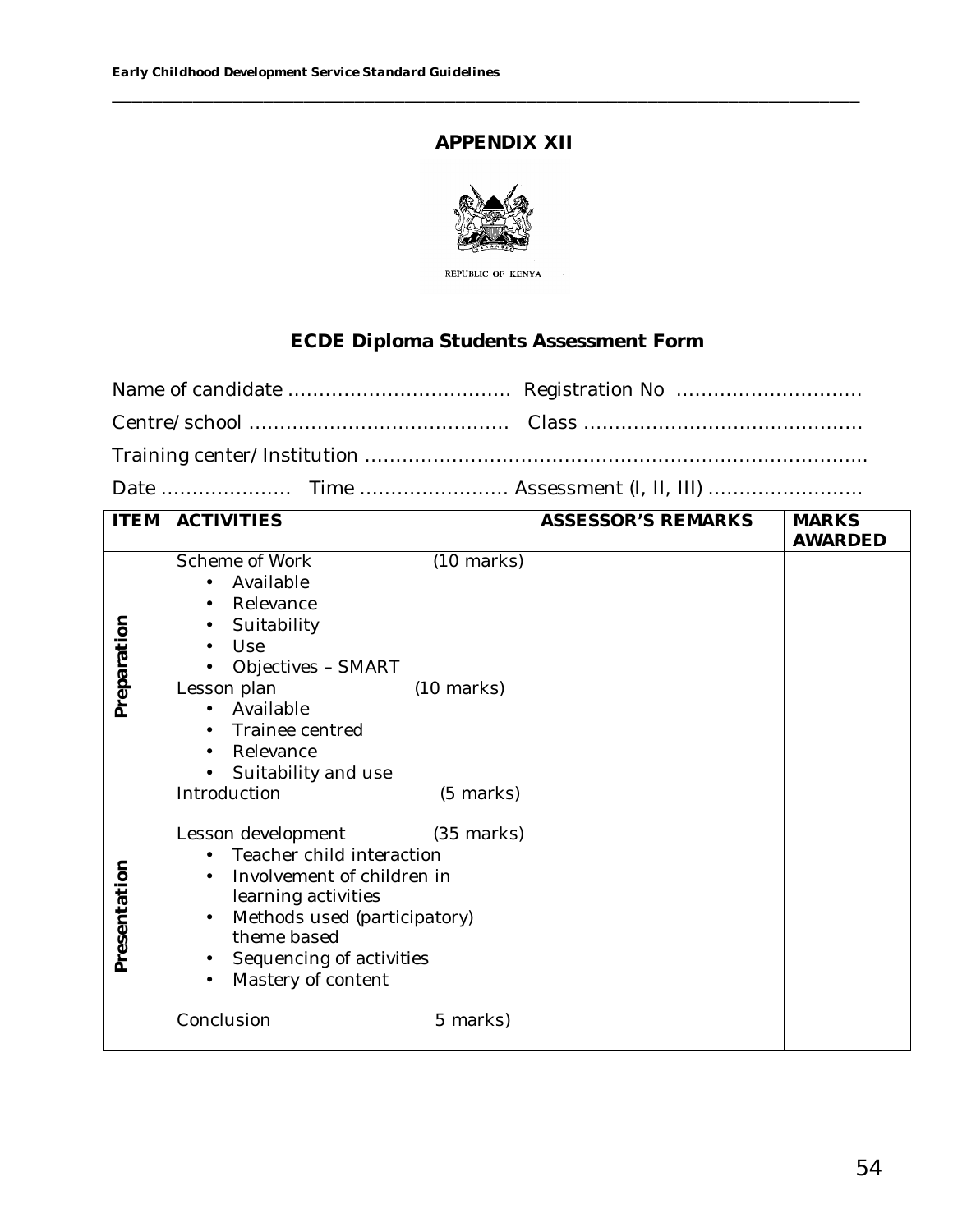| <b>ITEM</b>                 | <b>ACTIVITIES</b>                                                                                                                                   | <b>ASSESSOR'S REMARKS</b> | <b>MARKS</b>   |
|-----------------------------|-----------------------------------------------------------------------------------------------------------------------------------------------------|---------------------------|----------------|
|                             |                                                                                                                                                     |                           | <b>AWARDED</b> |
| Presentation<br>Personal    | $(10 \text{ marks})$<br>Teacher's confidence<br>Teacher's warmth<br>Grooming<br>Gender sensitivity<br>Language<br>Teacher's initiatives             |                           |                |
|                             | $(10 \text{ marks})$                                                                                                                                |                           |                |
| Availability<br>Records     | Progress Records<br><b>Health Records</b><br>Attendance Register<br>Record of work<br>Timetable<br>Neatness of records                              |                           |                |
|                             | $(10 \text{ marks})$                                                                                                                                |                           |                |
| Materials                   | Appropriateness<br>Safety<br>Relevance<br>Durability<br>Adequacy<br>Improvisation/innovativeness<br>Display of materials                            |                           |                |
| managemen<br>+<br>Classroom | $(10 \text{ marks})$<br>Classroom organization/display<br>Cleanliness<br>Class control and discipline<br>Children's work/display<br>Time management |                           |                |
|                             | <b>Additional remarks</b>                                                                                                                           |                           |                |
|                             |                                                                                                                                                     |                           |                |
|                             | <b>TOTAL</b><br>(100 Marks)                                                                                                                         |                           |                |
|                             |                                                                                                                                                     |                           |                |

**\_\_\_\_\_\_\_\_\_\_\_\_\_\_\_\_\_\_\_\_\_\_\_\_\_\_\_\_\_\_\_\_\_\_\_\_\_\_\_\_\_\_\_\_\_\_\_\_\_\_\_\_\_\_\_\_\_\_\_\_\_\_\_\_\_\_\_\_\_\_\_\_\_\_**

**Filled in Triplicate**

- Original to Teacher
- Duplicate to College
- Triplicate to Assessor

(Do not indicate marks on the trainee's copy)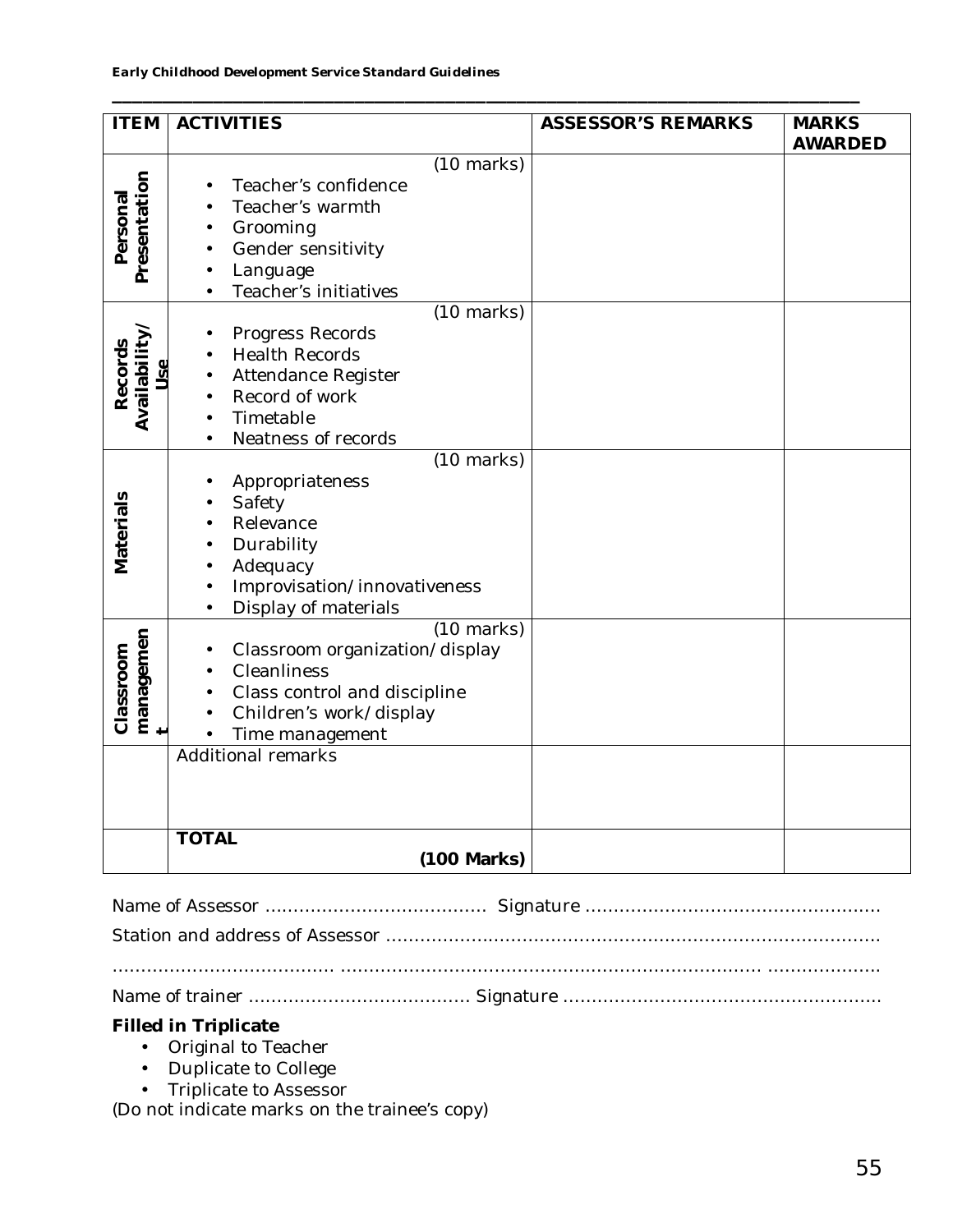## **APPENDIX XIII**

**\_\_\_\_\_\_\_\_\_\_\_\_\_\_\_\_\_\_\_\_\_\_\_\_\_\_\_\_\_\_\_\_\_\_\_\_\_\_\_\_\_\_\_\_\_\_\_\_\_\_\_\_\_\_\_\_\_\_\_\_\_\_\_\_\_\_\_\_\_\_\_\_\_\_**



# **Monitoring Tools for Children with Special Needs in ECD Centres**

|     | Question                                                                                 |     | Answer    |
|-----|------------------------------------------------------------------------------------------|-----|-----------|
|     |                                                                                          | Yes | <b>No</b> |
| 2.1 | Institutional Management Tools                                                           |     |           |
|     | Does the school have the following:                                                      |     |           |
|     | 1. Persons with Disabilities Act (2003)                                                  |     |           |
|     | 2. Kenya National Disability Policy (2004)                                               |     |           |
|     | 3. Policy On Special Needs Education for children with Disabilities                      |     |           |
|     | 4. Does the school keep a record of children with Special Needs                          |     |           |
| 2.2 | Human Resource Management                                                                |     |           |
|     | What is the teacher/pupil:                                                               |     |           |
|     | 1. Ratio for children with Special Needs Education as per the                            |     |           |
|     | recommendation in the standard guidelines                                                |     |           |
|     | 2. Do the teachers have any special training on handling children<br>with Special Needs? |     |           |
|     | 3. Does the school identify children with Special Needs as                               |     |           |
|     | recommended in the standard guidelines?                                                  |     |           |
|     | 4. Do the teacher work closely with the assessment centre/and                            |     |           |
|     | parents of children with SNE?                                                            |     |           |
|     | 5. Is the support/staff/children with Special Needs ration as                            |     |           |
|     | recommended in the standard guidelines?                                                  |     |           |
| 2.3 | Curriculum Implementation                                                                |     |           |
|     | 1. Are all students who attain less treated like high attaining                          |     |           |
|     | learners?                                                                                |     |           |
|     | 2. Are a variety of home language and sign language make positive                        |     |           |
|     | contribution to learning?                                                                |     |           |
|     | 3. Does the school have teaching learning materials for use by                           |     |           |
|     | children with different disabilities?                                                    |     |           |
|     | 4. Is the work of all children displayed within the school and in<br>their classrooms?   |     |           |
|     | 5. Does the staff discriminate against mainstream children and                           |     |           |
|     | Special Needs children in Curriculum implementation?                                     |     |           |
|     | 6. Does the school have individual education programme for                               |     |           |
|     | children with special needs?                                                             |     |           |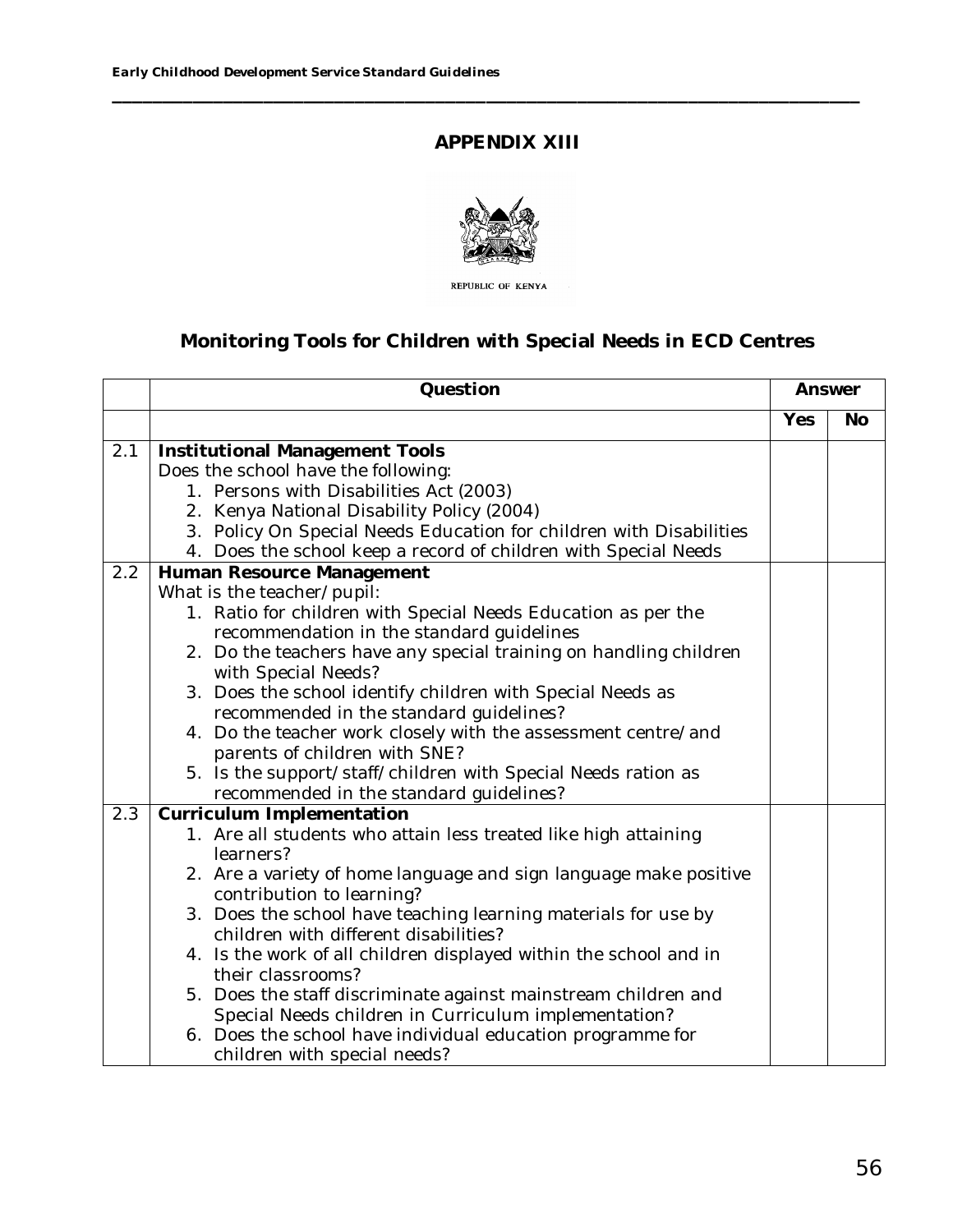| 2.5 | Institutional Community Relations                                                                                                                                                                                                                                                                                                                                                                                                                                                                                                                                                                                                                                                                                                                                                                                                                                                       |  |
|-----|-----------------------------------------------------------------------------------------------------------------------------------------------------------------------------------------------------------------------------------------------------------------------------------------------------------------------------------------------------------------------------------------------------------------------------------------------------------------------------------------------------------------------------------------------------------------------------------------------------------------------------------------------------------------------------------------------------------------------------------------------------------------------------------------------------------------------------------------------------------------------------------------|--|
|     | Does the community participate in maintaining ECD centers<br>$\bullet$<br>where there are children with Special Needs?<br>Are parents of children with Special Needs involved in the<br>$\bullet$<br>running of the school?<br>Are parents of children with Special Needs consulted on<br>academic programmes of their children?                                                                                                                                                                                                                                                                                                                                                                                                                                                                                                                                                        |  |
| 2.6 | Student Welfare and Development                                                                                                                                                                                                                                                                                                                                                                                                                                                                                                                                                                                                                                                                                                                                                                                                                                                         |  |
|     | Are there separate latrines/toilets for boys/girls with Special<br>Needs?<br>Is there safe water that is accessible for children with Special<br>$\bullet$<br>Needs?<br>Are there skill based Health Education for children with Special<br>$\bullet$<br>Needs?<br>• Does the ECD centre have access to Health personnel in order to<br>deal with the needs of children with disability as they arise?<br>Does the centre have guidance and counseling service for abused<br>$\bullet$<br>children with special needs and their parents?<br>Are the recreation programmes accessible to children with<br>$\bullet$<br>Special Needs in ECD centre?<br>Are all the children in ECD expected to attend classes together<br>$\bullet$<br>irrespective of their disabilities?<br>Are the needs of the Deaf and Blind considered in sign language<br>$\bullet$<br>and Braille communication? |  |

Monitoring Officers Name \_\_\_\_\_\_\_\_\_\_\_\_\_\_\_\_\_\_\_\_\_\_\_\_\_\_\_\_\_\_\_\_\_\_\_\_\_\_\_\_\_\_\_\_\_\_\_\_\_\_\_\_\_\_\_\_

Designation \_\_\_\_\_\_\_\_\_\_\_\_\_\_\_\_\_\_\_\_\_\_\_\_\_\_\_\_\_\_\_\_\_\_Sign \_\_\_\_\_\_\_\_\_\_\_\_\_\_\_\_\_\_\_\_\_\_\_\_\_\_\_\_\_

Date \_\_\_\_\_\_\_\_\_\_\_\_\_\_\_\_\_\_\_\_\_\_\_\_\_\_\_\_\_\_\_\_\_\_\_\_\_\_\_\_\_\_\_\_\_\_\_\_\_\_\_\_\_\_\_\_\_\_\_\_\_\_\_\_\_\_\_\_\_\_\_\_\_\_\_\_\_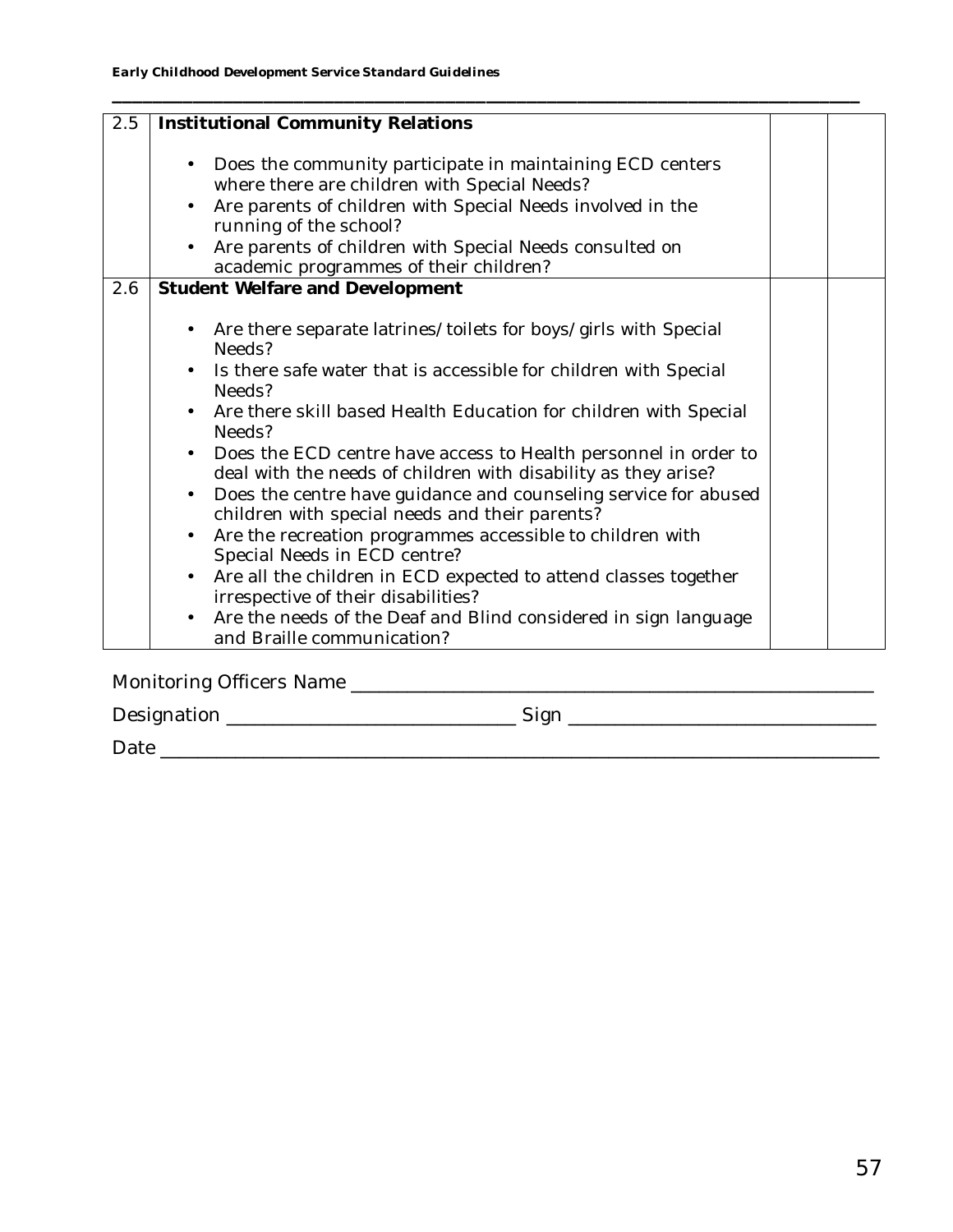## APPENDIX XIV



General Screening Tools For Children With Special Needs in ECD Centres

| Ref No:                      |                                                                                                                |
|------------------------------|----------------------------------------------------------------------------------------------------------------|
| Date:                        | <u> 1980 - Johann Barn, mars an t-Amerikaansk politiker (* 1908)</u>                                           |
|                              |                                                                                                                |
|                              |                                                                                                                |
| Child brought by:            |                                                                                                                |
| 1. BACKGROUND INFORMATION    |                                                                                                                |
| Name:                        |                                                                                                                |
|                              | Name child is called at home/school: Name child is called a structure of the structure of the Name of Talent S |
| Sex: Male<br>Female          |                                                                                                                |
| Child's residential address: |                                                                                                                |
| Parents/Guardian             |                                                                                                                |
|                              |                                                                                                                |
|                              |                                                                                                                |
| <b>Permanent Address</b>     |                                                                                                                |
| Telephone Number             |                                                                                                                |
|                              |                                                                                                                |
|                              |                                                                                                                |
|                              |                                                                                                                |
| <b>Permanent Address</b>     |                                                                                                                |
| Telephone Number             |                                                                                                                |
| Guardian's full name         |                                                                                                                |
|                              |                                                                                                                |
| <b>Permanent Address</b>     |                                                                                                                |
| <b>Telephone Number</b>      | E-mail                                                                                                         |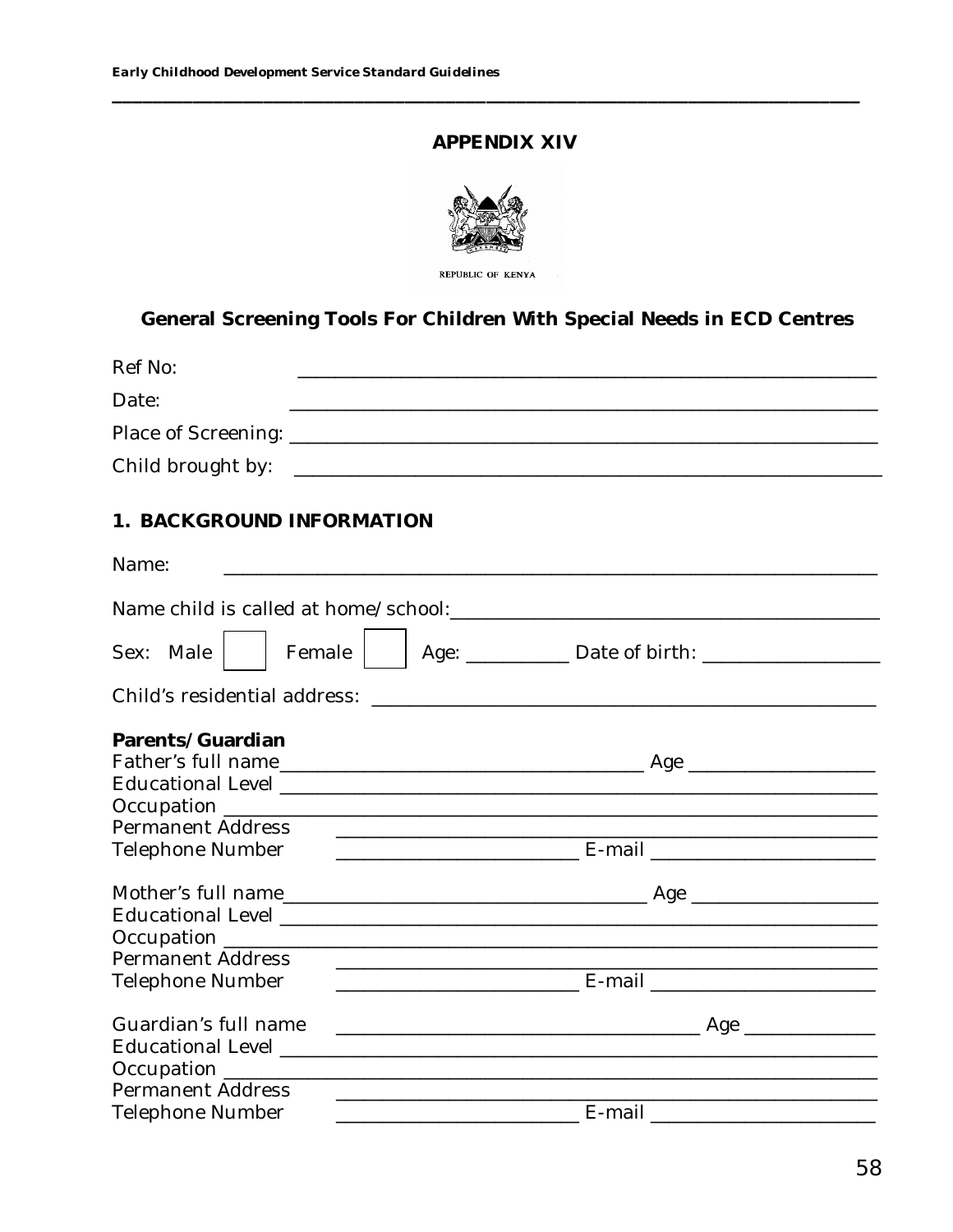| <b>District</b>      | Physical Location of child                        |                                                                                  |
|----------------------|---------------------------------------------------|----------------------------------------------------------------------------------|
| Location             |                                                   | ________________________________ Name of chief _________________________________ |
| Sub Location         |                                                   | Mame of Ass. Chief                                                               |
| Village/Estate       |                                                   |                                                                                  |
| <b>Ethnic Group</b>  | <u> 1980 - Johann Barn, mars et al. (</u> † 1900) | (Nationality if not Kenyan) _____________                                        |
|                      |                                                   |                                                                                  |
|                      | <b>Educational Background</b>                     |                                                                                  |
|                      |                                                   |                                                                                  |
| If Yes,              |                                                   |                                                                                  |
| $\bullet$            |                                                   |                                                                                  |
| Address<br>$\bullet$ |                                                   |                                                                                  |
|                      |                                                   |                                                                                  |
|                      |                                                   |                                                                                  |
|                      | Type of school                                    |                                                                                  |
| $\circ$              |                                                   |                                                                                  |
| $\Omega$             |                                                   |                                                                                  |
|                      |                                                   |                                                                                  |
| $\circ$              | Integrated programme                              |                                                                                  |
|                      | ş                                                 |                                                                                  |
|                      |                                                   |                                                                                  |
|                      |                                                   |                                                                                  |
|                      |                                                   |                                                                                  |
| $\circ$              |                                                   |                                                                                  |
| $\circ$              |                                                   |                                                                                  |
| $\Omega$             |                                                   |                                                                                  |
| O                    |                                                   |                                                                                  |
|                      |                                                   |                                                                                  |
|                      |                                                   |                                                                                  |

# 2. CHILD'S COMPLAINTS/PROBLEMS

| <b>SOURCE</b>     | COMPLAINTS/PROBLEM (S)* |  |
|-------------------|-------------------------|--|
|                   |                         |  |
| Parents/Guardians |                         |  |
|                   |                         |  |
|                   |                         |  |
|                   |                         |  |
| Teacher           |                         |  |
|                   |                         |  |
|                   |                         |  |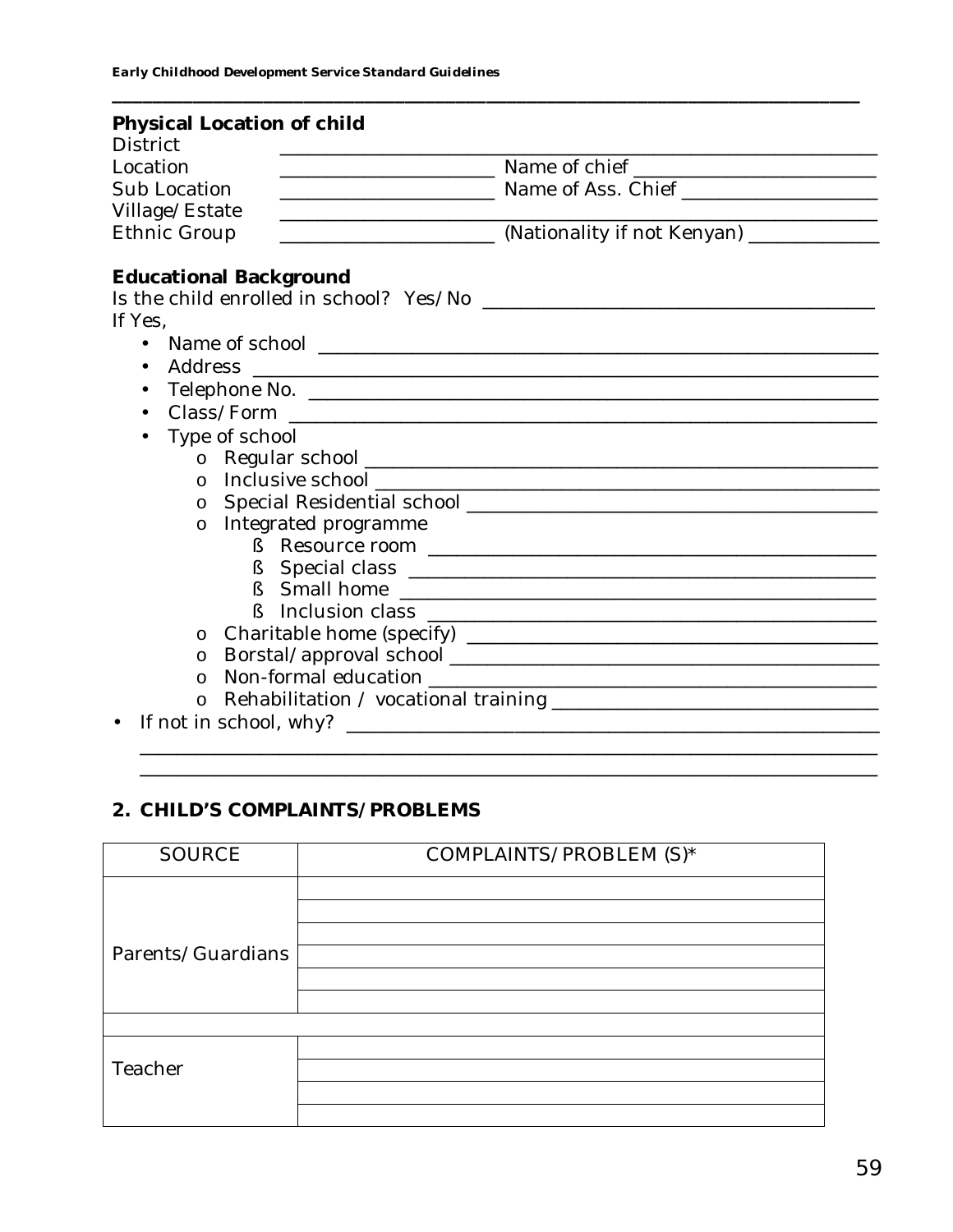| Child              |  |
|--------------------|--|
|                    |  |
|                    |  |
|                    |  |
|                    |  |
|                    |  |
|                    |  |
| Significant others |  |
|                    |  |
|                    |  |
|                    |  |

**\_\_\_\_\_\_\_\_\_\_\_\_\_\_\_\_\_\_\_\_\_\_\_\_\_\_\_\_\_\_\_\_\_\_\_\_\_\_\_\_\_\_\_\_\_\_\_\_\_\_\_\_\_\_\_\_\_\_\_\_\_\_\_\_\_\_\_\_\_\_\_\_\_\_**

\* Whenever possible get as much information from the child.

# **Summary of Complaints**

|                   | The complaints is/are:                                    | For how long? |
|-------------------|-----------------------------------------------------------|---------------|
| (i)               | Visual difficulties                                       |               |
| (i)               | Motor/Musculoskeletal Difficulties                        |               |
| (iii)             | Joint pains                                               |               |
| (iv)              | Other health impairments (specify)                        |               |
| (v)               | Hearing difficulties                                      |               |
| (vi)              | Mentally challenged                                       |               |
| (vii)             | Psychosocially different                                  |               |
| (viii)            | Communication difficulties                                |               |
| (ix)              | Specific learning difficulties<br>(Learning disabilities) |               |
| (x)               | Multiply challenged                                       |               |
| (x <sub>i</sub> ) | Cerebral Palsy (C.P.)                                     |               |
| (xii)             | Others (specify)                                          |               |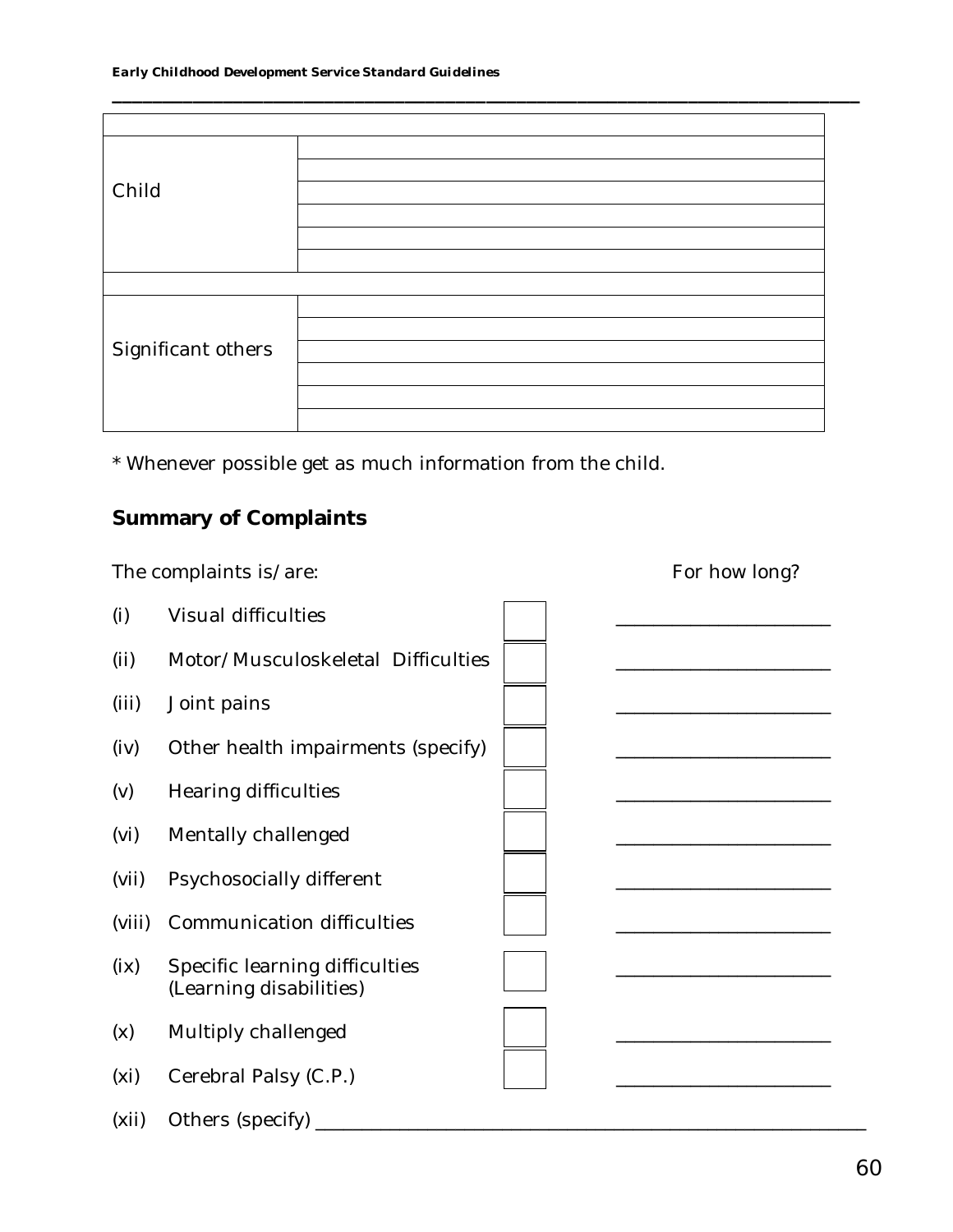# **Does the child suffer from any known chronic health conditions?**

**\_\_\_\_\_\_\_\_\_\_\_\_\_\_\_\_\_\_\_\_\_\_\_\_\_\_\_\_\_\_\_\_\_\_\_\_\_\_\_\_\_\_\_\_\_\_\_\_\_\_\_\_\_\_\_\_\_\_\_\_\_\_\_\_\_\_\_\_\_\_\_\_\_\_**

- (i) Epilepsy
- (ii) Cancer
- (iii) Asthma
- (iv) Sickle cell anemia
- (v) Tuberculosis
- (vi) HIV/AIDS
- (vii) Others (specify) \_
- **The observations made in musculoskeletal system are: -**

|                                       | <b>YES</b> | <b>NO</b> |
|---------------------------------------|------------|-----------|
| (viii) Can sit without support        |            |           |
| (ix) Can walk without support         |            |           |
| (x) Can stand without support         |            |           |
| (xi) Fall often                       |            |           |
| (xii) Controls body movement properly |            |           |
| (xiii) Can hold a pen                 |            |           |
| (xiv) Any problems with speech?       |            |           |
| (xv) Any problems with movements?     |            |           |
| (xvi) Any problem with posture?       |            |           |
| (xvii) Has all the limbs?             |            |           |
| (xviii) Any wasted muscles?           |            |           |
| (xix) Unusual head size?              |            |           |
| (xx) Has all the limbs?               |            |           |

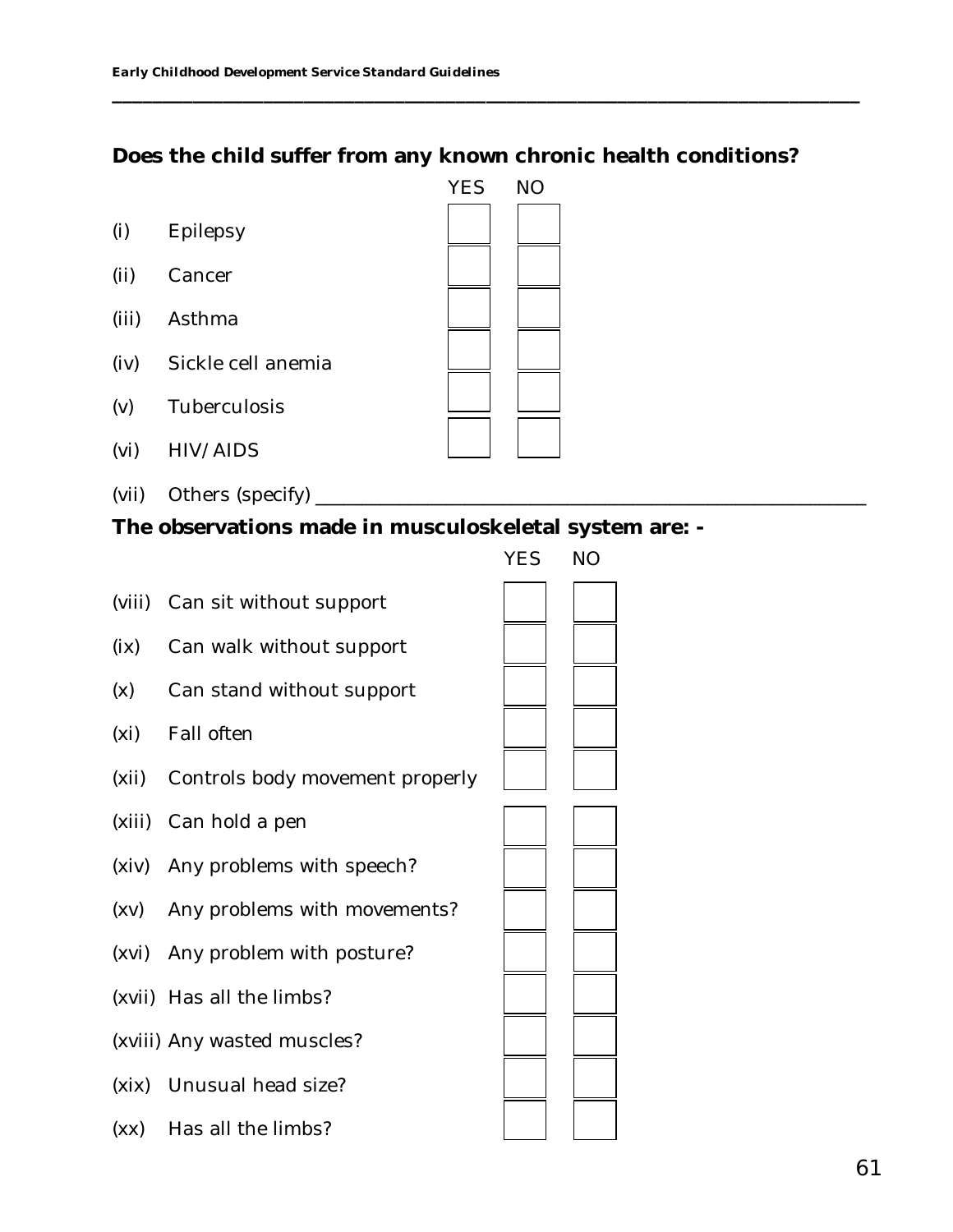| (xxi) Any problem with posture? |  |
|---------------------------------|--|
| (xxii) Any frequent fractures?  |  |
|                                 |  |
|                                 |  |
|                                 |  |
| <b>Consenting Person</b>        |  |
|                                 |  |
|                                 |  |
|                                 |  |
|                                 |  |
|                                 |  |
| Use the referral form provided. |  |